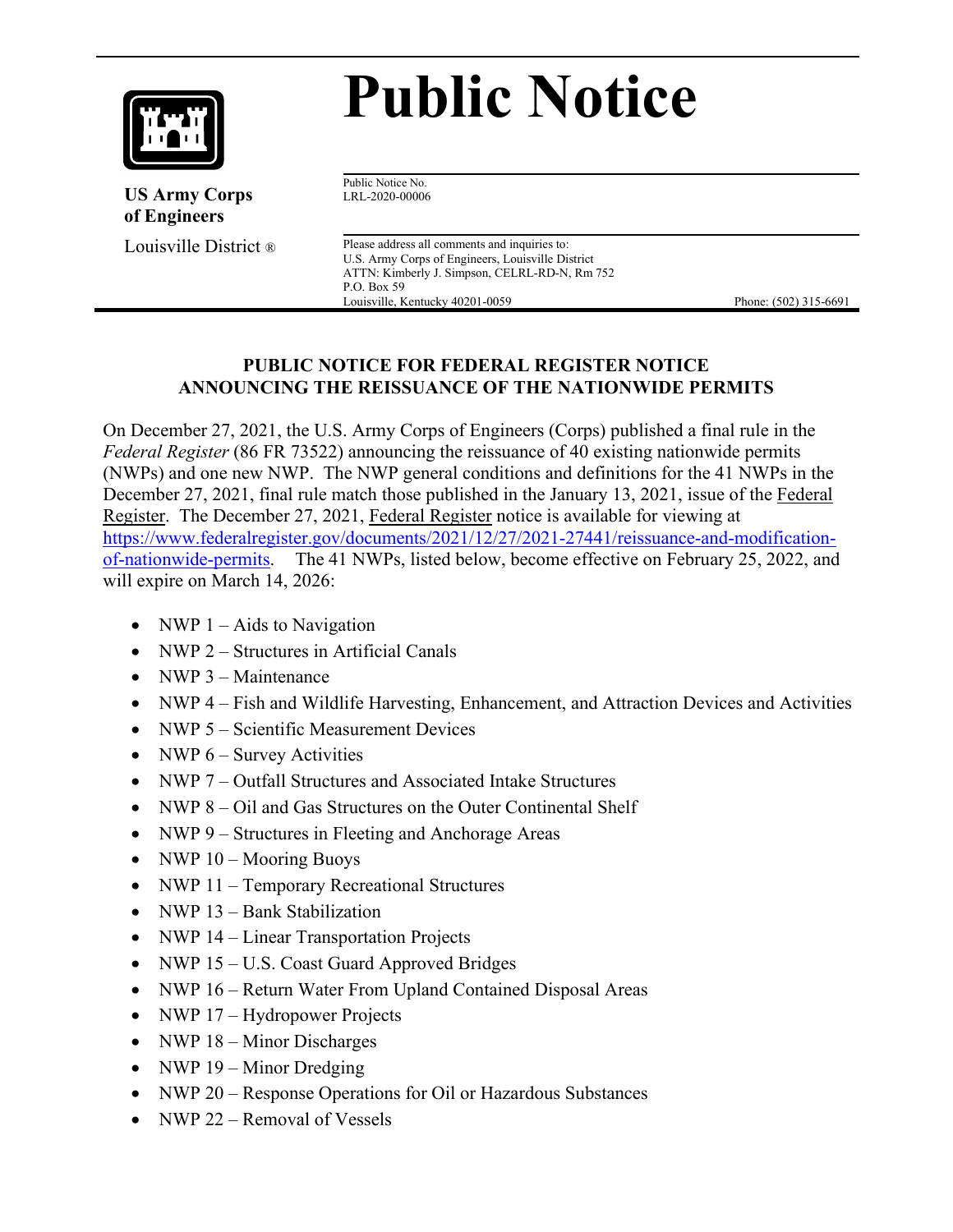- NWP 23 Approved Categorical Exclusions
- NWP 24 Indian Tribe or State Administered Section 404 Programs
- NWP 25 Structural Discharges
- NWP 27 Aquatic Habitat Restoration, Establishment, and Enhancement Activities
- NWP 28 Modifications of Existing Marinas
- NWP 30 Moist Soil Management for Wildlife
- NWP 31 Maintenance of Existing Flood Control Facilities
- NWP 32 Completed Enforcement Actions
- NWP 33 Temporary Construction, Access, and Dewatering
- NWP 34 Cranberry Production Activities
- NWP 35 Maintenance Dredging of Existing Basins
- NWP 36 Boat Ramps
- NWP 37 Emergency Watershed Protection and Rehabilitation
- NWP 38 Cleanup of Hazardous and Toxic Waste
- NWP 41 Reshaping Existing Drainage Ditches
- NWP 45 Repair of Uplands Damaged by Discrete Events
- NWP  $46 Discharges$  in Ditches
- NWP 49 Coal Remining Activities
- NWP 53 Removal of Low-Head Dams
- NWP  $54 Living Shortlines$
- NWP 59 Water Reclamation and Reuse Facilities

On February 7, 2022, the Great Lakes and Ohio River Division (LRD) approved Regional Conditions for the 41 2021 NWPs in Indiana. The Regional Conditions for the 41 2021 NWPs for Indiana become effective on February 25, 2022; and are attached to this public notice.

The Indiana Department of Environmental Management (IDEM) waived 401 Water Quality Certification (WQC) for NWPs 8 and 24, therefore no 401 WQC will be required for a project authorized by NWPs 8 and 24. IDEM denied the 401 WQC for NWPs 16, 17, 20, 23, 31, 32, 34, 35, 38, 41, 53, 54, and 59, therefore an individual 401 WQC will be required for a project authorized by NWPs 16, 17, 20, 23, 31, 32, 24, 35, 38, 41, 53, 54, and 59. IDEM included 24 general conditions that will apply to all of the certified 2021 NWPs. They also included specific conditions for NWPs 3, 7, 13, 14, 15, 18, 25, 27, 33, 36, 37, and 46. An individual 401 WQC will be required by IDEM under certain conditions. The 401 WQC for the 41 2021 NWPs becomes effective on February 25, 2022; and is attached to this public notice. The information for the 41 2021 NWPs, including the regional conditions and the 401 WQC can be found on the Louisville District's website at [https://www.lrl.usace.army.mil/Missions/Regulatory/.](https://www.lrl.usace.army.mil/Missions/Regulatory/)

In a final rule published in the Federal Register on January 13, 2021, (86 FR 2744) the Corps reissued 12 existing NWPs (NWPs 12, 21, 29, 39, 40, 42, 43, 44, 48, 50, 51, 52) and issued four (4) new NWPs (55, 56, 57, and 58). In that final rule, the Corps also reissued the NWP general conditions and definitions. Those 16 NWPs, general conditions, and definitions went into effect on March 15, 2021, and will expire on March 14, 2026, the same expiration date as the 41 NWPs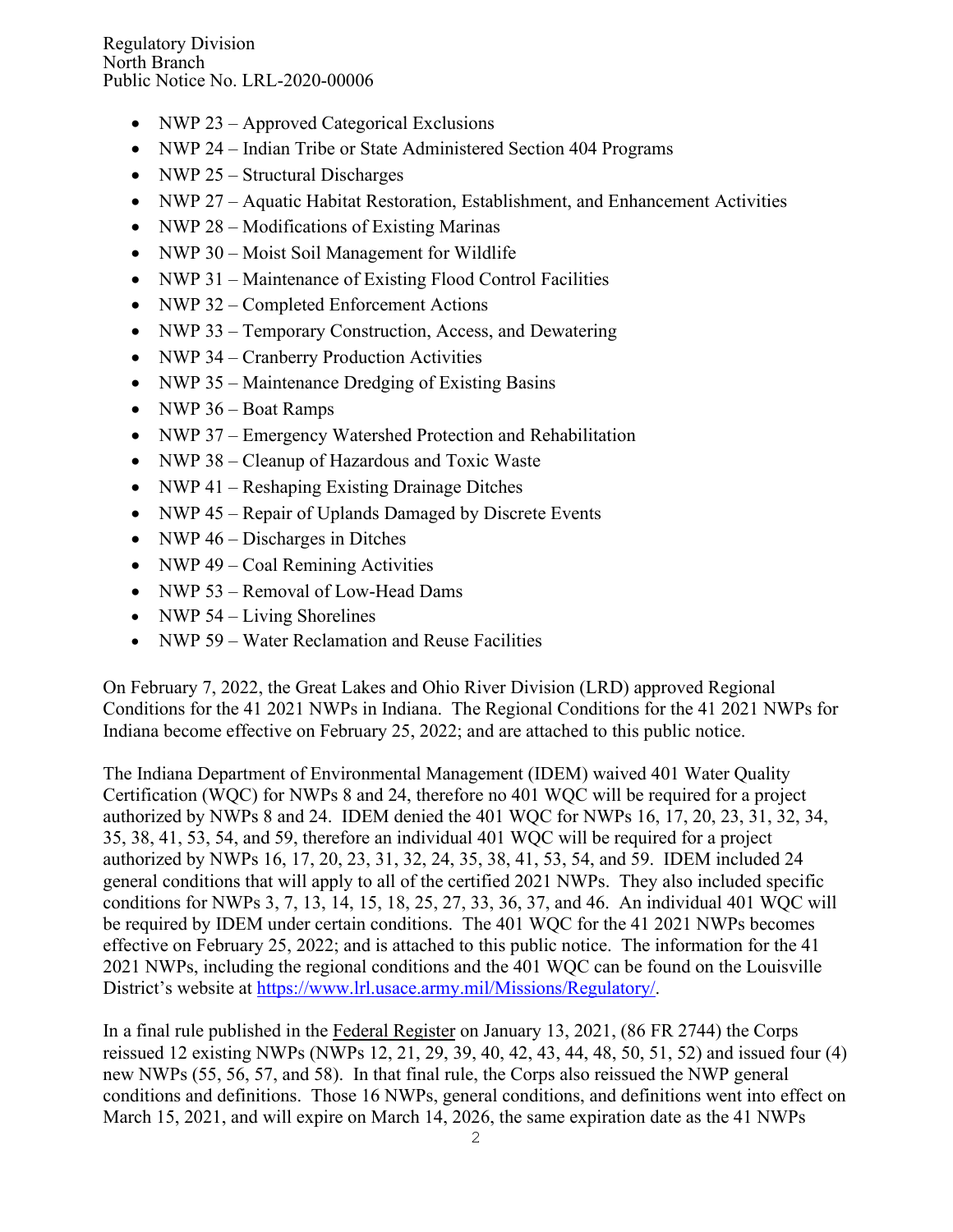Regulatory Division North Branch Public Notice No. LRL-2020-00006

noted above. Below are the 16 NWPs that were issued in the final rule on January 13, 2021. The final rule for the 16 NWPs, Regional Conditions, and 401 Water Quality Certification can also be found on the Louisville District's website at [https://www.lrl.usace.army.mil/Missions/Regulatory/.](https://www.lrl.usace.army.mil/Missions/Regulatory/)

- NWP 12 Oil or Natural Gas Pipeline Activities
- NWP 21 Surface Coal Mining Activities
- NWP 29 Residential Developments
- NWP 39 Commercial and Institutional Developments
- NWP  $40 -$  Agricultural Activities
- NWP 42 Recreational Facilities
- NWP 43 Stormwater Management Facilities
- NWP  $44 -$ Mining Activities
- NWP 48 Commercial Shellfish Mariculture Activities
- NWP 50 Underground Coal Mining Activities
- NWP 51 Land-Based Renewable Energy Generation Facilities
- NWP 52 Water-Based Renewable Energy Generation Pilot Projects
- NWP 55 Seaweed Mariculture Activities
- NWP 56 Finfish Mariculture Activities
- NWP 57 Electric Utility Line and Telecommunications Activities
- NWP 58 Utility Line Activities for Water and Other Substances

Questions concerning implementation of the NWPs and associated Regional Conditions should be sent to [LRL.RegulatoryPublicComment@usace.army.mil](mailto:LRL.RegulatoryPublicComment@usace.army.mil) or you can contact Ms. Kimberly J. Simpson at (502) 315-6691.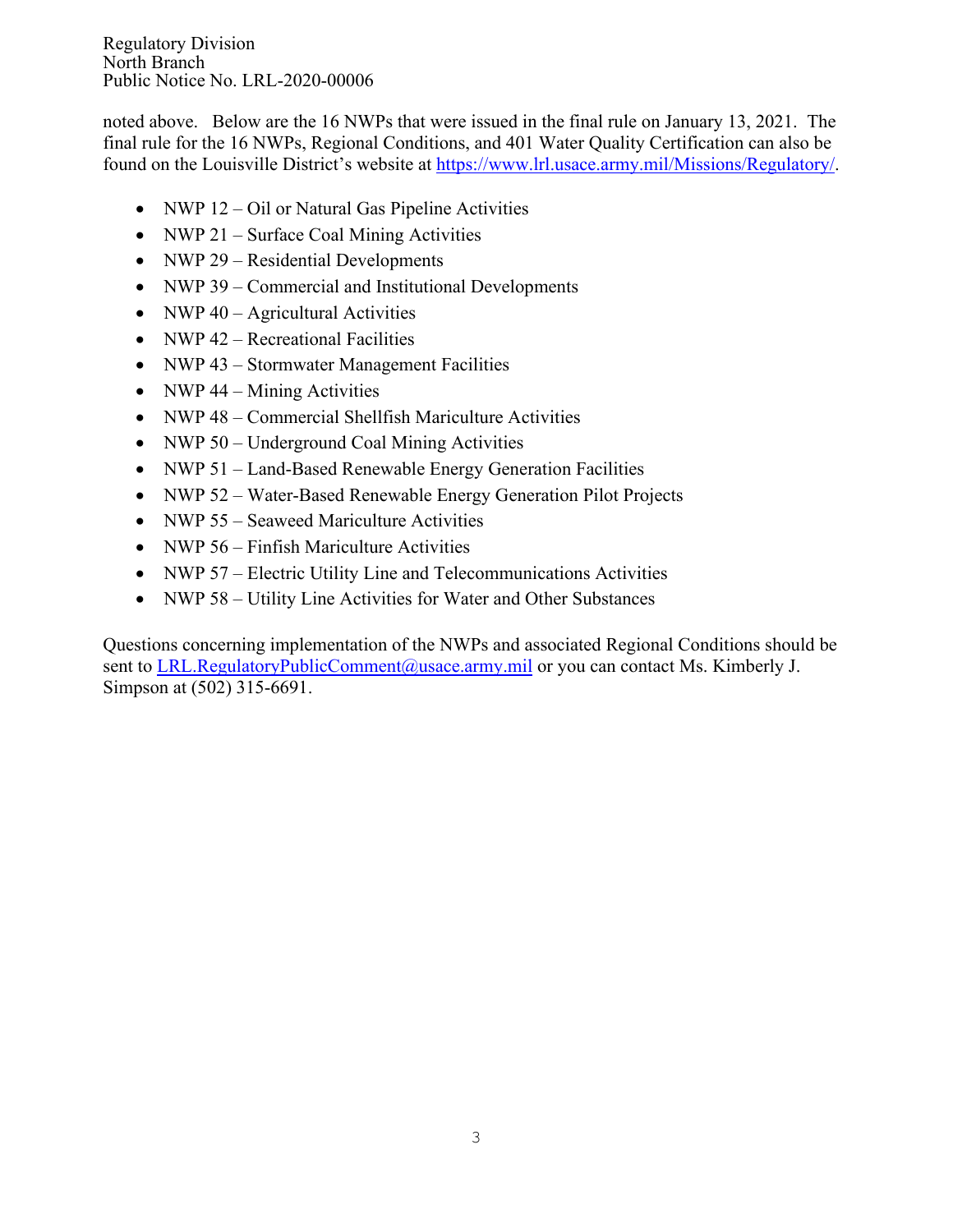# **INDIANA REGIONAL GENERAL CONDITIONS FOR THE STATE OF INDIANA**

These Regional General Conditions are in addition to but do not supersede the requirements in the Federal Register, Volume 86, No. 8, January 13, 2021. Information on pre-construction notification (PCN) procedures can be found in General Condition 32 *Pre-Construction Notification* (pp 2873), while *loss of waters of the United States* is defined in the Nationwide Permit Definitions (pp 2876).

#### **Regional Conditions Applicable to Specific NWPs within Indiana:**

1. Notification in accordance with General Condition 32 is required to the Corps for impacts to waters of the United States exceeding 0.1 acre for the NWP listed below.

NWP 33 (Temporary Construction, Access, and Dewatering)

### **Regional Conditions Applicable to all NWPs within Indiana:**

- 2. Notification in accordance with General Condition 32 is required to the Corps for all activities affecting Designated Salmonid Waters, Outstanding State Resource Waters, Exceptional Use Streams, and Critical Wetlands and Critical Special Aquatic Sites (See Attachments 1 and 2).
- 3. Notification in accordance with General Condition 32 is required to the Corps for all activities which would cause, alter, or affect diversion of water from the Great Lakes basin.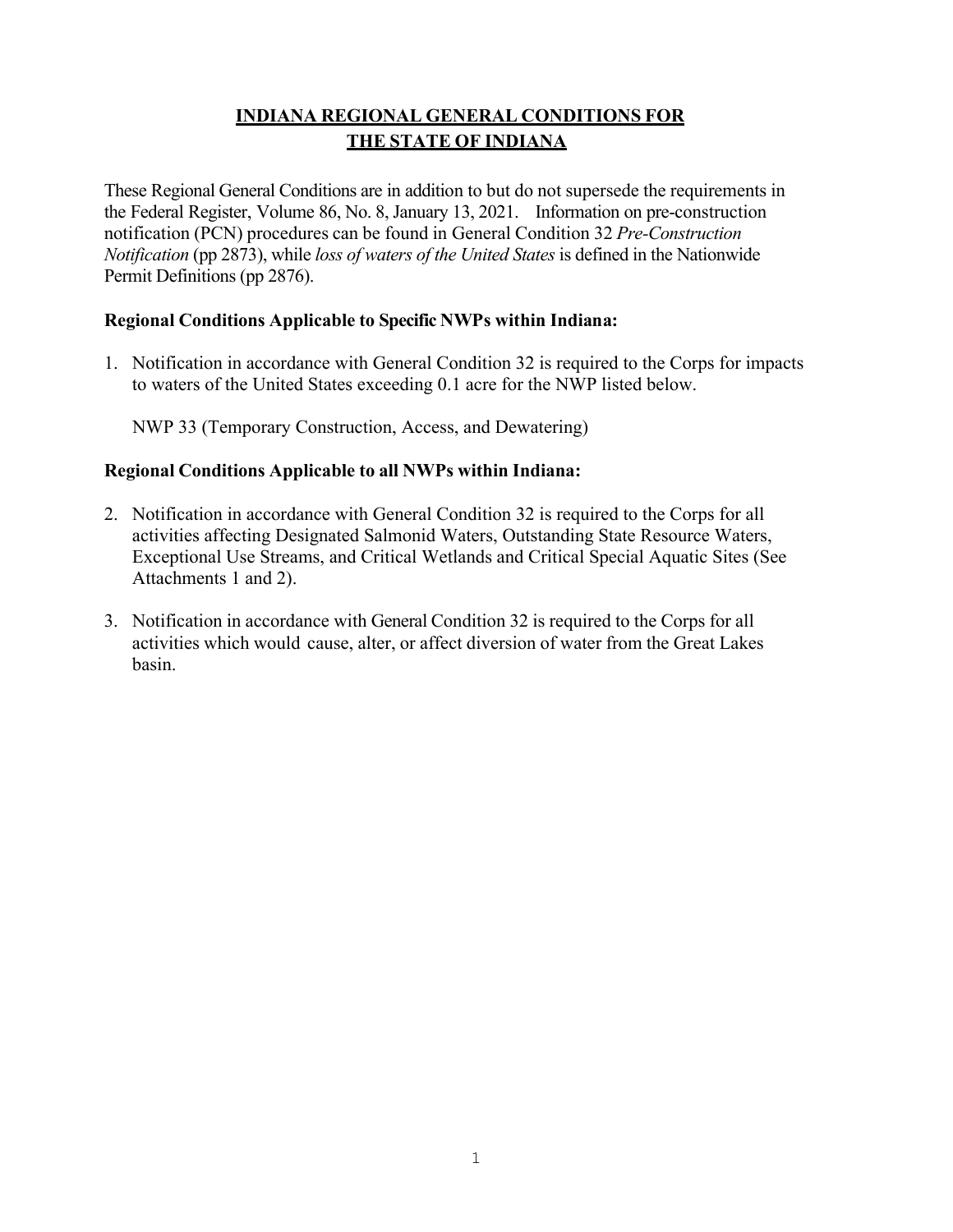#### **ATTACHMENT 1**

#### **Designated Salmonid Waters**

- 1. Trail Creek & tributaries downstream to Lake Michigan, LaPorte County.
- 2. East Branch of the Little Calumet River and its tributaries downstream to Lake Michigan via Burns Waterway (Ditch), Porter, and LaPorte Counties.
- 3. The Indiana portion of the open waters of Lake Michigan.
- 4. Salt Creek above (upstream of) its confluence with the Little Calumet River, Porter County.
- 5. Kintzele Ditch (Black Ditch) from Beverly Drive downstream to Lake Michigan, Porter County.
- 6. Galena River and its tributaries, LaPorte County
- 7. The St. Joseph River and its tributaries in St. Joseph County from the Twin Branch Dam in Mishawaka downstream to the Indiana/Michigan state line, St. Joseph County.
- 8. The Indiana portion of the open waters of Lake Michigan.
- 9. Those waters designated by the Indiana Department of Natural Resources (IDNR) for put-and-take trout fishing.

#### **Waterbodies which have been designated all or partially as Outstanding State Resource Waters:**

- 1. The Blue River in Washington, Crawford, and Harrison counties from river mile 57.0 to river mile 11.5.
- 2. The North Fork of Wildcat Creek in Carroll and Tippecanoe counties, from river mile 43.11 to river mile 4.82.
- 3. The South Fork of Wildcat Creek in Tippecanoe County, from river mile 10.21 to river mile 0.00.
- 4. Cedar Creek in Allen and DeKalb Counties, from river mile 13.7 to its confluence with the St. Joseph River.
- 5. The Indiana portion of the open waters of Lake Michigan.
- 6. All waters incorporated in the Indiana Dunes National Lakeshore.

#### **Streams which have been designated all or partially as Exceptional Use Waters:**

- 1. Big Pine Creek in Warren County downstream of the State Road 55 bridge near the town of Pine Village to its confluence with the Wabash River.
- 2. Mud Pine Creek in Warren County from the bridge on the County Road between Brisco and Rainsville to its confluence with Big Pine Creek.
- 3. Fall Creek in Montgomery County from the old C.R. 119 bridge in the NW quarter of Section 21, Township 22N, Range 8W downstream to its confluence with Big Pine Creek.
- 4. Indian Creek in Montgomery County from the County Road 650 West bridge downstream to its confluence with Sugar Creek.
- 5. Clifty Creek in Montgomery County within the boundaries of Pine Hills Nature Preserve.
- 6. Bear Creek in Fountain County from the bridge on County Road 450 North to its confluence with the Wabash River.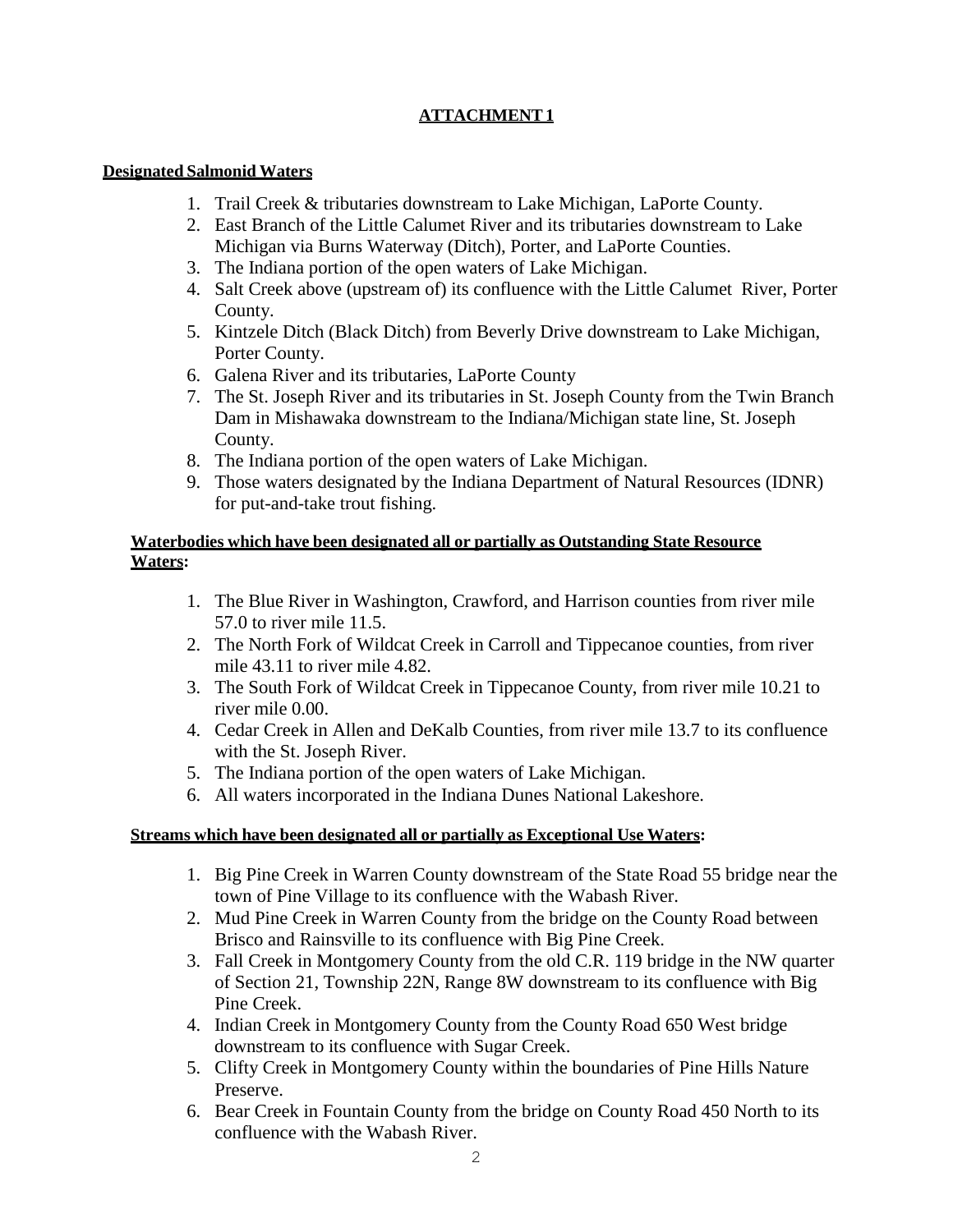- 7. Rattlesnake Creek in Fountain County from the bridge on County Road 450 North to its confluence with Bear Creek.
- 8. The small tributary to Bear Creek in Fountain County within the Portland Arch Nature Preserve which enters Bear Creek at the sharpest bend and has formed the small natural bridge called Portland Arch.
- 9. Blue River from the confluence of the West and Middle Forks of the Blue River in Washington County downstream to its confluence with the Ohio River.
- 10. The South Fork of the Blue River in Washington County from Horner's Chapel Road bridge downstream to its confluence with Blue River.
- 11. Lost River and all surface and underground tributaries upstream from the Orangeville Rise (T2N, R1W, Section 6) and the Rise of Lost River (T2N, R1W, Section 7) and the mainstem of the Lost River from the Orangeville Rise downstream to its confluence with the East Fork of White River.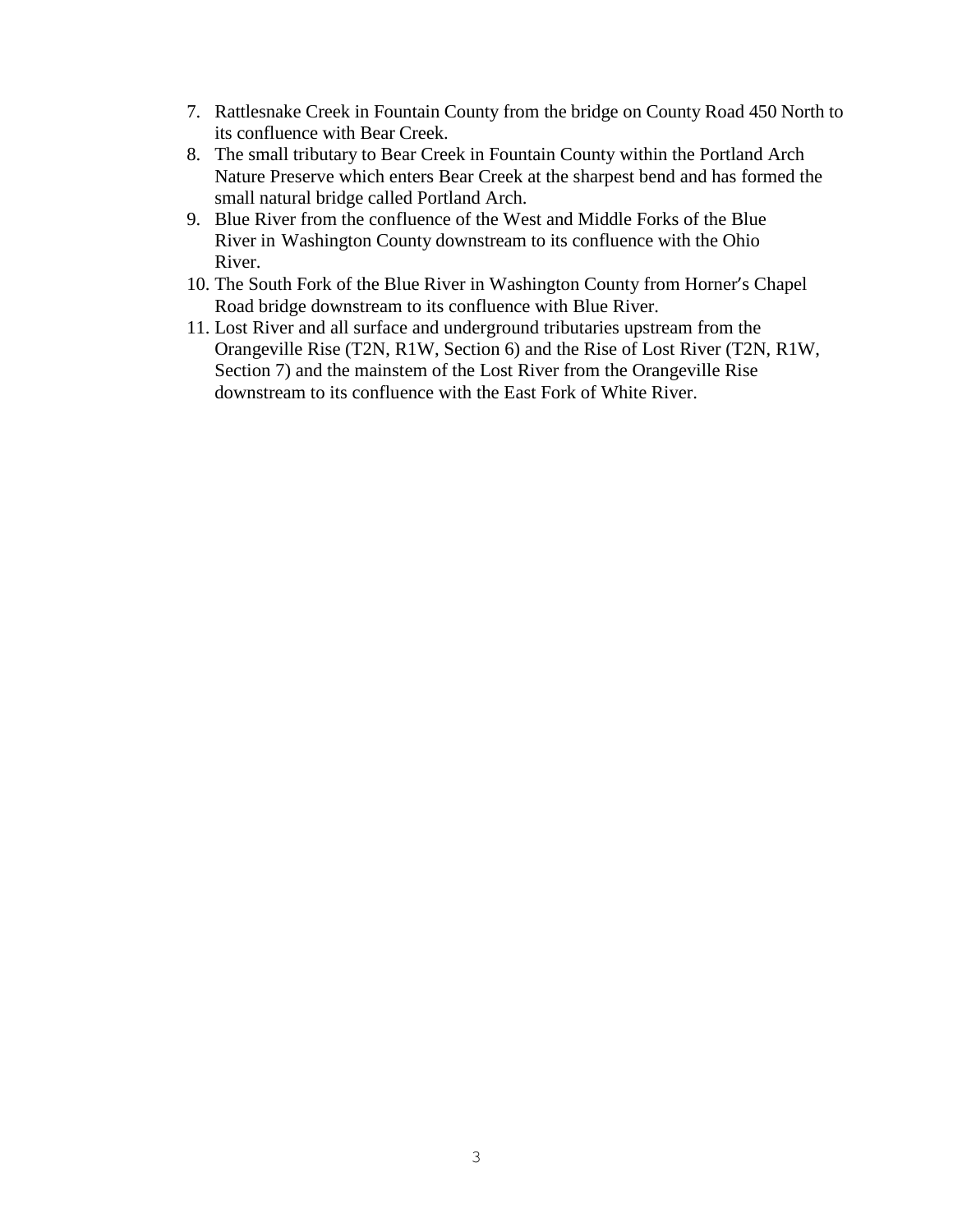#### **ATTACHMENT 2**

#### **Critical Wetlands and Critical Special Aquatic Sites**

- 1. Acid bogs
- 2. Acid seeps
- 3. Circumneutral bogs
- 4. Circumneutral seeps
- 5. Cypress Swamps
- 6. Dune and swales
- 7. Fens
- 8. Forested fens
- 9. Forested swamps
- 10. Marl beaches
- 11. Muck flats
- 12. Pannes
- 13. Sand flats
- 14. Sedge meadows
- 15. Shrub swamps
- 16. Sinkhole ponds
- 17. Sinkhole swamps
- 18. Wet floodplain forests
- 19. Wet prairies
- 20. Wet sand prairies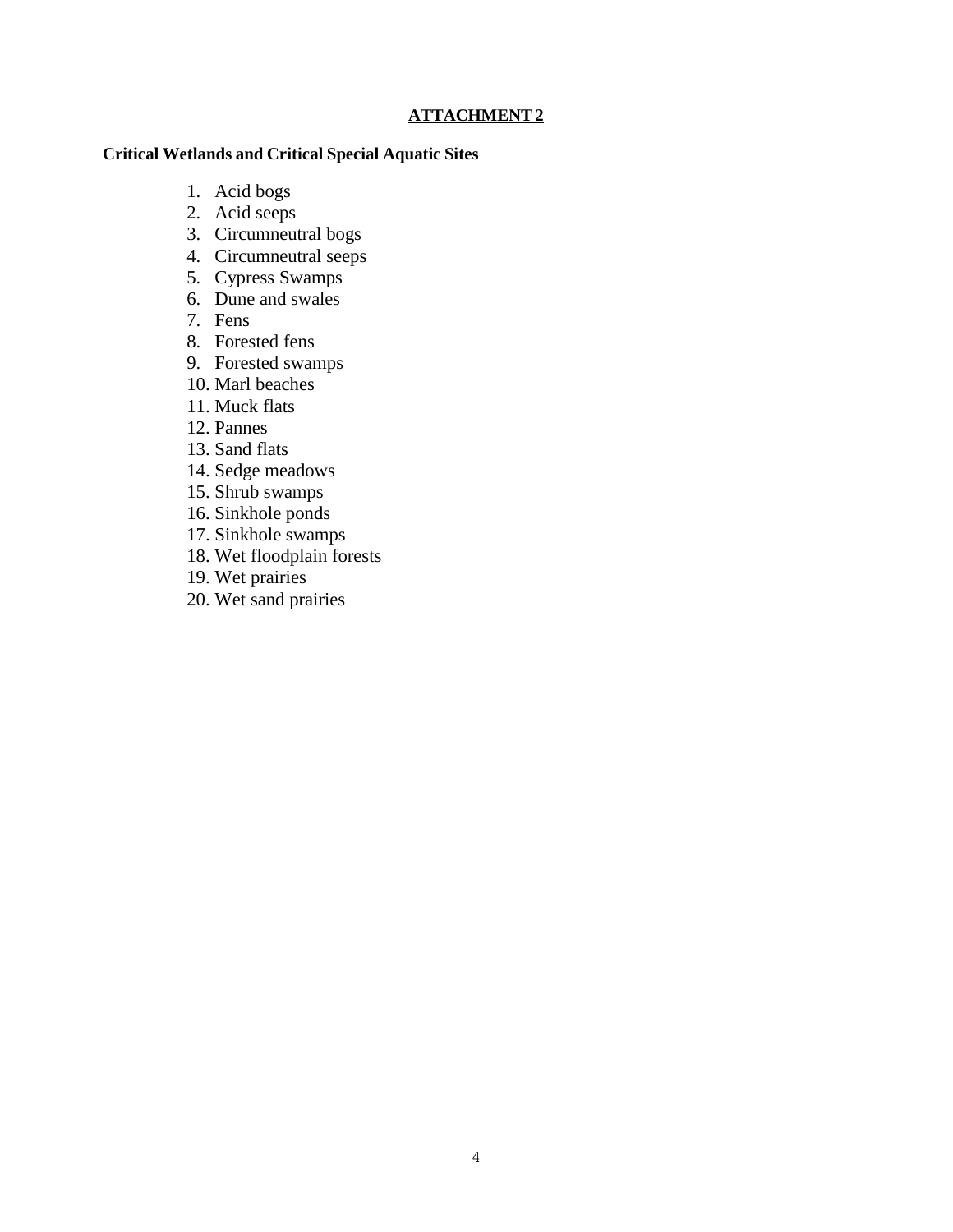#### **INDIANA DEPARTMENT OF ENVIRONMENTAL MANAGEMENT**

*We Protect Hoosiers and Our Environment.*

100 N. Senate Avenue • Indianapolis, IN 46204 (800) 451-6027 • (317) 232-8603 • www.idem.IN.gov

**Eric J. Holcomb** Bruno Pigott **Bruno Pigott** *Governor Commissioner* 

**VIA ELECTRONIC MAIL:** December 14, 2020

Mr. Michael Ricketts U.S. Army Corps of Engineers Louisville District P.O. Box 59 Louisville, KY 40201-0059

Dear Mr. Ricketts:

Re: Section 401 Water Quality Certification Project: 2020 Reissuance of 41 Nationwide Permits

The Office of Water Quality has reviewed the Federal Register Notice dated September 15, 2020, announcing the proposed reissuance of the Nationwide Permits (NWP's). We have also reviewed your correspondence dated October 16, 2020, stating the Federal Register Notice is the U.S. Army Corps of Engineers (Corps) application for water quality certification under Section 401 of the Clean Water Act for those NWP's that will result in a discharge of dredged and/or fill material into waters of the United States within the State of Indiana.

In electronic mail correspondence dated October 21, 2020, the Louisville District Corps of Engineers notified IDEM that the previously suspended NWP's 13, 14, 18, 29, 36, 39, 40, 41, 42, 43, and 44 would no longer be suspended and be in full force and effect in the state of Indiana.

Under Section 401 of the Clean Water Act (CWA), a federal agency may not issue a permit or license to conduct any activity that may result in any discharge into waters of the United States unless a Section 401 Water Quality Certification (WQC) is issued, verifying compliance with water quality requirements. In Indiana, the Indiana Department of Environmental Management (IDEM) is the certifying authority and certification decisions are based on Indiana's water quality standards (WQS) found at 327 IAC 2 [http://iac.iga.in.gov/iac//iac\\_title?iact=327](http://iac.iga.in.gov/iac/iac_title?iact=327)

Per 327 IAC 2.1, the goal of Indiana's water quality standards is to restore and maintain the chemical, physical and biological integrity of the state's waters. Mitigation of dredge and fill impacts to Indiana's water resources is required to maintain water quality. To ensure WQS are met, IDEM conditions the NWPs as outlined in this 401 WQC. Additional information about the conditions is found in Attachment #3.

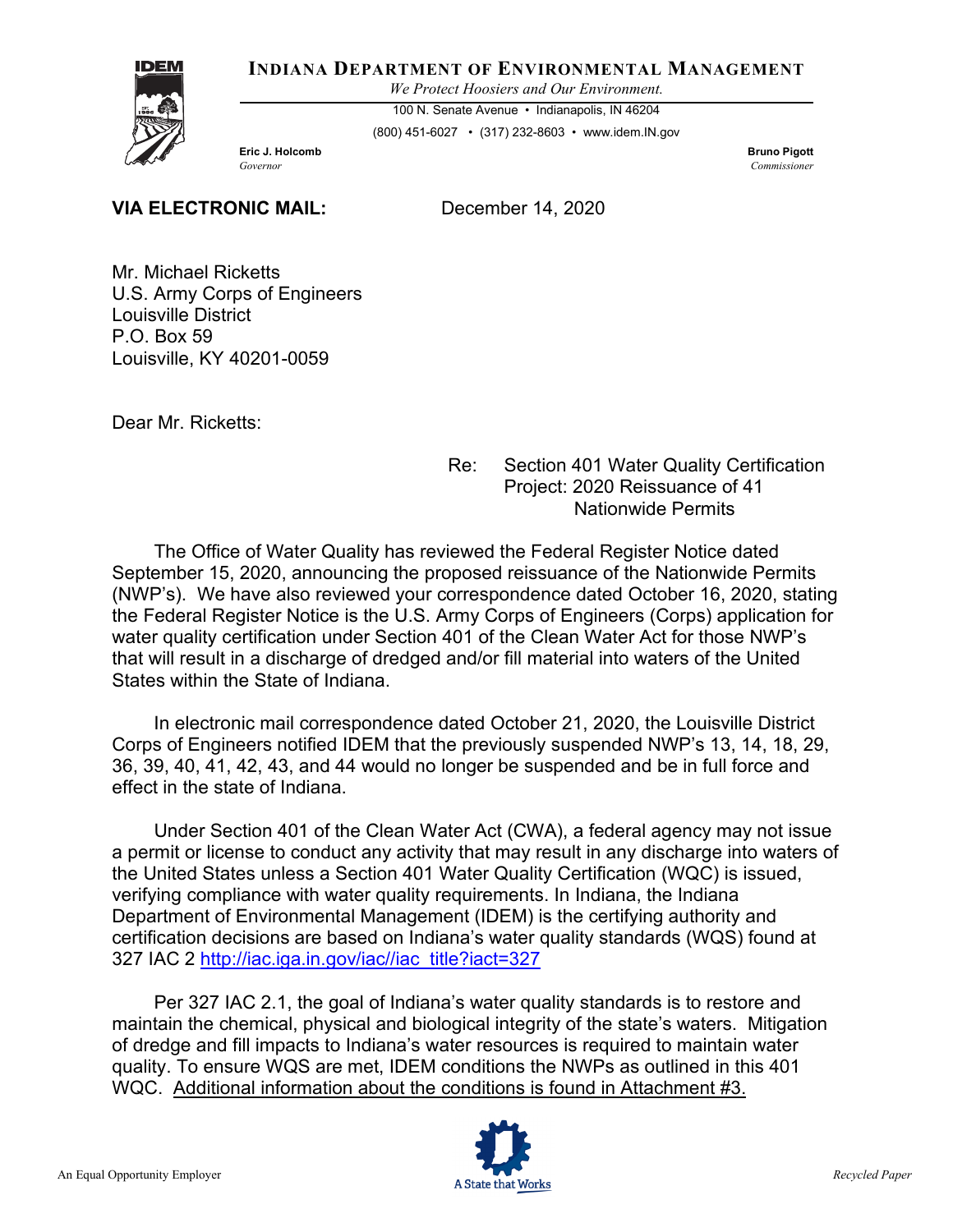It is the judgment of this office that NWPs 1, 2, 3, 4, 5, 6, 7, 9, 10, 11, 13, 14, 15, 18, 19, 22, 25, 27, 28, 30, 33, 36, 37, 45, 46, and 49 will comply with applicable provisions of state law (including 327 IAC 2) and Sections 301, 302, 303, 306, and 307 of the Clean Water Act subject to the conditions set forth in this Certification. Therefore, subject to the following conditions, the Indiana Department of Environmental Management (IDEM) hereby grants Section 401 Water Quality Certification (WQC) for these NWPs. Any changes in language or scope of any NWP not detailed in the aforementioned Federal Register Notice, or as modified by the conditions below, are not authorized by this certification.

It is the judgement of this office that NWP's 16, 17, 20, 23, 31, 32, 34, 35, 38, 41, 53, 54, and 59 are denied in the state of Indiana and will require a site specific Individual Section 401 Water Quality Certification. The denial is based on the agency's inability to determine if these activities will comply with Indiana's water quality standards found at 327 IAC 2.

It is the judgement of this office that NWP's 8 and 24 are activities that do not occur in Indiana. Because of this no Section 401 Water Quality Certification is required.

| <b>NWP</b>     | <b>Activity</b>                                                             | <b>Decision</b> | <b>Conditions</b>  |
|----------------|-----------------------------------------------------------------------------|-----------------|--------------------|
| 1              | Aids to Navigation                                                          | Approve         | None               |
| $\overline{2}$ | <b>Structures in Artificial Channels</b>                                    | Approve         | None               |
| 3              | Maintenance                                                                 | Approve         | General & Specific |
| 4              | Fish and Wildlife Harvesting, Enhancement, and<br><b>Attraction Devices</b> | Approve         | General            |
| 5              | <b>Scientific Measurement Devices</b>                                       | Approve         | General            |
| 6              | <b>Survey Activities</b>                                                    | Approve         | General            |
| $\overline{7}$ | <b>Outfall Structures and Associated Intake</b><br><b>Structures</b>        | Approve         | General & Specific |
| 9              | Structures in Fleeting and Anchorage Areas                                  | Approve         | None               |
| 10             | <b>Mooring Buoys</b>                                                        | Approve         | None               |
| 11             | <b>Temporary Recreational Structures</b>                                    | Approve         | None               |
| 13             | <b>Bank Stabilization</b>                                                   | Approve         | General & Specific |
| 14             | <b>Linear Transportation Projects</b>                                       | Approve         | General & Specific |
| 15             | U.S. Coast Guard Approved Bridges                                           | Approve         | General & Specific |
| 16             | Return Water from Upland Contained Disposal<br>Areas                        | Deny            | N/A                |
| 17             | <b>Hydropower Projects</b>                                                  | Deny            | N/A                |
| 18             | <b>Minor Discharges</b>                                                     | Approve         | General & Specific |
| 19             | <b>Minor Dredging</b>                                                       | Approve         | General            |
| 20             | Response Operations for Oil and Hazardous<br><b>Substances</b>              | Deny            | N/A                |

*Section 401 Water Quality Certification decisions for NWPs in effect for the State of Indiana-2020*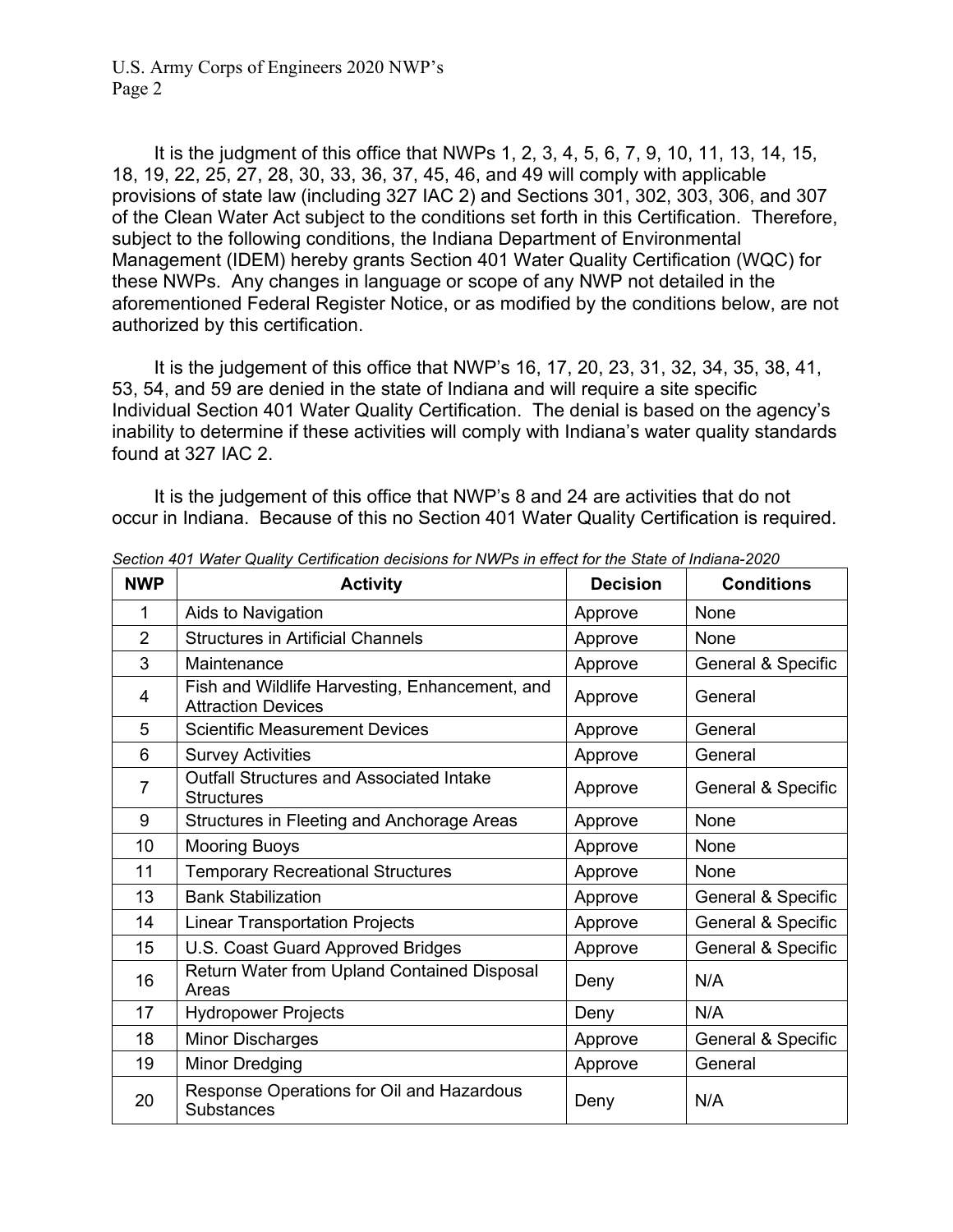| 22 | <b>Removal of Vessels</b>                                                        | Approve | General                       |
|----|----------------------------------------------------------------------------------|---------|-------------------------------|
| 23 | <b>Approved Categorical Exclusions</b>                                           | Deny    | N/A                           |
| 25 | <b>Structural Discharges</b>                                                     | Approve | General & Specific            |
| 26 | Reserved                                                                         | N/A     | N/A                           |
| 27 | Aquatic Habitat Restoration, Establishment, and<br><b>Enhancement Activities</b> | Approve | <b>General &amp; Specific</b> |
| 28 | <b>Modifications to Existing Marina</b>                                          | Approve | None                          |
| 30 | Moist Soil Management for Wildlife                                               | Approve | General                       |
| 31 | Maintenance of Existing Flood Control Facilities                                 | Deny    | N/A                           |
| 32 | <b>Completed Enforcement Actions</b>                                             | Deny    | N/A                           |
| 33 | Temporary Construction, Access, and<br>Dewatering                                | Approve | General & Specific            |
| 34 | <b>Cranberry Production Activities</b>                                           | Deny    | N/A                           |
| 35 | Maintenance Dredging of Existing Basins                                          | Deny    | N/A                           |
| 36 | <b>Boat Ramps</b>                                                                | Approve | General & Specific            |
| 37 | Emergency Watershed Protection and<br>Rehabilitation                             | Approve | <b>General &amp; Specific</b> |
| 38 | Cleanup of Hazardous and Toxic Waste                                             | Deny    | N/A                           |
| 41 | <b>Reshaping Existing Drainage Ditches</b>                                       | Deny    | N/A                           |
| 45 | Repair of Uplands Damaged by Discrete Events                                     | Approve | None                          |
| 46 | <b>Discharges to Ditches</b>                                                     | Approve | <b>General &amp; Specific</b> |
| 47 | Reserved                                                                         | N/A     | N/A                           |
| 49 | <b>Coal Remining Activities</b>                                                  | Approve | None                          |
| 53 | <b>Removal of Low-Head Dams</b>                                                  | Deny    | N/A                           |
| 54 | <b>Living Shorelines</b>                                                         | Deny    | N/A                           |
| 59 | <b>Water Reclamation and Reuse Facilities</b>                                    | Deny    | N/A                           |

#### **GENERAL CONDITIONS:**

The following conditions shall apply to any permittee whose project qualifies under any NWP approved by this certification. All activities that do not meet these conditions require an individual Water Quality Certification from IDEM and are not authorized under this WQC.

(1) The permittee must submit a complete Notification Form for any NWP that requires notification by this WQC. For those NWPs, the permittee must submit notification at least 30 days prior to the impacts or receive verification from the IDEM Office of Water Quality stating the proposed project meets the terms and conditions of this Section 401 WQC. The notification submitted to the IDEM Office of Water Quality must at a minimum provide applicant information, project location, existing project site conditions, project impacts, and a proposed plan. Failure to submit all required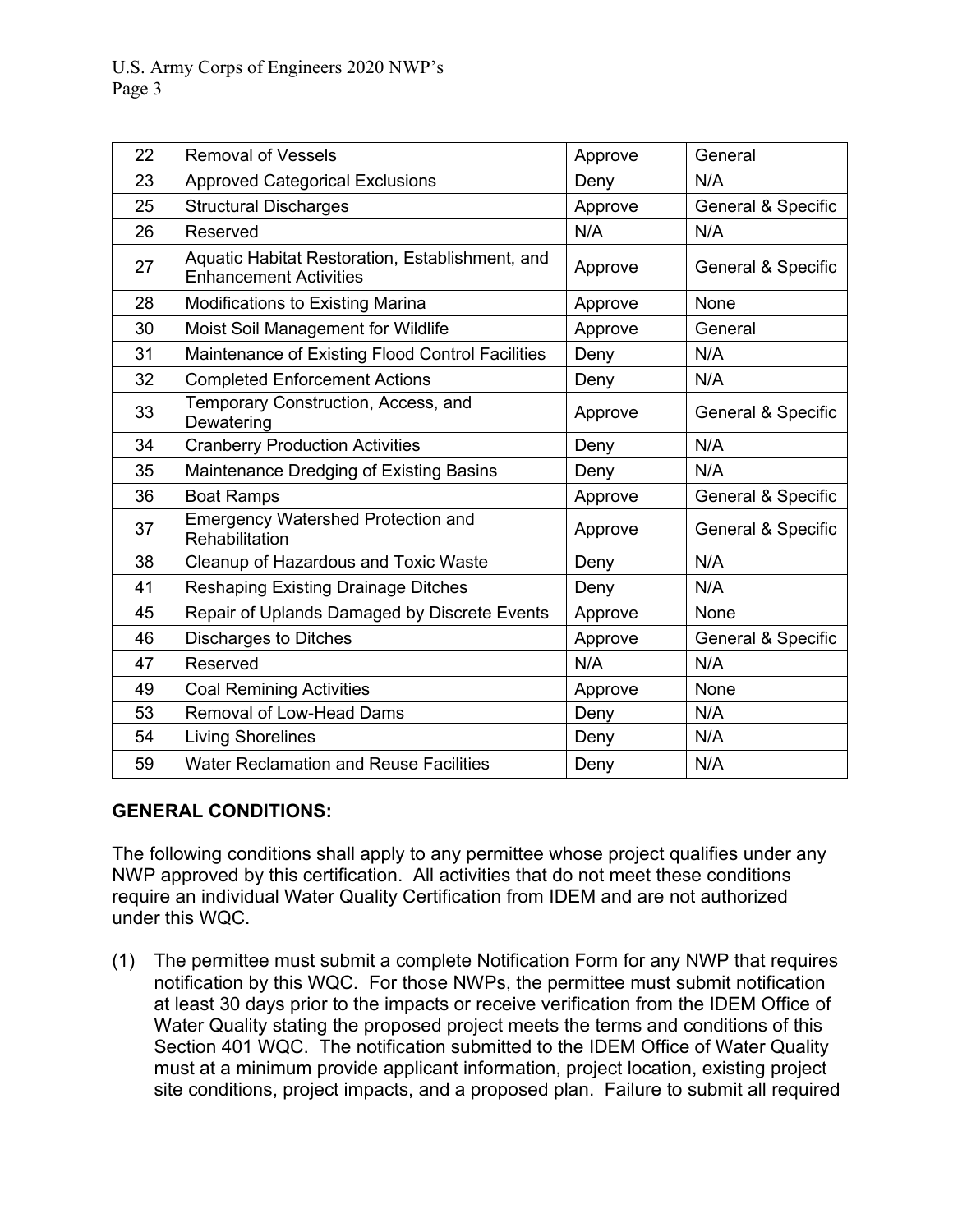> information will result in the project being considered out-of-scope and not authorized.

- (2) The permittee shall deposit any dredged material in a contained upland disposal area to prevent sediment run-off to any waterbody. An upland disposal area is defined as an area of dry land that does not contain any wetlands as defined by the 1987 Army Corps of Engineers Wetland Delineation Manual and the applicable Regional Supplements or any streams<sup>[1](#page-10-0)</sup>.
- (3) The permittee shall install run-off and sediment control measures prior to any land disturbance to manage stormwater and to minimize sediment from leaving the project site or entering a waterbody. All operations must phase project activities to minimize the impact of sediment to the receiving waterbody(ies). Erosion and sediment control measures shall be implemented using an appropriate order of construction (sequencing) relative to the land-disturbing activities. Wetlands and/or waterbodies that are adjacent to land-disturbing activities must be protected with appropriate sediment control measures. As work progresses, all areas void of protective cover shall be re-vegetated or stabilized as described in the plan. Areas that are to be re-vegetated must utilize mulch that is anchored or, under more severe conditions, erosion control blankets. Erosion control blankets or other armament shall be used for all areas associated with concentrated flow. Standards and specifications for stormwater management, including erosion and sediment control can be obtained in the Indiana Stormwater Quality Manual or similar guidance documents.
- (4) The permittee shall allow the commissioner or an authorized representative of the commissioner (including an authorized contractor), upon the presentation of credentials to conduct the following activities:
	- (a) enter upon the permittee's property;
	- (b) have access to and copy at reasonable times any records that must be kept under the conditions of these permits or this certification;
	- (c) inspect, at reasonable times, any monitoring or operational equipment or method; collection, treatment, pollution management or discharge facility or device; practices required by this certification; and any mitigation site; and
	- (d) sample or monitor any discharge of pollutants or any mitigation site.
- (5) This WQC does not authorize activities that result in a permanent secondary effect to waters of the U.S. (e.g., dredging, excavation, damming, creation of in-channel ponds) that when combined with the primary effect exceeds the area and length thresholds specified by this WQC.

<span id="page-10-0"></span><sup>&</sup>lt;sup>1</sup> Stream, for the purpose of this Water Quality Certification, means conveyance channels that have a defined bed and bank and an ordinary high water mark. This term includes natural streams, relocated streams, channelized streams, artificial channels, encapsulated channels and ditches.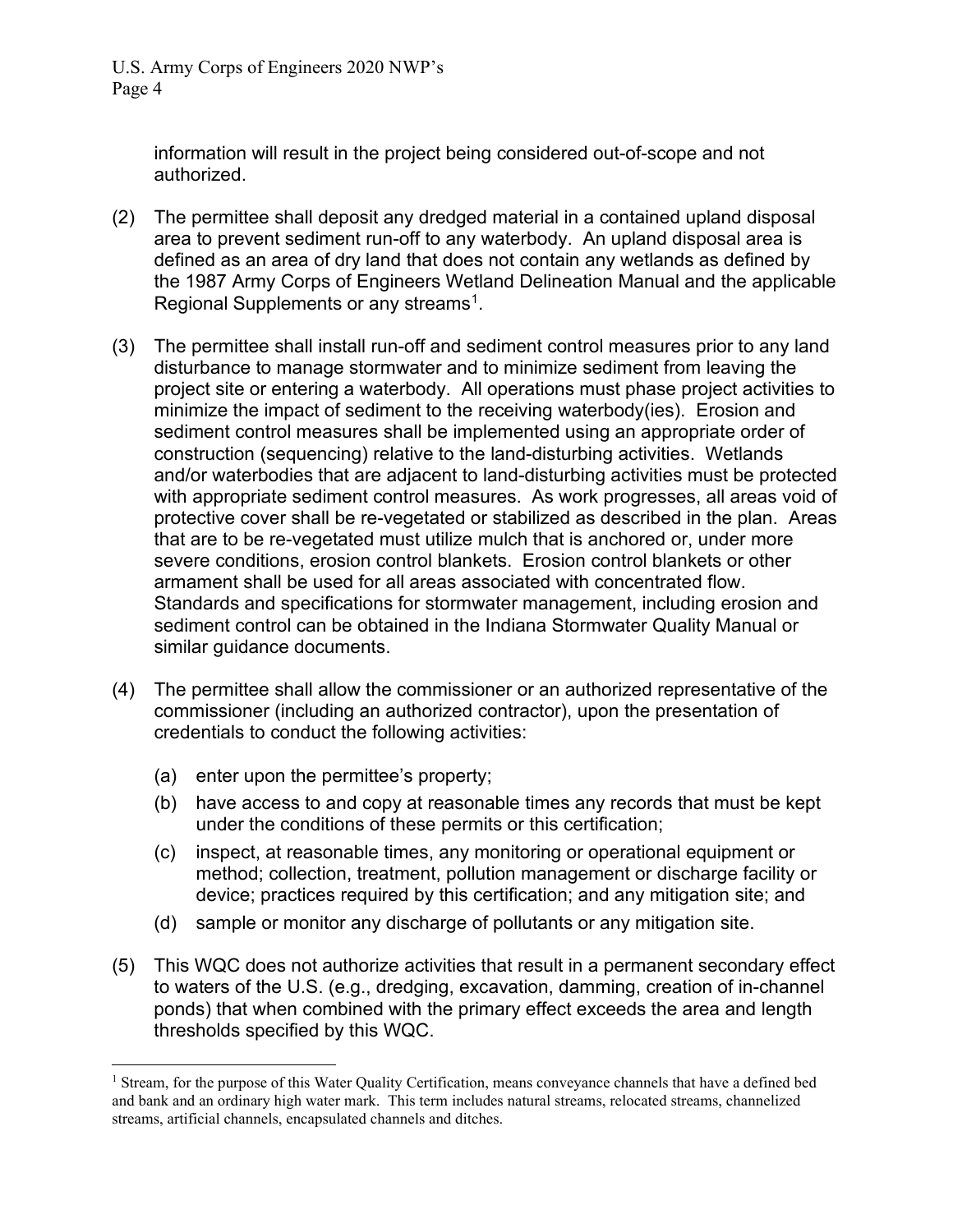- (6) This WQC does not:
	- (a) authorize impacts or activities outside the scope of this certification;
	- (b) authorize any injury to permittees or private property or invasion of other private rights, or any infringement of federal, state or local laws or regulations;
	- (c) convey any property rights of any sort, or any exclusive privileges;
	- (d) preempt any duty to obtain federal, state or local permits or authorizations required by law for the execution of the project or related activities; or
	- (e) authorize changes in the plan design detailed in the notice or application.
- (7) This WQC does not authorize point source discharges of pollutants other than clean fill<sup>[2](#page-11-0)</sup> and uncontaminated dredged material.
- (8) This WQC does not authorize activities associated with the establishment of a mitigation bank.
- (9) This WQC does not authorize activities that will permanently change the sinuosity, flow path, velocity, cross-sectional area under the Ordinary High Water Mark (OHWM), or the slope of a stream except those activities authorized through compliance with NWP #13 Specific Condition 9.
- (10) This WQC does not authorize activities on or in any of the State's waters that have been designated as salmonid waters *(see Attachment #1)*, tributaries of salmonid waters within a two river mile reach upstream from the confluence with the salmonid water unless the activity meets one or more of the following conditions:
	- (a) Bank stabilization activities that:
		- (1) Are completed using bioengineered methods, riprap, and/or glacial stone, that conforms to the existing shoreline and does not project out into the channel, and
		- (2) Do not create a wall.
		- (3) Do not include the installation of cofferdams, causeways, temporary access roads, or dewatering activities.
	- (b) Encapsulations that:
		- (1) Are installed to span the width of the ordinary high water mark (OHWM), and are embedded in accordance with Specific Condition 3(f)7 below, and
		- (2) Do not include the installation of cofferdams, causeways, temporary access roads, or dewatering activities.
		- (3) Are installed outside the salmonid fish spawning dates of March 15 through June 15 and from July 15 through November 30.

<span id="page-11-0"></span><sup>&</sup>lt;sup>2</sup> Clean fill, for the purpose of this Water Quality Certification, means uncontaminated rocks, bricks, concrete without rebar, road demolition waste materials other than asphalt, or earthen fill.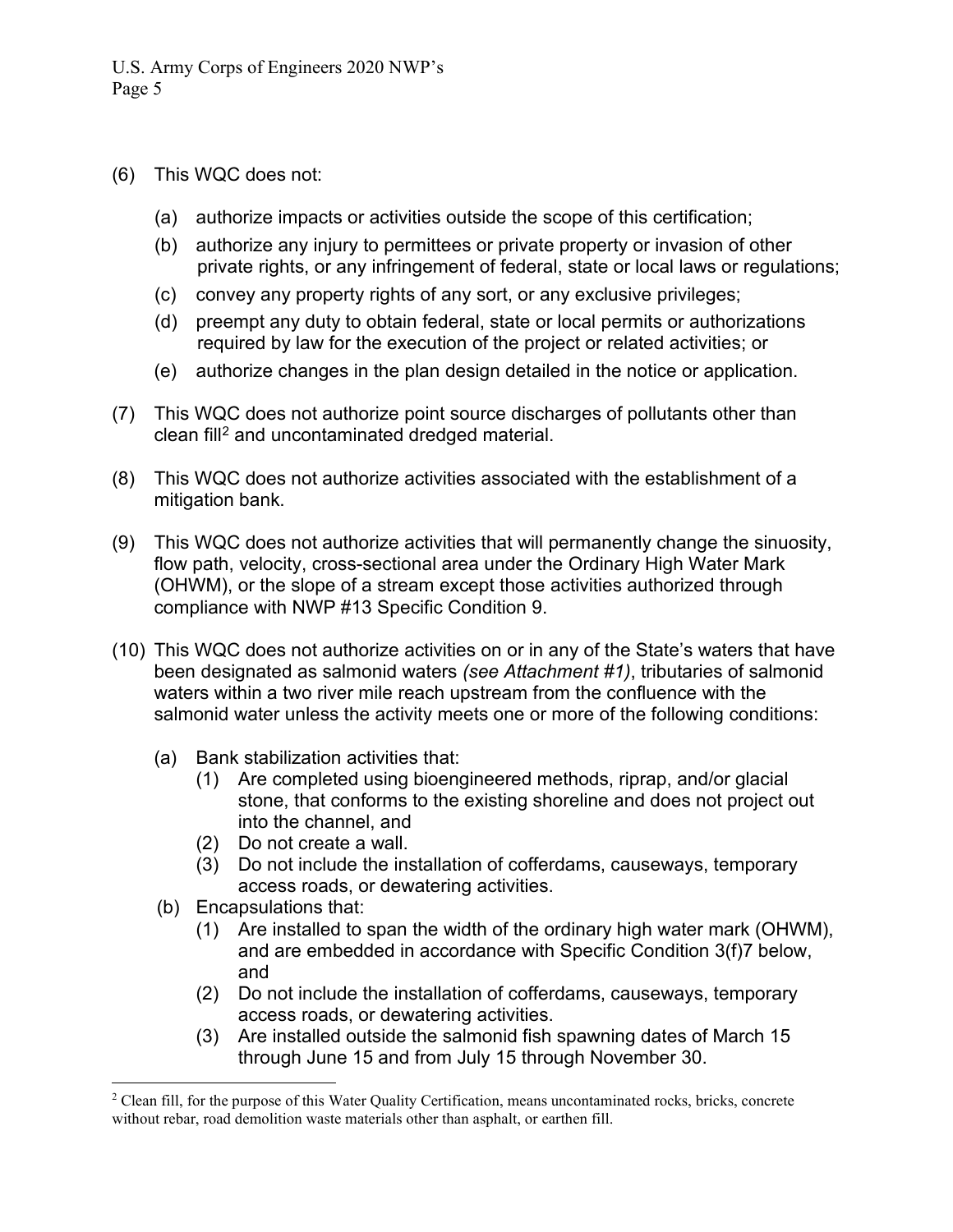- (c) Work is conducted outside the salmonid fish spawning dates of March 15 through June 15 and from July 15 through November 30.
- (11) This WQC does not authorize activities on or in any of the State's waters that have been designated as Outstanding State and/or National Resource Waters *(see Attachment #1).*
- (12) This WQC does not authorize activities on or in any critical wetland or critical special aquatic sites (*see Attachment #2*).
- (13) This WQC does not authorize activities that have a cumulative permanent impact of more than twenty-five hundredths (0.25) acre of waters of the U.S. Note: Activities that have a cumulative permanent impact to waters of the U.S. of more than one-tenth (0.10) acre must comply with the mitigation requirements listed in **General Condition 15** of this WQC.
- (14) This WQC does not authorize activities that will have a cumulative permanent impact of more than 500 linear feet of waters of the U.S. Note: Activities that have a cumulative permanent impact to waters of the U.S. of more than 300 linear feet must comply with the mitigation requirements listed in **General Condition 16** of this WQC.
- (15) Cumulative permanent impacts to waters of the U.S. greater than 0.10 acre up to and including 0.25 acre are authorized provided the following conditions are met:
	- (a) The impacts comply with all conditions of this Section 401 Water Quality Certification.
	- (b) Mitigation is provided for all impacts.
	- (c) Sufficient mitigation credits are available in the service area where the impacts occur. Note: Credits may not be available at all times. Failure to purchase credits before impacting water resources will require an individual 401 WQC and may result in additional mitigation requirements to compensate for temporal loss of water resource functions.
	- (d) Mitigation credits are purchased from an approved compensatory mitigation bank or through the Indiana Stream and Wetland Mitigation Program (in-lieu fee (ILF). Permittee responsible mitigation is not authorized under this 401 WQC.
	- (e) The amount of mitigation credit purchased is 1:1 for streams, open water, and farmed wetlands, 2:1 for emergent wetland, 3:1 for scrub shrub wetland, 4:1 for forested wetland.
	- (f) The credits are purchased in the bank or ILF service area where the impacts occur.
	- (g) Proof of a finalized credit purchase is provided to IDEM:
		- 1) Before the impacts occur. Note: Banks and ILF programs may require 30 days or more to finalize a purchase.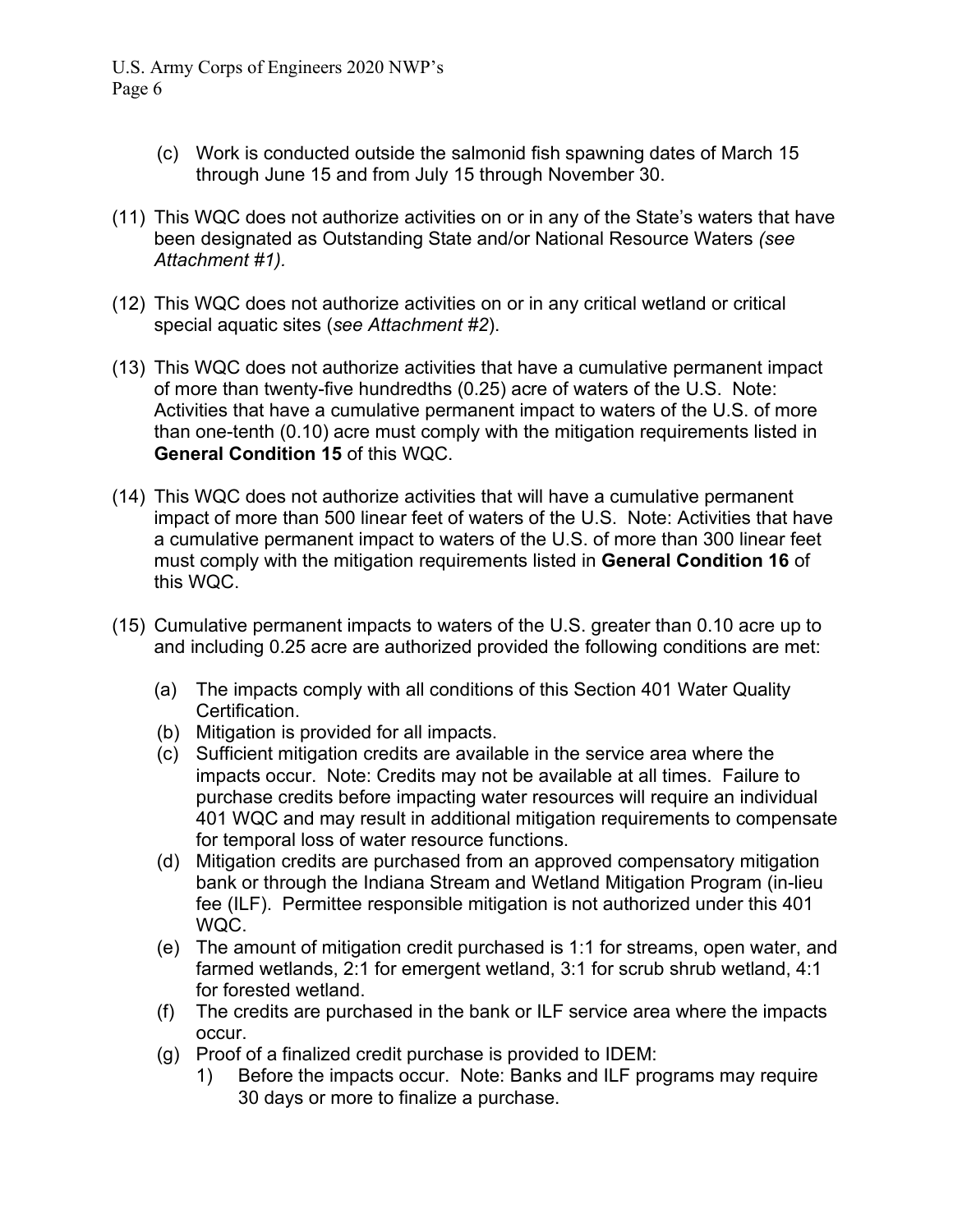- 2) Within one (1) year of IDEM's receipt of the Notification form.
- (16) Cumulative permanent impacts to waters of the U.S. greater than 300 linear feet up to and including 500 linear feet are authorized provided the following conditions are met:
	- (a) The impacts comply with all conditions of this Section 401 Water Quality Certification.
	- (b) Mitigation is provided for all impacts.
	- (c) Sufficient mitigation credits are available in the service area where the impacts occur. Note: Credits may not be available at all times. Failure to purchase credits before impacting water resources will require an individual 401 WQC and may result in additional mitigation requirements to compensate for temporal loss of water resource functions.
	- (d) Mitigation credits are purchased from an approved compensatory mitigation bank or through the Indiana Stream and Wetland Mitigation Program (in-lieu fee (ILF). Permittee responsible mitigation is not authorized under this 401 WQC.
	- (e) The amount of mitigation credit purchased is 1:1 for streams.
	- (f) The credits are purchased in the bank or ILF service area where the impacts occur.
	- (g) Proof of a finalized credit purchase is provided to IDEM:
		- 1) Before the impacts occur. Note: Banks and ILF programs may require 30 days or more to finalize a purchase.
		- 2) Within one (1) year of IDEM's receipt of the Notification form.
- (17) The permittee must demonstrate, via letter from the Indiana Department of Natural Resources (IDNR), Division of Nature Preserves, that no state endangered, threatened, or rare species are documented on a permanent or seasonal basis within  $\frac{1}{2}$ -mile radius of the proposed project site. If you have listed species, you must provide documentation from the IDNR that states your project will not impact the listed species. If IDNR recommends seasonal work restrictions or other avoidance and minimization measures, those restrictions or avoidance and minimization measures must be incorporated into your project plans and implemented during construction.
- (18) This WQC allows the use of multiple NWPs on the same project as long as the cumulative effect for the entire project is less than the specified impact thresholds in **General Conditions 13 & 14** or as specified in the **Specific Conditions** below. If a project exceeds the specified impact thresholds, the activities are not authorized by this WQC and an individual WQC is required. IDEM may certify several federal permits or licenses under one individual WQC.
- (19) Upon request, the applicant must submit additional information necessary to IDEM to determine if a project will qualify under the terms and conditions of this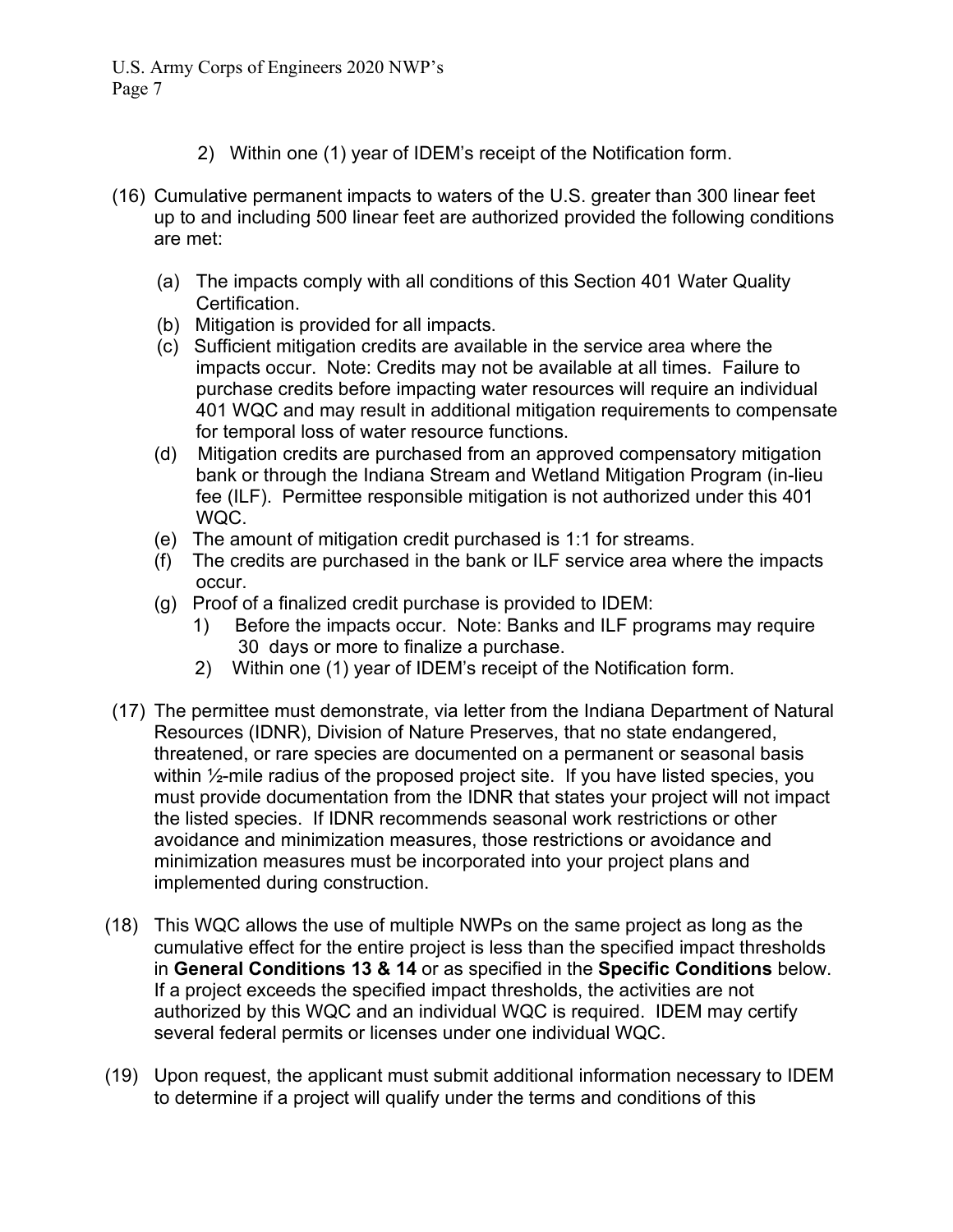> certification. If the applicant fails to provide any information requested by IDEM, then the project is not authorized.

- (20) All stream pump-around activities must be conducted in a manner that does not cause erosion at the outlet. Cofferdam dewatering activities must use filter bags, upland sediment basins/traps, or a combination of other appropriate sediment control measures to minimize the discharge of sediment-laden water into waters of the U.S. All sediment control measures must be installed and maintained in good working order. For stream pump-around activities, the in-stream material used to construct the dam must be constructed of non-sediment producing sources. Examples include sand bags and sheet pile walls.
- (21) The permittee must ensure all placement of riprap or other bank stabilization materials are designed and installed flush with the upstream and downstream bank and stream channel/lake bed elevations and grades.
- (22) Notification to IDEM is required for any temporary impacts that exceed 0.10 acre for any proposed NWP. For emergency repair situations notification may take place after the emergency repair has begun.
- (23) After construction, temporary fill must be removed in their entirety and the affected areas returned to the pre-construction elevations. The areas affected by temporary fill must be revegetated, as appropriate.
- (24) The permittee will submit an application for an individual certification if IDEM determines the project would have more than minimal impacts to water quality, either viewed individually or collectively with other projects that may affect the same waterbody.

#### **NATIONWIDE PERMIT #3, MAINTENANCE, SPECIFIC CONDITIONS**

The following conditions apply to NWP #3. All activities that do not meet these conditions require an individual WQC from IDEM and are not authorized under this WQC.

- (1) For activities involving the replacement of a stream encapsulation:
	- (a) The replacement must not reduce the cross-sectional area under bank full elevation;
	- (b) The replacement must not increase the length of the total encapsulation to over 150 feet;
	- (c) The replacement must have either the same slope as the existing encapsulation, or will more closely match the slope of the stream immediately upstream and downstream;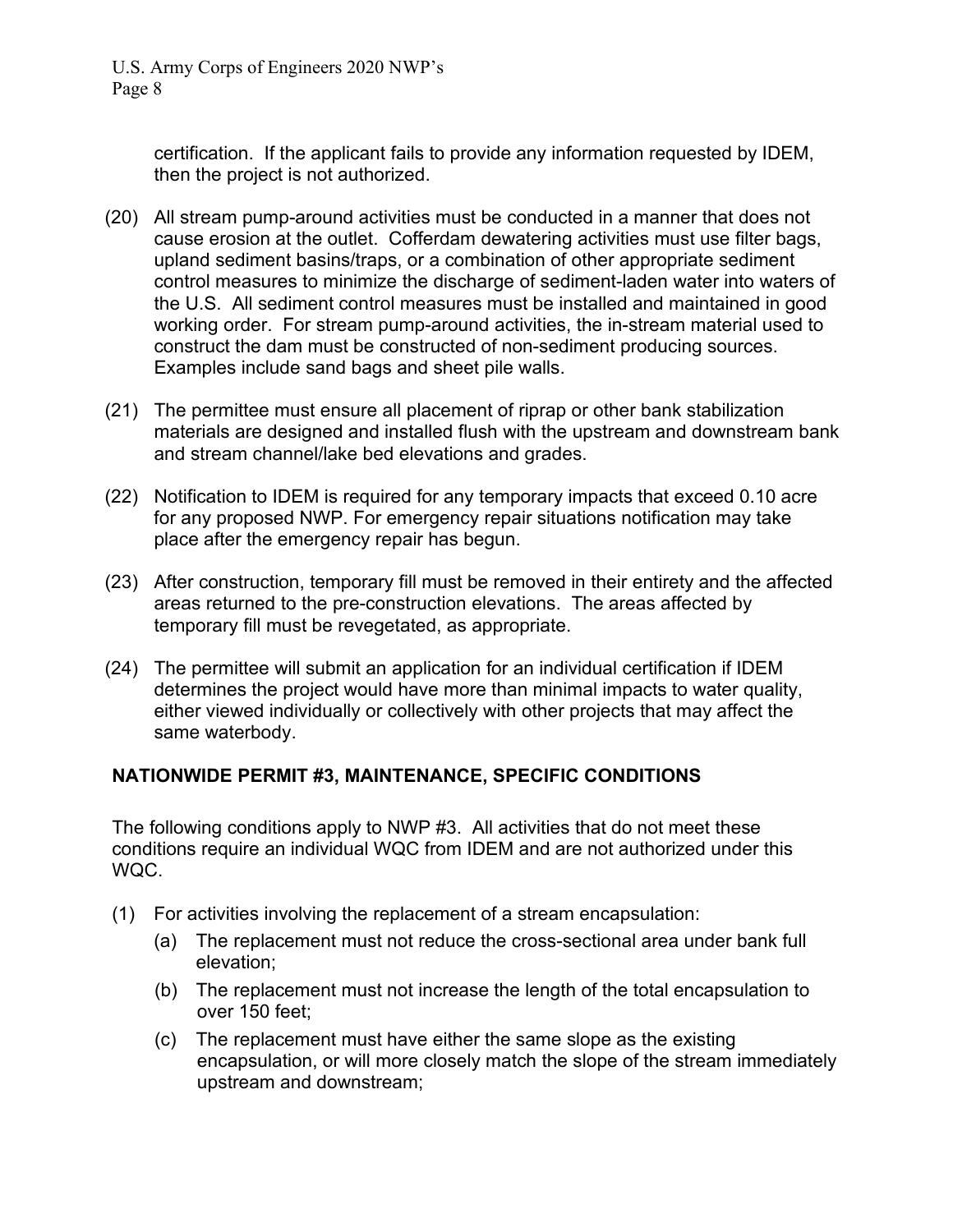- (d) The replacement must either be the same size and type of encapsulation or one that has a greater ability to provide for aquatic life movement. The replacement must not reduce the cross-sectional area of the encapsulation;
- (e) Bank stabilization and channel bottom stabilization must not exceed either one bank full width upstream and downstream of the replacement encapsulation or ten linear feet whichever is greater;
- (f) Any channel bottom stabilization must be flush with the existing grade of the stream bottom; and
- (g) Existing encapsulations over 150 feet may be replaced under this NWP as long as the structure length does not change more than 20 feet upstream and 20 feet downstream.
- (2) For activities involving the placement of thermal plastic liners or other liner types into existing structures:
	- (a) Liners may not be used to extend the structure length by more than 12-inches on either end of the structure;
	- (b) Liners must be installed so that the invert of the liner is as close to the invert of the host pipe as practical;
	- (c) Riprap scour protection or an energy dissipater must be installed flush with the upstream and downstream bank and stream channel elevations and grades;
	- (d) The project must be reviewed and approved by the INDOT Office of Hydraulics for projects undertaken by the Indiana Department of Transportation (INDOT) and a Local Public Agency (LPA);
	- (e) The liner size must be the largest size approved by the INDOT Office of Hydraulics;
	- (f) A hydraulic modeling report must be submitted following the INDOT Standards and Specifications found at [http://www.in.gov/indot/design\\_manual/design\\_manual\\_2013.htm](http://www.in.gov/indot/design_manual/design_manual_2013.htm) for projects undertaken by permittees or entities other than INDOT or a LPA,;
	- (g) If an existing culvert sump cannot be maintained by the installation of a liner then an individual Section 401 Water Quality Certification is required; and
	- (h) For perennial streams, the structure must not be in an elevated position (hanging culvert) within the stream channel. Hanging culverts in perennial stream channels require an Individual Section 401 Water Quality Certification.
- (3) For all other maintenance activities:
	- (a) The activity must not permanently affect more than one-tenth (0.1) of an acre of waters of the United States;
	- (b) The activity must not permanently change the sinuosity, flow path, velocity, cross sectional area under the bank full elevation or the slope of a stream;
	- (c) The activity must not permanently affect more than 300 linear feet of stream channel, streambank, or lake shoreline;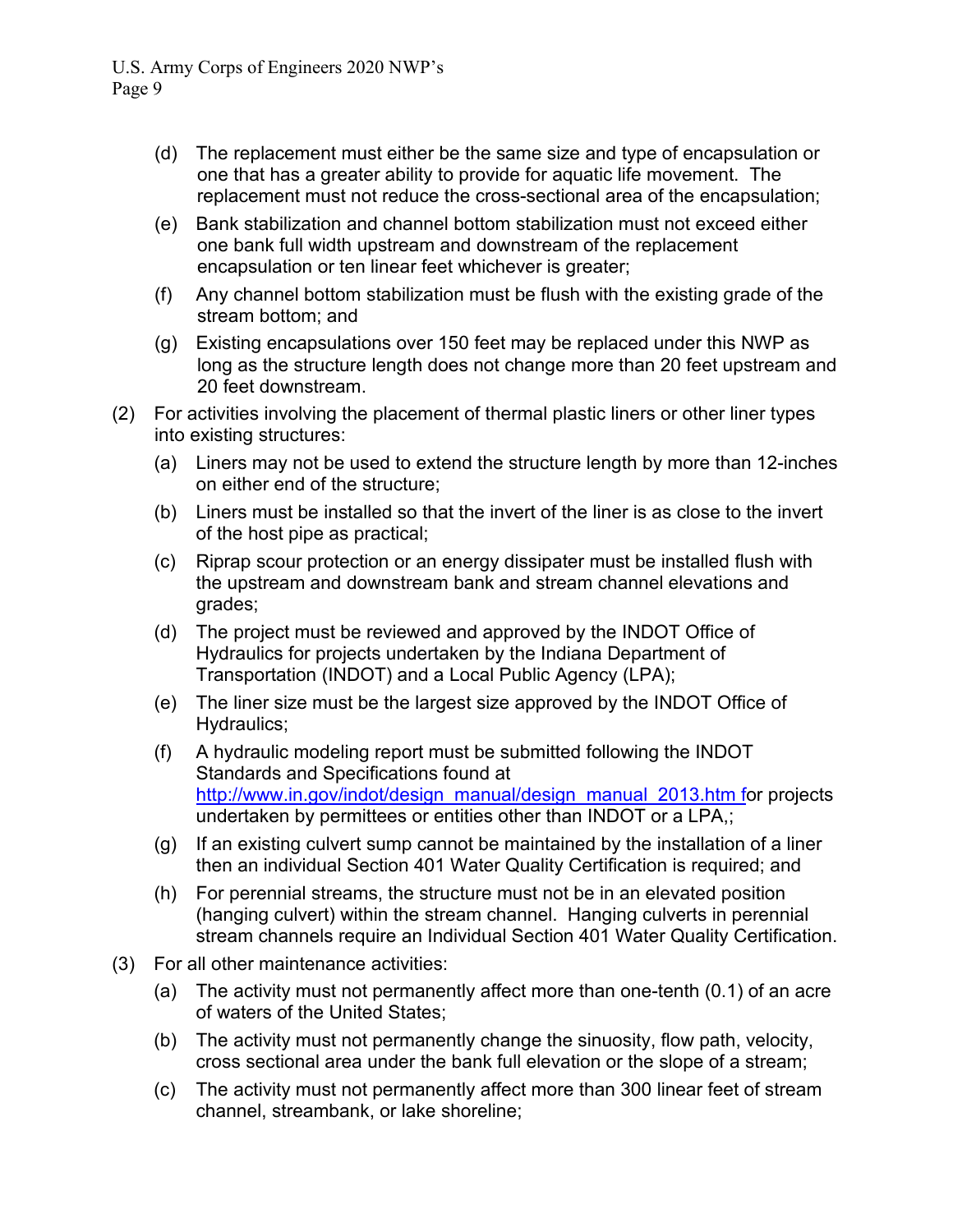- (d) Bank stabilization activities, require the permittee demonstrate that the bank or shoreline in question is unstable;
- (e) The activity must not result in a permanent secondary effect to waters of the United States (e.g., dredging, excavation, damming, creation of in-channel ponds) that, when combined with the primary effect, exceeds the area and length thresholds specified above; and
- (f) Any channel bottom stabilization must be installed flush with the existing stream grade.

### **NATIONWIDE PERMIT #7, OUTFALL STRUCTURES AND ASSOCIATED INTAKE STRUCTURES, SPECIFIC CONDITIONS**

The following conditions apply to NWP  $# 7$ . All activities that do not meet these conditions require an Individual WQC from IDEM and are not authorized under this WQC.

- (1) The permittee must notify IDEM in accordance with **General Condition 1** listed above;
- (2) The activity must not permanently affect more than one-tenth (0.1) of an acre of waters of the United States;
- (3) The activity must not permanently affect more than 300 linear feet of streambank or lake shoreline;
- (4) The placement of riprap or other bank stabilization material must be installed flush with the upstream and downstream bank and stream channel/lake bed elevations and grades;
- (5) The activity must not result in a permanent secondary effect to waters of the United States (e.g. dredging, excavation, damming, creation of in-channel ponds) that, when combined with the primary effect, exceeds the area and length thresholds specified above;
- (6) All areas disturbed by the construction of intake and outfall structures must be immediately seeded and stabilized; and
- (7) All outfalls shall be constructed in a manner that does not cause erosion at the outlet.

# **NATIONWIDE PERMIT #13, BANK STABILIZATION, SPECIFIC CONDITIONS**

The following conditions apply to NWP # 13. All activities that do not meet these conditions require an Individual WQC from IDEM and are not authorized under this WQC.

- (1) The permittee must notify IDEM in accordance with **General Condition 1** listed above;
- (2) The WQC does not authorize bank stabilization activities within wetlands;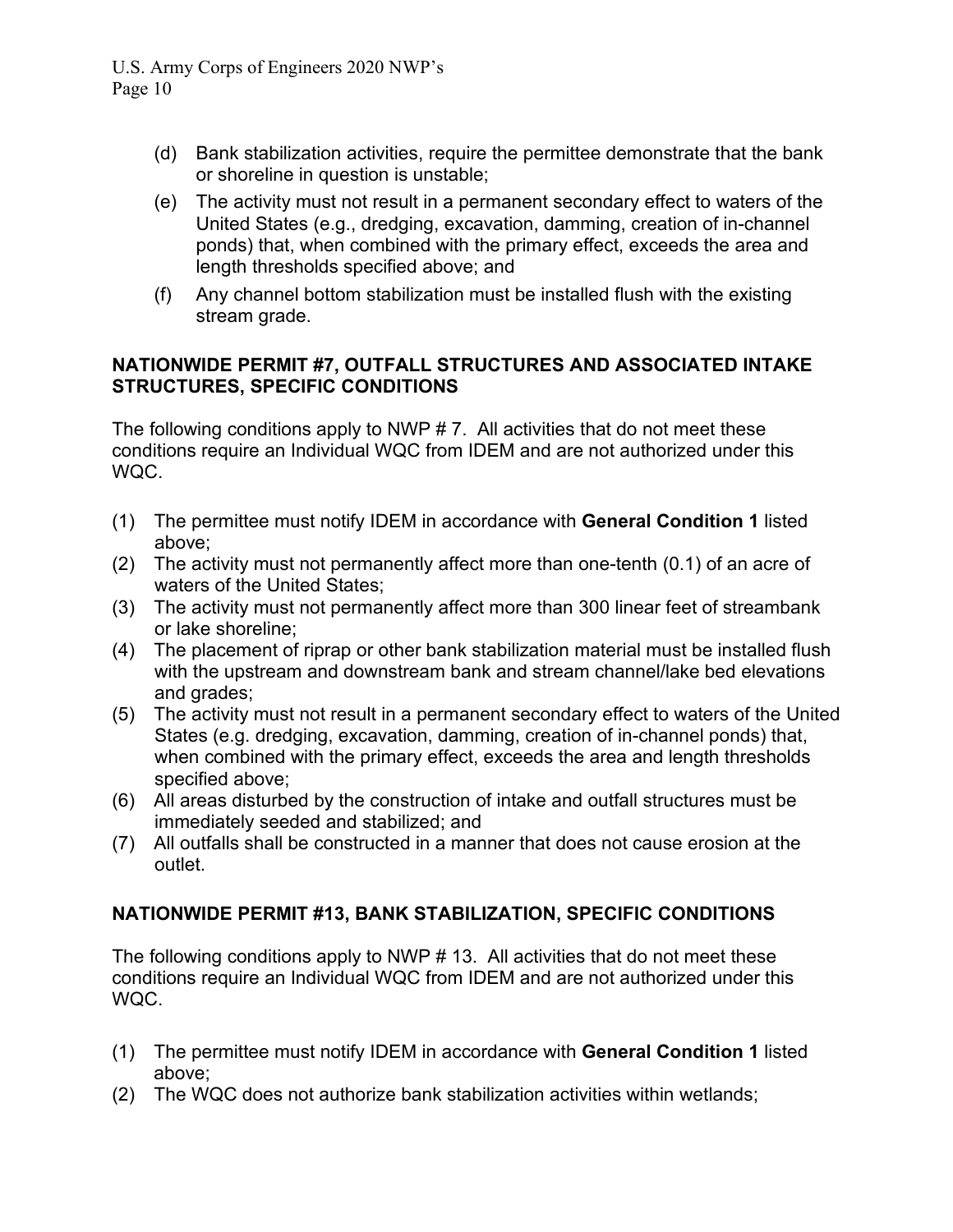- Page 11
- (3) The activity must not permanently affect more than twenty-five hundredths (0.25) of an acre of waters of the United States. See **General Condition 13** of this WQC for additional impact and mitigation requirements;
- (4) The activity must not permanently affect more than 500 linear feet of streambank or lake shoreline. See **General Condition 14** of this WQC for additional impact and mitigation requirements;
- (5) The activity must not exceed two (2) cubic yards per running foot, as measured along the length of the treated bank or shoreline;
- (6) The permittee must demonstrate that the bank or shoreline in question is unstable;
- (7) Natural shoreline stabilization methods are required where there is no pre-existing seawall or other shoreline hard armament on a lake or reservoir. Natural shoreline stabilization methods include bank stabilization practices that benefit the aquatic environment by incorporating organic materials to produce functional structures, provide wildlife habitat, and provide areas for revegetation;
- (8) The placement of riprap or other bank stabilization material must be installed flush with the upstream and downstream bank and stream channel/lake bed elevations and grades: and
- (9) The installation of stream barbs (bendway weirs) must:
	- (a) Be a component of a bank stabilization project:
	- (b) Be designed by a qualified engineer;
	- (c) Include bioengineering and vegetative practices to add roughness to the bank;
	- (d) Be placed on the outside meander bend;
	- (e) Be keyed into the stream bank and stream bed;
	- (f) Not direct flow into the opposite bank; and
	- (g) Be placed in a manner that transitions flow into the downstream channel and receiving riffle.

# **NATIONWIDE PERMIT #14, LINEAR TRANSPORTATION PROJECTS, SPECIFIC CONDITIONS**

The following conditions apply to NWP # 14. All activities that do not meet these conditions require an Individual WQC from IDEM and are not authorized under this WQC.

- (1) The permittee must notify IDEM in accordance with **General Condition 1** listed above;
- (2) The activity must not permanently affect more than twenty-five hundredths (0.25) of an acre of waters of the United States. See **General Condition 13** of this WQC for additional impact and mitigation requirements;
- (3) The activity must not permanently affect more than 500 linear feet of streambank or lake shoreline. See **General Condition 14** of this WQC for additional impact and mitigation requirements;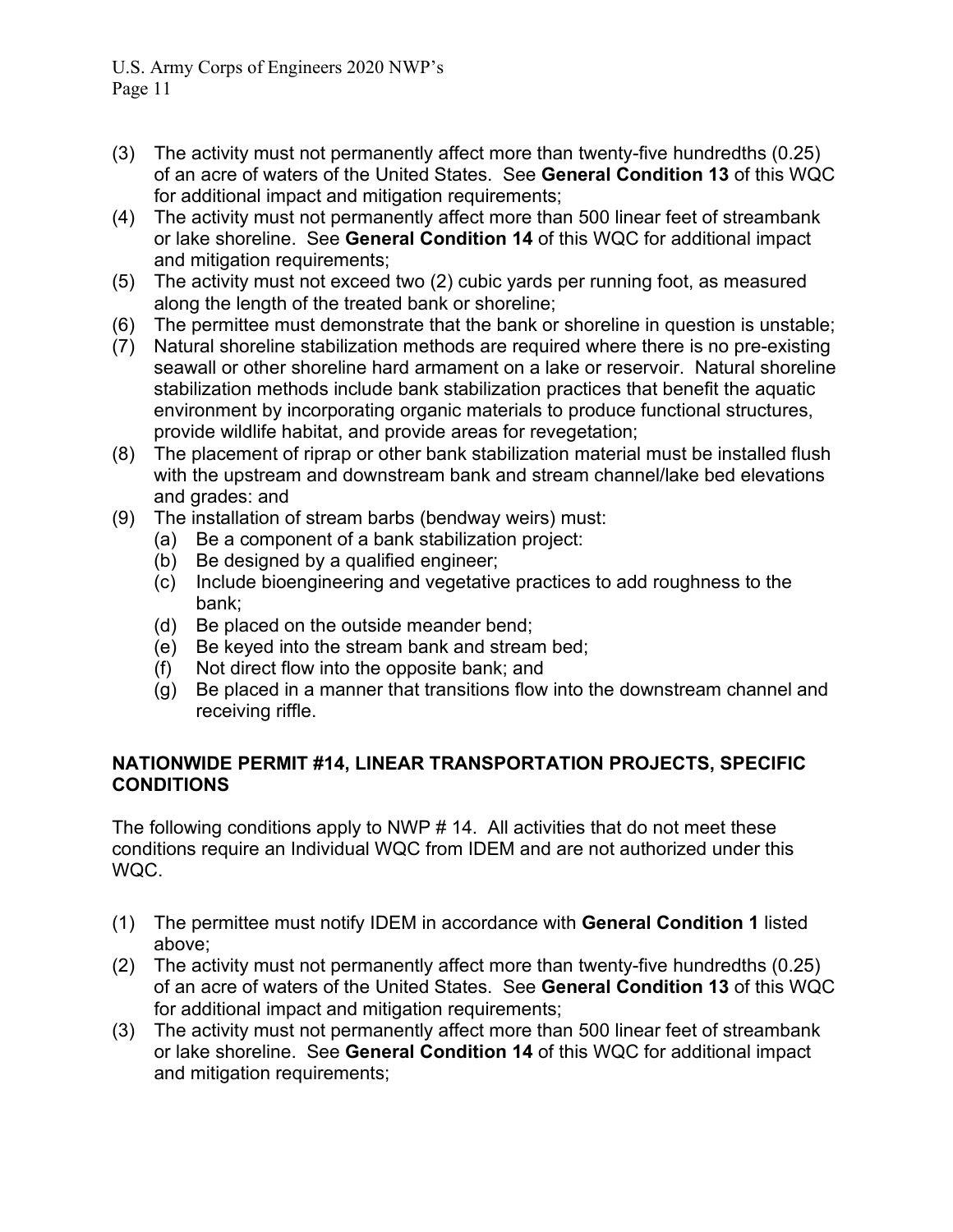- (4) The placement of riprap or other bank stabilization material must be installed flush with the upstream and downstream bank and stream channel/lake bed elevations and grades;
- (5) The activity must not result in a permanent secondary effect to waters of the United States (e.g. dredging, excavation, damming, creation of in-channel ponds) that, when combined with the primary effect, exceeds the area and length thresholds specified above;
- (6) The activity must not result in the relocation of a stream. Minimal stream relocations may be authorized, provided the activity:
	- (a) Is associated with the installation of a stream crossing or replacement of an existing crossing, and results in a net benefit to the aquatic ecosystem and stream morphology.
	- (b) Does not reduce the cross-sectional area under the OHWM.
	- (c) Is accompanied by an acceptable restoration/stabilization plan.
	- (d) Does not accelerate stream instability as demonstrated in the plans by a qualified engineer. Examples of instability include, but are not limited to, stream bank erosion, channel enlargement, channel incision, degradation, aggradation, meander migration (down-valley and lateral accretion), avulsion and base-level shifts.
- (7) New bridge piers, piles, shafts or other support structures and their associated scour protection measures must not significantly reduce the cross-sectional area of the stream and be located outside the low flow channel of the stream.
- (8) Permanent stream encapsulations must:
	- (a) Be installed for the purpose of constructing a crossing.
	- (b) Allow the passage of aquatic organisms in the waterbody.
	- (c) Not exceed 150 feet cumulative linear feet of encapsulation.
	- (d) Have at least one (1) opening with a cross-sectional area twenty percent (20%) larger than the area under the OHWM of the stream immediately upstream and downstream of the encapsulation. If multiple encapsulations are proposed, then the largest culvert meeting the cross-sectional area requirement must be positioned in the channel to align with the existing flow of the channel.
	- (e) Have a streambed slope within the encapsulation that matches the slope of the bed both immediately upstream and downstream.
	- (f) Not create or accelerate stream instability as demonstrated in the plans by a qualified engineer. Examples of stream instability include, but are not limited to head cutting, stream bank erosion, channel enlargement, channel incision, degradation, aggradations, meander migration, (down-valley and lateral accretion), avulsion, and base-level shifts.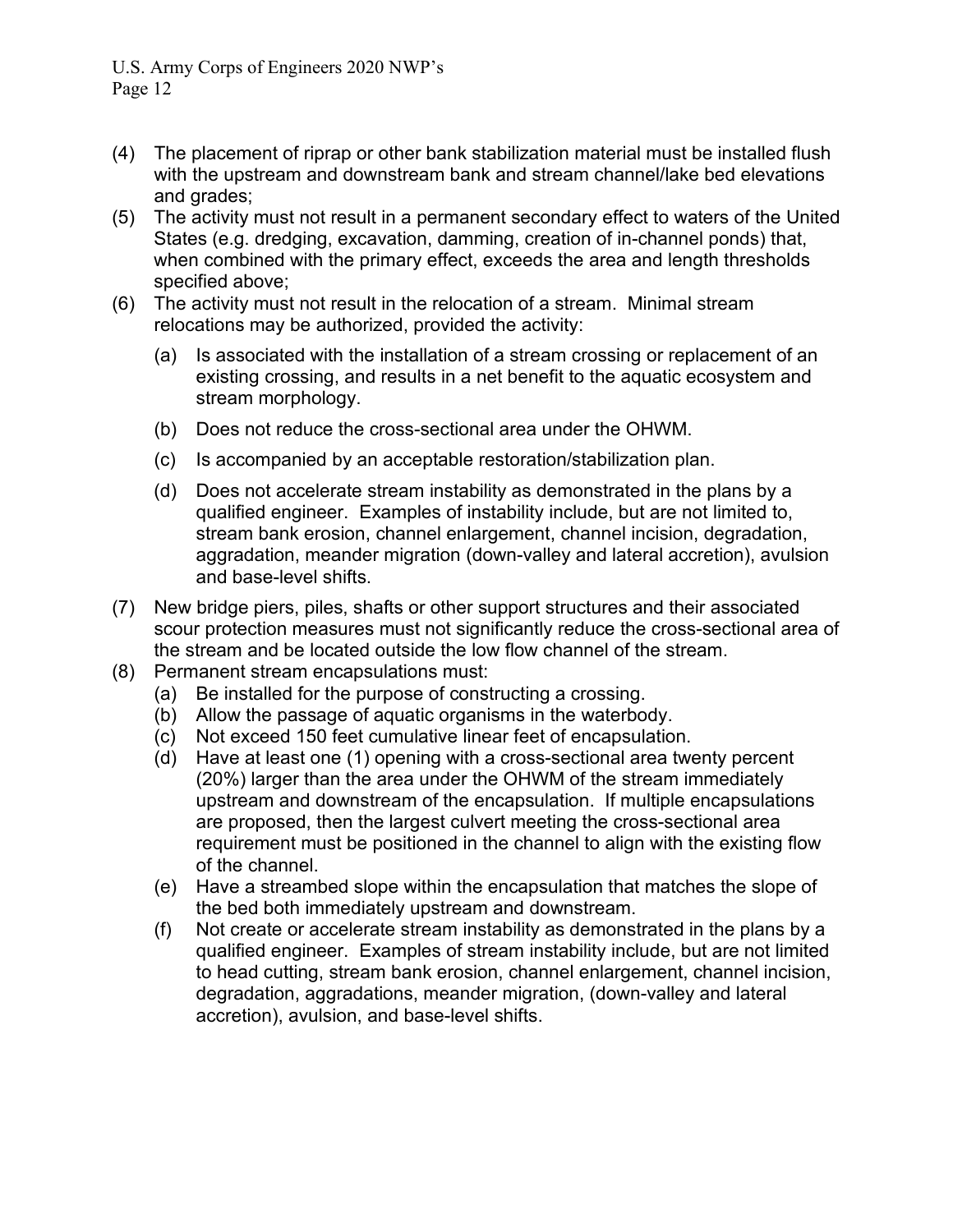- (g) Either have not bottom (e.g., three sided culvert) or are embedded (sumped)<sup>[3](#page-19-0)</sup> into the stream channel based on the following structure sizes and substrate types:
	- 1) Stream bed of sand
		- Structure <four (4) feet wide: Six (6) inch sump
		- Structure four (4) feet wide to 12 feet wide: 12 inch sump
		- Structure 12 feet to 20 feet wide: 18 inch sump
	- 2) Stream bed of other soil or unconsolidated till<sup>[4](#page-19-1)</sup>
		- Structure < four (4) feet wide: Three (3) inch sump
		- Structure four (4) feet wide to 12 feet wide: Six (6) inch sump
		- Structure 12 feet wide to 20 feet wide: 12 inch sump
	- 3) Stream bed of bedrock or consolidated till[5](#page-19-2)
		- Inside elevation of the structure bottom shall be a minimum of three (3) inches below the surface of the bedrock or consolidated till.
- (h) Meet the following requirements when installed in perennial streams with an OHWM width of 12 feet or greater:
	- 1) Be sumped to a greater depth if needed for the design of the streambed inside the encapsulation.
	- 2) Have a width equal to or wider than the existing OHWM.
	- 3) Have a natural stream bottom. If the stream bottom will be disturbed during construction (e.g. four sided box culvers, pipe culverts, or because of footer work for three sided culverts), natural stream substrate must be placed in the encapsulation in accordance with the Federal Highway Administration Hydraulic Engineering Circular No. 26: Culvert Design for Aquatic Organism Passage.
	- 4) Have a low flow channel constructed or restored through the encapsulation. The low flow channel shall have the same width, depth, and side slope as the natural upstream and downstream low flow channel. If the upstream and downstream channels are highly degraded, a V-shaped channel with 5:1 slopes within the structure may be substituted.

### **NATIONWIDE PERMIT #15, U.S. COAST GUARD APPROVED BRIDGES, SPECIFIC CONDITIONS**

The following conditions apply to NWP # 15. All activities that do not meet these conditions require an Individual WQC from IDEM and are not authorized under this WQC.

<span id="page-19-0"></span><sup>&</sup>lt;sup>3</sup> Sump, for the purpose of this Water Quality Certification, means the inside elevation of the bottom of the structure is placed at a specified depth below the grade of the stream.

<span id="page-19-1"></span><sup>4</sup> Other soil and unconsolidated till includes substrates that are more cohesive and less mobile (e.g clay, silt, gravel, and cobble substrates).

<span id="page-19-2"></span><sup>5</sup> Consolidated till includes dense hard materials such as hardpan.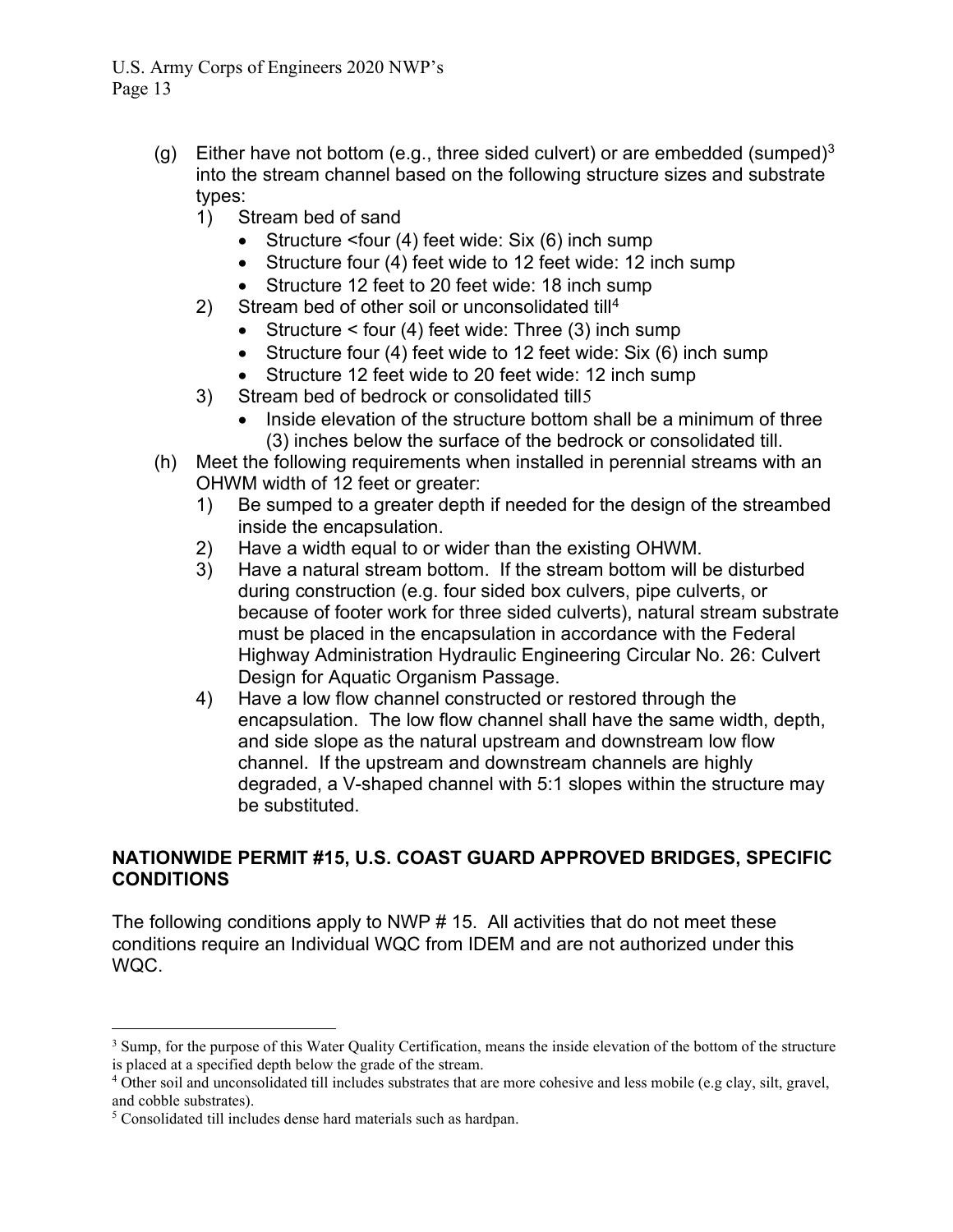- (1) The permittee must notify IDEM in accordance with **General Condition 1** listed above;
- (2) The activity must not permanently affect more than one-tenth (0.1) of an acre of waters of the United States;
- (3) The activity must not permanently affect more than 300 linear feet of streambank or lake shoreline;
- (4) The placement of riprap or other bank stabilization material must be installed flush with the upstream and downstream bank and stream channel/lake bed elevations and grades; and
- (5) The activity must not result in a permanent secondary effect to waters of the United States (e.g. dredging, excavation, damming, creation of in-channel ponds) that, when combined with the primary effect, exceeds the area and length thresholds specified above.

# **NATIONWIDE PERMIT #18, MINOR DISCHARGES, SPECIFIC CONDIIONS**

The following conditions apply to NWP #18. All activities that do not meet these conditions require an Individual WQC from IDEM and are not authorized under this WQC.

- (1) The permittee must notify IDEM in accordance with **General Condition 1** listed above; and
- (2) The activity must not permanently affect more than one-tenth (0.1) of an acre of waters of the United States.

# **NATIONWIDE PERMIT #25, STRUCTURAL DISCHARGES, SPECIFIC CONDITIONS**

The following conditions apply to NWP # 25. All activities that do not meet these conditions require an Individual WQC from IDEM and are not authorized under this WQC.

- (1) The permittee must notify IDEM in accordance with **General Condition 1** listed above;
- (2) The activity must not permanently affect more than one-tenth (0.1) of an acre of waters of the United States;
- (3) New bridge piers, piles, shafts, or other support structures authorized under this NWP shall be located outside the low flow channel of the stream except where the bridge structure is located in a U.S. Army Corps of Engineers Section 10 Water;
- (4) The material excavated from a tightly sealed form or cell must be disposed of in an upland disposal area;
- (5) The dewatering of the tightly sealed form or cell must be discharged into a contained upland disposal area; and
- (6) The activity must not result in a permanent secondary effect to waters of the United States (e.g. dredging, excavation, damming, creation of in-channel ponds) that,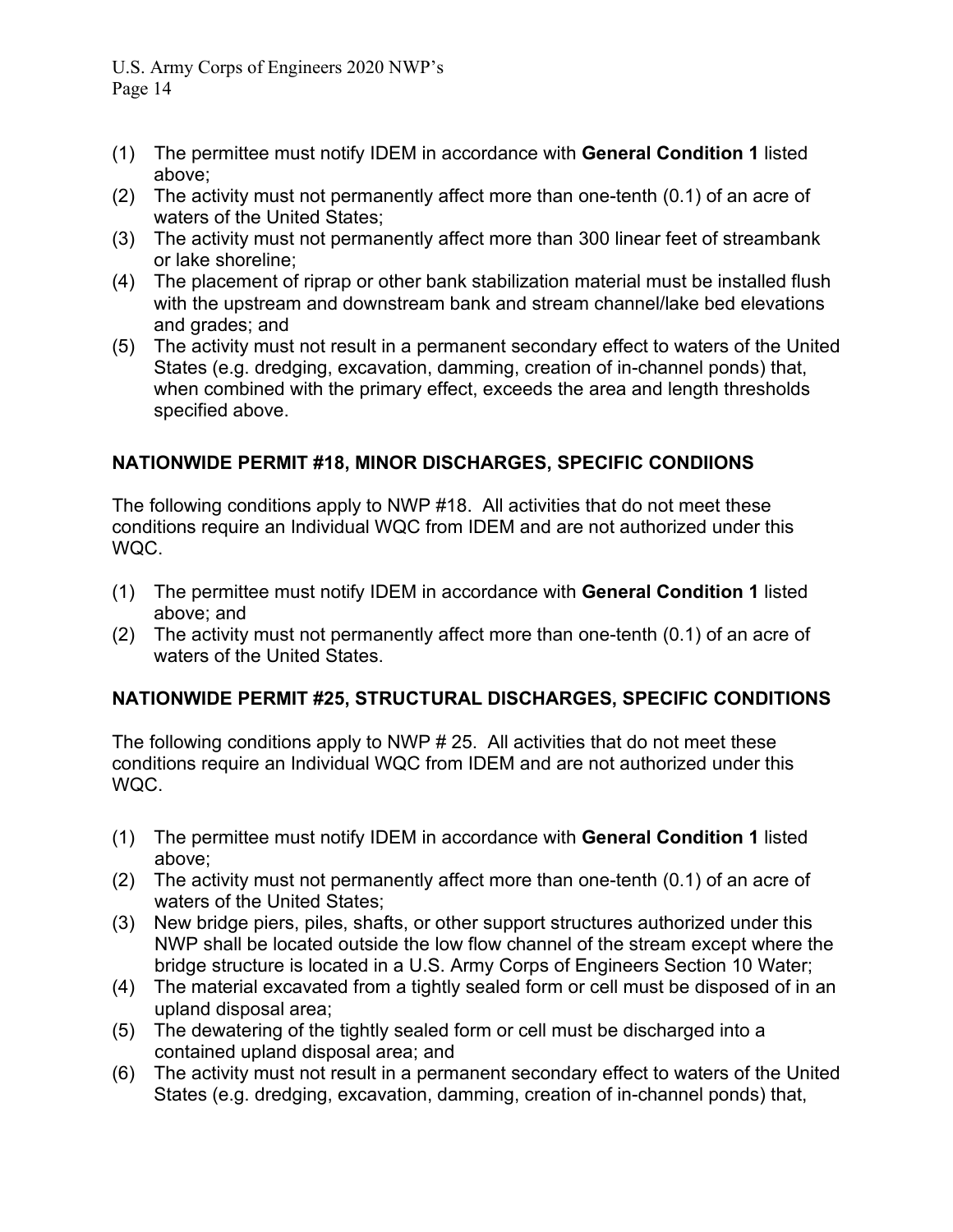> when combined with the primary effect, exceeds the area and length thresholds specified above.

#### **NATIONWIDE PERMIT #27, AQUATIC HABITAT RESTORATION, ESTABLISHMENT, AND ENHANCEMENT ACITIVITIES, SPECIFIC CONDITIONS**

This WQC authorizes activities under NWP #27 when they have a minimal effect on water quality, are a component of a restoration program previously approved by IDEM, or involve certain activities undertaken by the Abandoned Mine Land (AML) Program administered by IDNR. All activities that do not meet these conditions require an individual WQC from IDEM and are not authorized under this WQC.

- (1) An activity qualifies for this NWP because it will have a minimal effect if:
	- (a) The activity will permanently affect one-tenth (0.1) of an acre or less of Waters of the United States;
	- (b) The activity will permanently affect 300 linear feet or less of streambank or lake shoreline; and
	- (c) The activity will not result in a permanent secondary effect to waters of the United States (e.g. dredging, excavation, damming, creation of in-channel ponds) that, when combined with the primary effect, exceeds the area and length thresholds specified above.
- (2) An activity qualifies for this NWP because it is a component of a restoration program previously approved by IDEM if:
	- (a) The activity occurs within the same sub-watershed  $6$  as a water that IDEM has identified as impaired; and
	- (b) DEM identified the activity as beneficial for reducing or eliminating the impairment in a Total Maximum Daily Load (TMDL), an IDEM approved Watershed Plan or a Memorandum of Agreement or Memorandum of Understanding with the agency sponsoring the restoration or enhancement activities.
- (3) An activity qualifies for this NWP because it is a qualifying AML project if:
	- (a) The activity is undertaken by the IDNR, Division of Reclamation, AML Program;
	- (b) The activity is designed to improve water quality in an impaired water of the United States where the source of impairment is acid mine contamination;
	- (c) The activity facilitates the treatment of acid mine drainage or covers a source of impairment  $\frac{7}{7}$  $\frac{7}{7}$  $\frac{7}{7}$ ; and
	- (d) The activity does not result in the discharge of dredged or fill material into any wetland, stream, or other Waters of the United States that are unimpaired by

<span id="page-21-0"></span><sup>6</sup> For the purpose of this WQC, sub-watershed means the U.S. Geological Survey's 14-digit Hydrologic Unit Code (HUC).

<span id="page-21-1"></span> $^7$  AML projects that qualify generally consist of damming or relocating waters carrying acid mine contamination to divert flow into constructed treatment systems.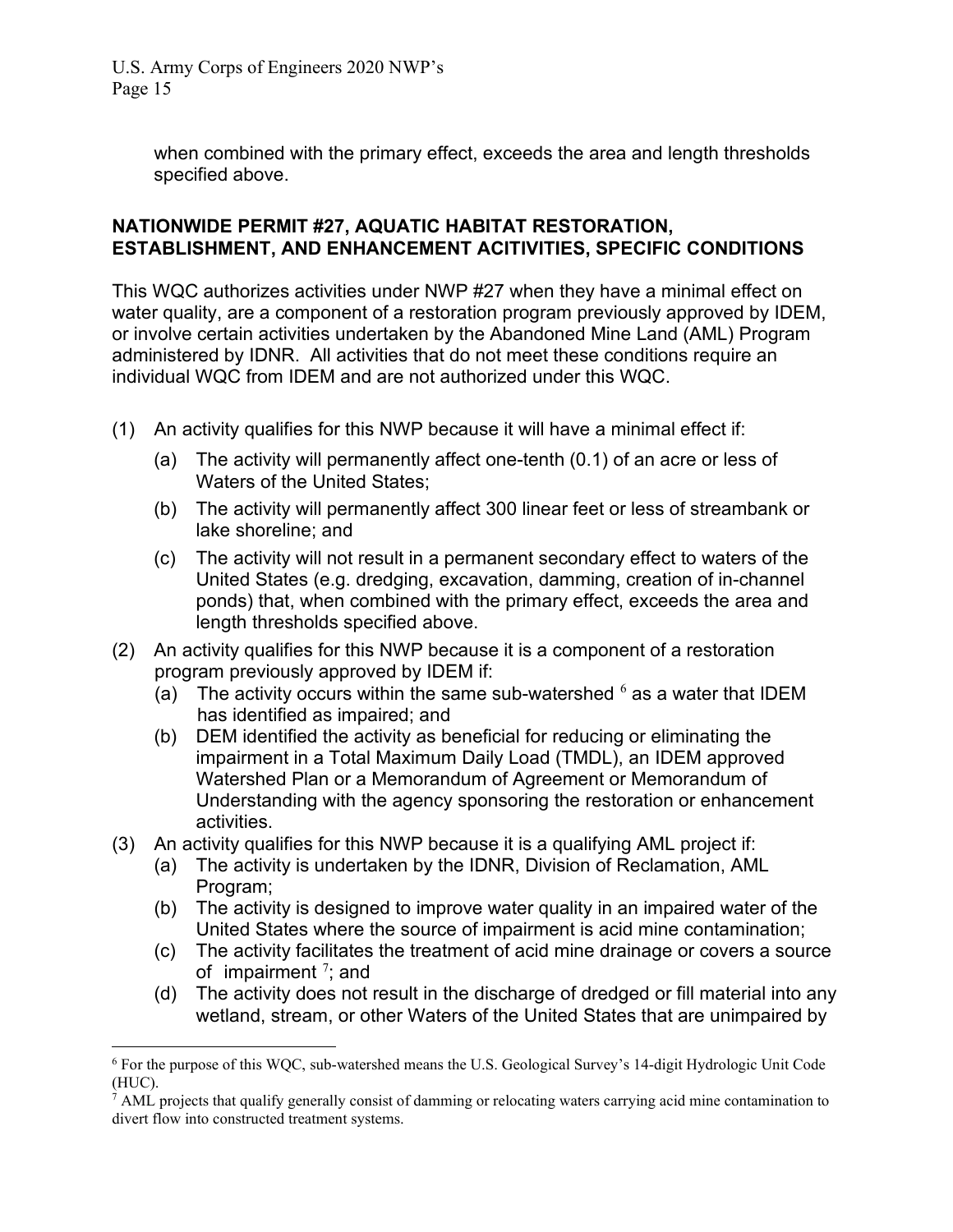acid mine drainage unless that discharge qualifies under specific condition #1 above.

- (4) This WQC does not authorize the discharge of sediment from a reservoir to restore downstream habitat.
- (5) The permittee must notify IDEM in accordance with General Condition (1) listed above for all projects which require the installation or removal of any water control structures, dikes, berms, or accumulated sediment. IDEM will review the notification within 30 days to determine whether or not IDEM will elevate the NWP to an Individual Water Quality Certification or authorize it as submitted.

# **NATIONWIDE PERMIT #33, TEMPORARY CONSTRUCTION, ACCESS, AND DEWATERING, SPECIFIC CONDITIONS**

The following conditions apply to NWP #33. All activities that do not meet these conditions require an individual WQC from IDEM and are not authorized under this WQC.

- (1) The permittee must notify IDEM in accordance with **General Condition 1** listed above;
- (2) The activity must not temporarily affect more than twenty-five hundredths (0.25) of an acre of waters of the United States;
- (3) The activity must not temporarily affect more than 500 linear feet of streambank or lake shoreline;
- (4) The notification must include a restoration plan returning all areas to preconstruction grades, contours, and vegetated conditions. The restoration plan should include plans for the removal of temporary fill, grading/compaction, seeding, planting, success criteria, and any necessary maintenance;
- (5) Temporary stream crossings must meet the following conditions:
	- (a) Must be installed in a manner that maintains near normal downstream flows.
	- (b) Must be installed in a manner that does not interfere with aquatic organism passage.
	- (c) The culverts installed in the crossing must be placed on the bottom of the channel in the low flow channel. If multiple culverts are necessary, they must all be placed on the bottom of the channel.
	- (d) The culverts must be kept clear of sediment and debris and maintained in their designed and approved conditions.
	- (e) The culverts must be placed in a manner that does not direct stream flows toward a streambank.
	- (f) The crossing must be constructed of materials that will not erode due to expected high flow events.
	- (g) The stream must be restored to preconstruction channel bottom elevations and substrate types. The stream banks and riparian corridor must be restored to preconstruction contours, grades, and vegetative conditions.
- (6) Temporary work causeways must meet the following conditions:
	- (a) Must be installed in a manner that maintains near normal downstream flows.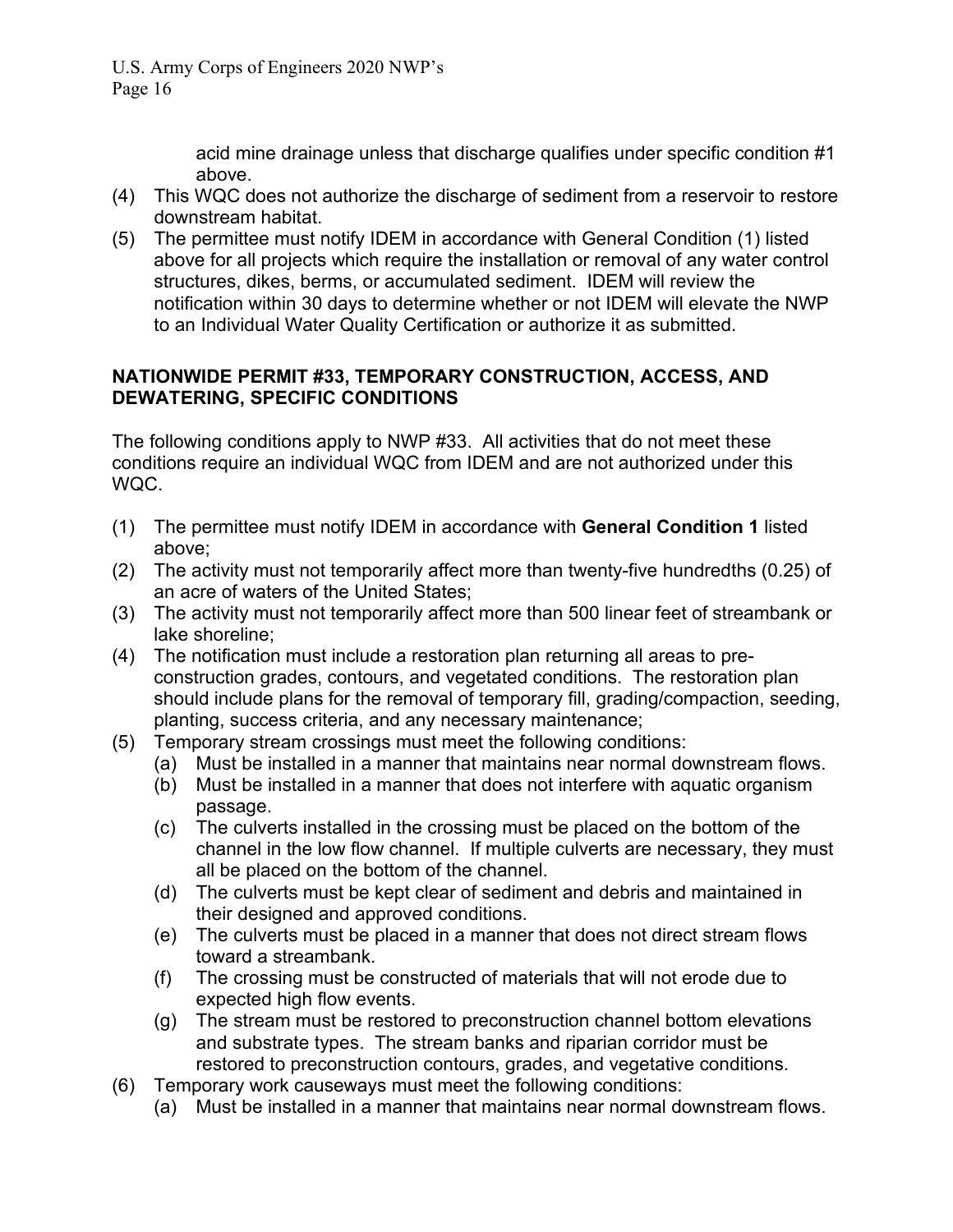- (b) Must not interfere with aquatic organism passage.
- (c) Must not span the entire width of the channel unless the notification is accompanied by a letter of approval from the Indiana Department of Natural Resources Division of Water.
- (d) The culverts used to construct the causeway must be placed on the channel bottom.
- (e) The culverts must be kept clear of sediment and debris and maintained in their designed and approved conditions.
- (f) Must be constructed of materials that will not erode due to expected high flow events.
- (g) The stream must be restored to preconstruction channel bottom elevations and substrate types. The stream banks and riparian corridor must be restored to preconstruction contours, grades, and vegetative conditions.
- (7) All stream pump-around activities must be implemented in a manner that does not cause erosion at the outlet. Cofferdam dewatering activities must use filter bags, upland sediment basins/traps, or a combination of other appropriate sediment control measures to minimize the discharge of sediment-laden water into waters of the U.S. All sediment control measures must be installed and maintained in good working order. For stream pump-around activities, the in-stream material used to construct the dam must be constructed of non-sediment producing sources. Examples include sand bags and sheet pile walls; and
- (8) All dredged material must be disposed of in accordance with **General Condition 2** of this WQC.

# **NATIONWIDE PERMIT #36, BOAT RAMPS, SPECIFIC CONDITIONS**

The following conditions apply to NWP #36. All activities that do not meet these conditions require an individual WQC from IDEM and are not authorized under this WQC.

- (1) The permittee must notify IDEM in accordance with **General Condition 1** listed above;
- (2) The ramp shall not be placed in wetlands;
- (3) The maximum width of the ramp is less than 60 feet;
- (4) The area to be dredged shall be the minimum necessary to construct the ramp; and
- (5) All dredged material will be disposed of in accordance with **General Condition 2** of this WQC.

# **NATIONWIDE PERMIT #37, EMERGENCY WATERSHED PROTECTION AND REHABILITATION, SPECIFIC CONDITIONS**

The following conditions apply to NWP #37. All activities that do not meet these conditions require an individual WQC from IDEM and are not authorized under this WQC.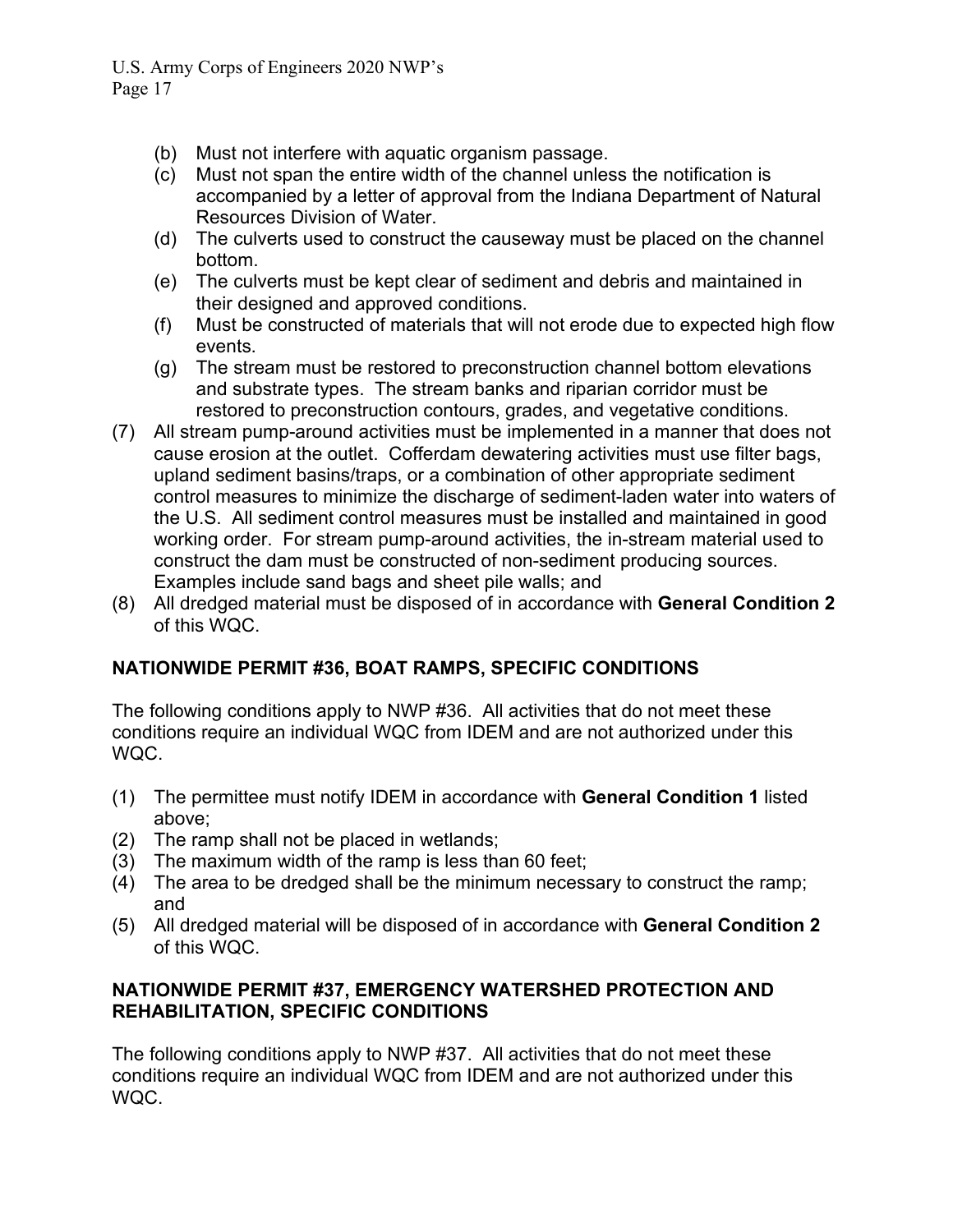(1) The activity is consistent with a Memorandum of Agreement (MOA) or Memorandum of Understanding (MOU) between the IDEM and the Natural Resources Conservation Service, the United States Forest Service, the Department of the Interior, the Farm Services Agency, or the IDNR. An MOA/MOU must be in place prior to the emergency situation and must ensure that the emergency activities authorized under NWP #37 will not cause or contribute to permanent water quality degradation or impairment.

### **NATIONWIDE PERMIT #46, DISCHARGES TO DITCHES, SPECIFIC CONDITIONS**

The following condition applies to NWP #46. All activities that do not meet this condition require an individual WQC from IDEM and are not authorized under this WQC.

(1) The activity must not permanently change the velocity, cross sectional area under the bank full elevation or the slope of the ditch.

Any changes in the language or scope of any NWP not detailed in the Federal Register notice dated September 15, 2020, are not authorized by this certification. In the absence of another action by IDEM that would alter the termination date of this certification, this certification shall expire with the expiration of the federal permits it certifies.

This certification does not relieve the recipient of the responsibility of obtaining any other permits or authorizations that may be required for this project or related activities from IDEM or any other agency or person. You may wish to contact the Indiana Department of Natural Resources at 317-232-4160 (toll free at 877-928-3755) concerning the possible requirement of natural freshwater lake or floodway permits. In addition, you may wish to contact IDEM's stormwater program at 317-233-1864 [\(Stormwat@idem.IN.gov\)](mailto:Stormwat@idem.IN.gov) concerning the possible need for construction stormwater permit coverage if you plan to disturb one (1) acre or more of land area.

Failure to comply with the terms and conditions of this Section 401 Water Quality Certification may result in enforcement action against you. You may also be subject to criminal liability if it is determined that the Section 401 Water Quality Certification was violated willfully or negligently.

#### **Notice of Right to Administrative Review**

If you wish to challenge this permit, you must file a Petition for Administrative Review with the Office of Environmental Adjudication (OEA), and serve a copy of the petition upon IDEM. The requirements for filing a Petition for Administrative Review are found in IC 4-21.5-3-7, IC 13-15-6-1 and 315 IAC 1-3-2. A summary of the requirements of these laws is provided below.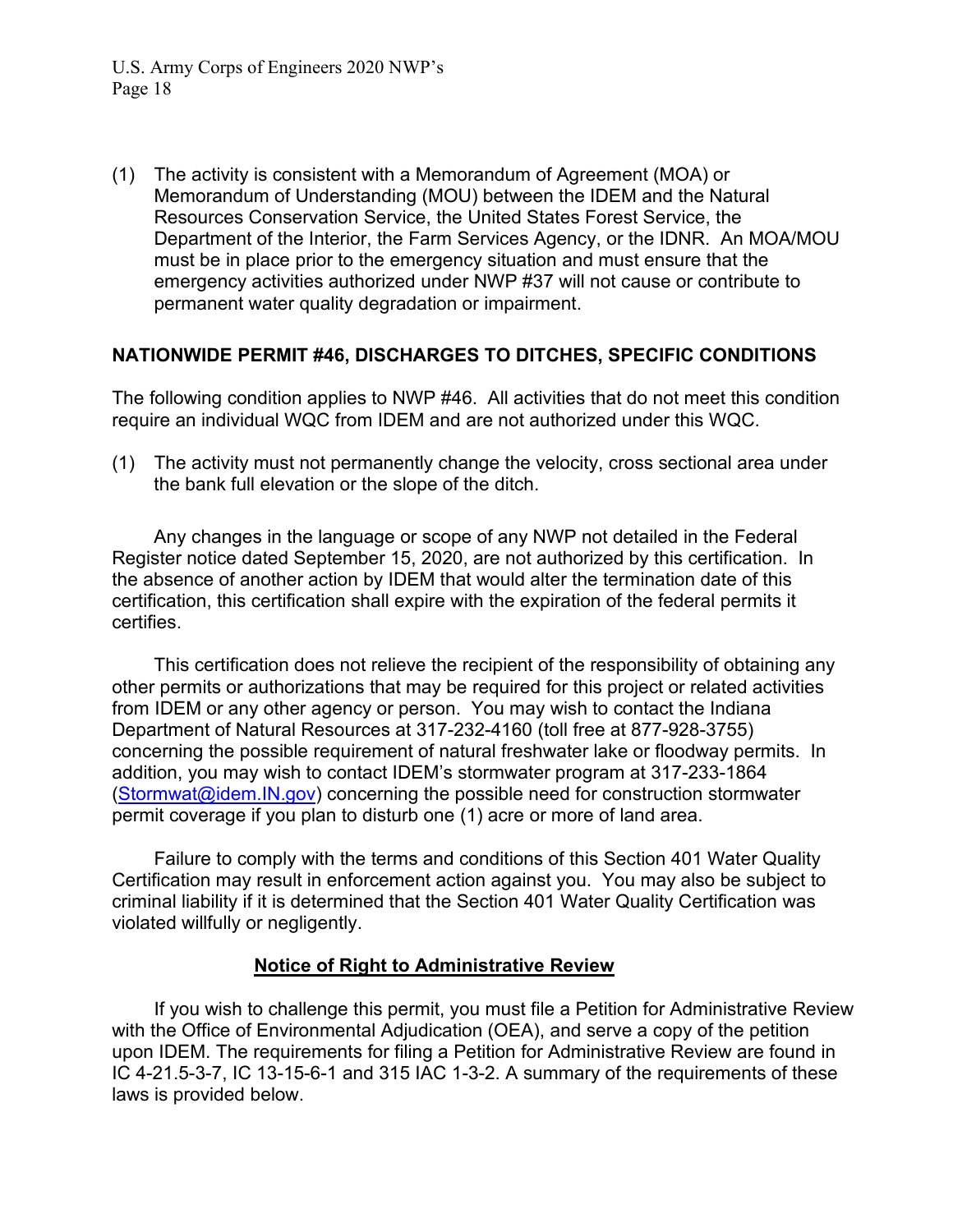A Petition for Administrative Review must be filed with the Office of Environmental Adjudication (OEA) within fifteen (15) days of the issuance of this notice (eighteen (18) days if you received this notice by U.S. Mail), and a copy must be served upon IDEM.

Addresses are:

Indiana Government Center North Indiana Government Center North Indianapolis, Indiana 46204 Indianapolis, Indiana 46204

#### Director Commissioner

Office of Environmental Adjudication Indiana Dept. of Environmental Management 100 North Senate Avenue, Room N103 100 North Senate Avenue, Room 1301

The petition must contain the following information:

- (a) The name, address and telephone number of each petitioner.
- (b) A description of each petitioner's interest in the permit.
- (c) A statement of facts demonstrating that each petitioner is:
	- (1) a person to whom the order is directed;
	- (2) aggrieved or adversely affected by the permit; or
	- (3) entitled to administrative review under any law.
- (d) The reasons for the request for administrative review.
- (e) The particular legal issues proposed for review.
- (f) The alleged environmental concerns or technical deficiencies of the denial.
- (g) The permit terms and conditions that the petitioner believes would be appropriate and would comply with the law.
- (h) The identity of any persons represented by the petitioner.
- (i) The identity of the person against whom administrative review is sought.
- (j) A copy of the permit that is the basis of the petition.
- (k) A statement identifying petitioner's attorney or other representative, if any.

Failure to meet the requirements of the law with respect to a Petition for Administrative Review may result in a waiver of your right to seek administrative review of the permit. Examples are:

- (a) Failure to file a Petition by the applicable deadline;
- (b) Failure to serve a copy of the Petition upon IDEM when it is filed; or
- (c) Failure to include the information required by law.

If you seek to have a permit stayed during the administrative review, you may need to file a Petition for a Stay of Effectiveness. The specific requirements for such a Petition can be found in 315 IAC 1-3-2 and 315 IAC 1-3-2.1.

Pursuant to IC 4-21.5-3-17, OEA will provide all parties with notice of any prehearing conferences, preliminary hearings, hearings, stays, or orders disposing of the review of this action. If you are entitled to notice under IC 4-21.5-3-5(b) and would like to obtain notices of any pre-hearing conferences, preliminary hearings, hearings, stays,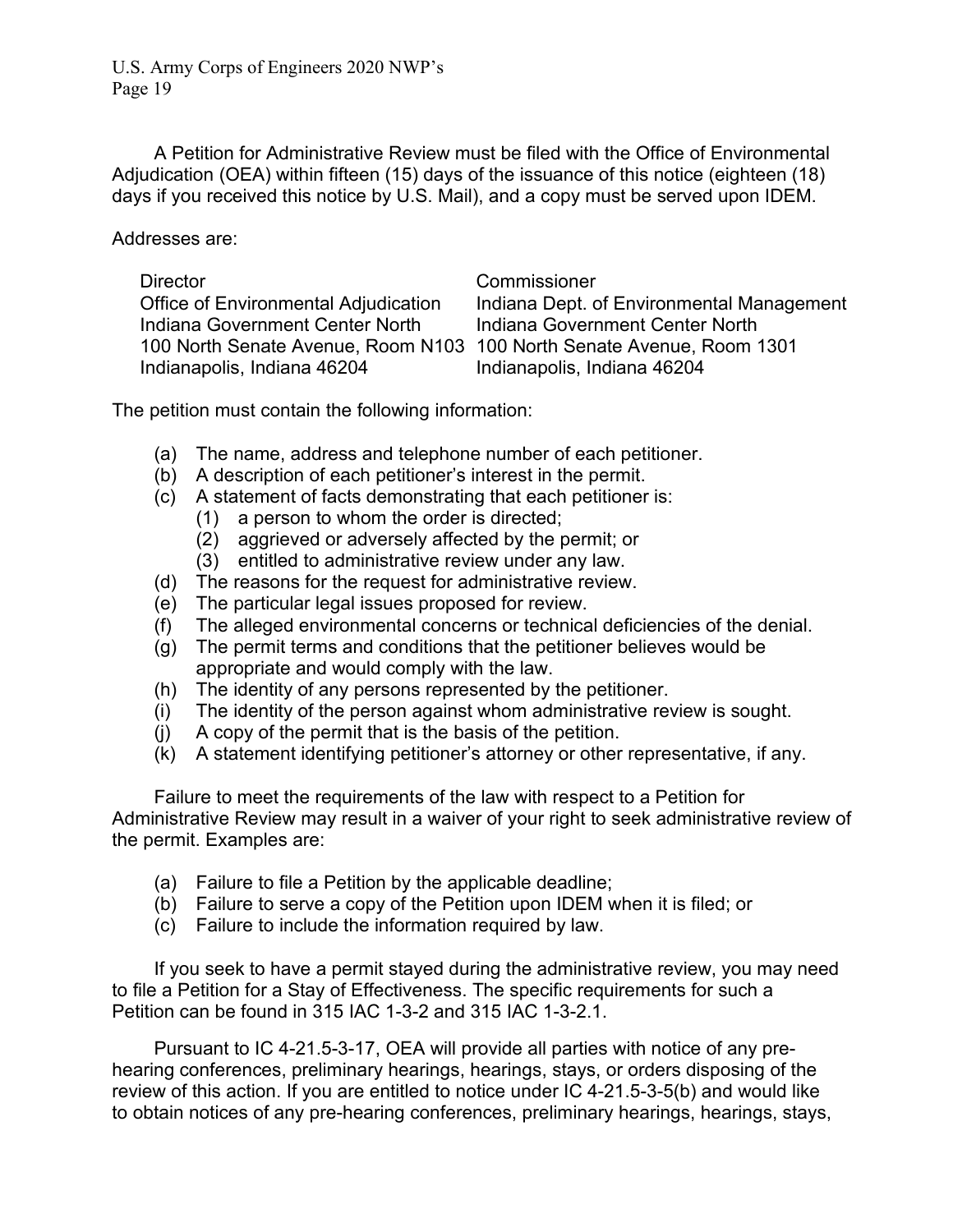or orders disposing of the review of this action without intervening in the proceeding you must submit a written request to OEA at the address above.

If you have procedural or scheduling questions regarding your Petition for Administrative Review, additional information on the review process is available at the website of the Office of Environmental Adjudication at [http://www.in.gov/oea.](http://www.in.gov/oea)

If you have any questions about this certification, please contact Jason Randolph, Project Manager, of my staff by phone at 317-233-0467, or by e-mail at [jrandolp@idem.in.gov.](mailto:jrandolp@idem.in.gov)

Sincerely,

Martin Clark metter

Martha Clark Mettler Assistant Commissioner Office of Water Quality

cc: Kimberly Simpson, USACE-Louisville Aaron Damrill, USACE-Detroit, Michiana Branch Paul Leffler, USACE-Chicago Scott Pruitt, USFWS Matt Buffington, IDNR Randy Braun, IDEM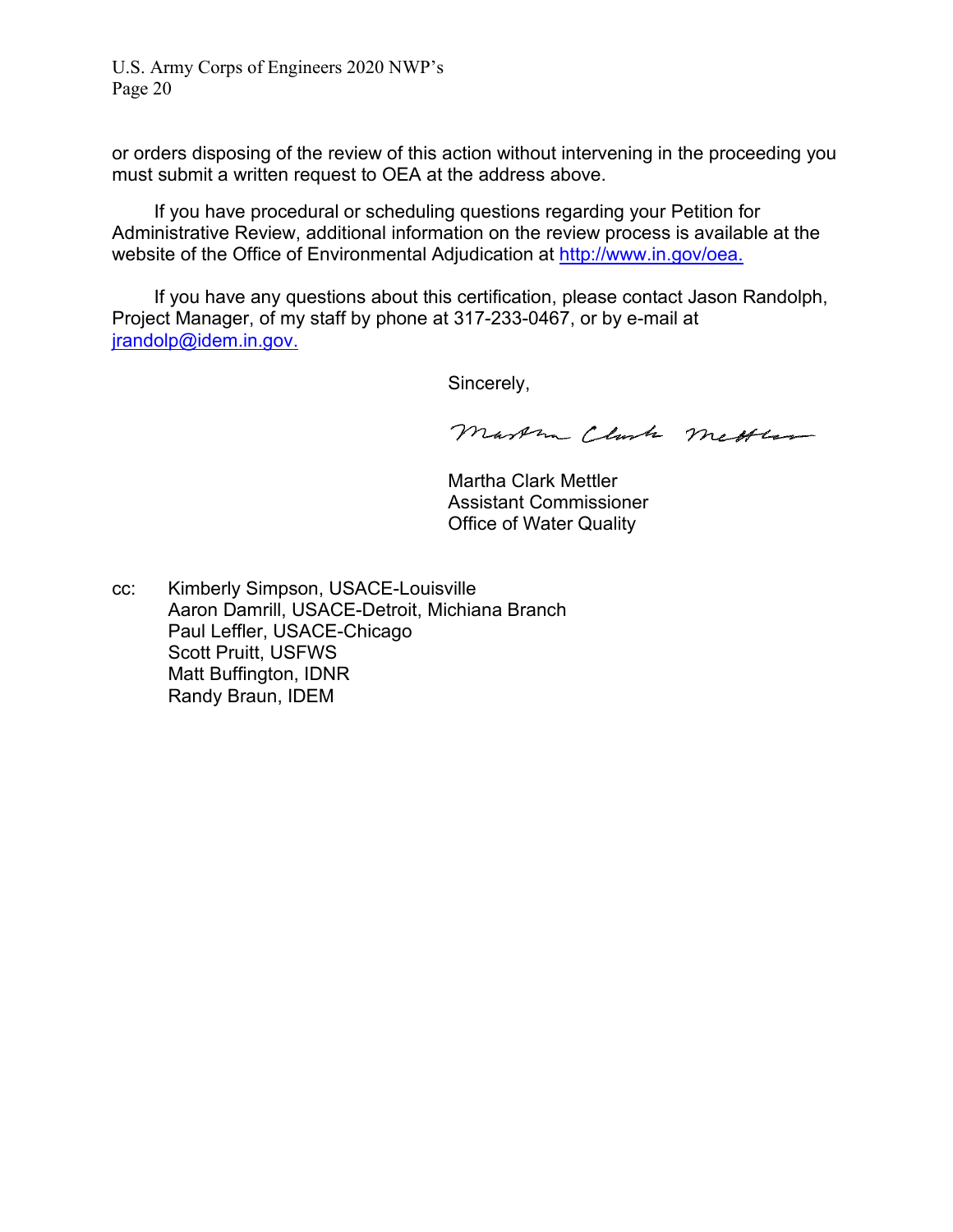# **Attachment 1: Indiana Waters Designated for Special Protection**

#### **Designated Salmonid Waters: [327 IAC 2-1.5-5(a)(3)]**

- Trail Creek and its tributaries downstream to Lake Michigan, LaPorte County
- East Branch of the Little Calumet River and its tributaries downstream to Lake Michigan via Burns Ditch, Porter and LaPorte Counties
- Salt Creek above (upstream of) its confluence with the Little Calumet River, Porter County
- Kintzele Ditch (Black Ditch) from Beverly Drive downstream to Lake Michigan, Porter County
- The Galena River and its tributaries, LaPorte County
- The St. Joseph River and its tributaries in St. Joseph County from the Twin Branch Dam in Mishawaka downstream to the Indiana/Michigan state line, St. Joseph County
- The Indiana portion of the open waters of Lake Michigan
- Those waters designated by the Indiana Department of Natural Resources (IDNR) for put-and-take trout fishing<sup>[1](#page-27-0)</sup>

#### **Waterbodies which have been designated all or partially as Outstanding State Resource Waters: [327 IAC 2-1-11(b), 327 IAC 2-1.3-3(d), and 327 IAC 2-1.5-19(b)]**

- Big Pine Creek in Warren County downstream of the State Road 55 bridge near the town of Pine Village to its confluence with the Wabash River
- Mud Pine Creek in Warren County from the bridge on the County Road between Brisco and Rainsville to its confluence with Big Pine Creek
- Fall Creek in Warren County from the old C.R. 119 bridge in the NW quarter of Section 21, Township 22N, Range 8W downstream to its confluence with Big Pine Creek
- Indian Creek in Montgomery County from the County Road 650 West bridge downstream to its confluence with Sugar Creek
- Clifty Creek in Montgomery County within the boundaries of Pine Hills Nature Preserve
- Bear Creek in Fountain County from the bridge on County Road 450 North to its confluence with the Wabash River
- Rattlesnake Creek in Fountain County from the bridge on County Road 450 North to its confluence with Bear Creek
- The small tributary to Bear Creek in Fountain County within the Portland Arch Nature Preserve which enters Bear Creek at the sharpest bend and has formed the small natural bridge called Portland Arch
- Blue River from the confluence of the West and Middle Forks of the Blue River in Washington County downstream to its confluence with the Ohio River
- The South Fork of Blue River in Washington County from the Horner's Chapel Road bridge downstream to its confluence with Blue River.
- Lost River and all surface and underground tributaries upstream from the Orangeville Rise (T2N, R1W, Section 6) and the Rise of Lost River (T2N, R1W, Section 7) and the mainstem of the Lost River from the Orangeville Rise downstream to its confluence with the East Fork of White River.
- The Blue River in Washington, Crawford, and Harrison Counties, from river mile 57.0 to river mile 11.5
- The North Fork of Wildcat Creek in Carroll and Tippecanoe Counties, from river mile 43.11 to river mile 4.82

<span id="page-27-0"></span><sup>&</sup>lt;sup>1</sup> Available on the internet at: <http://www.in.gov/dnr/fishwild/5457.htm>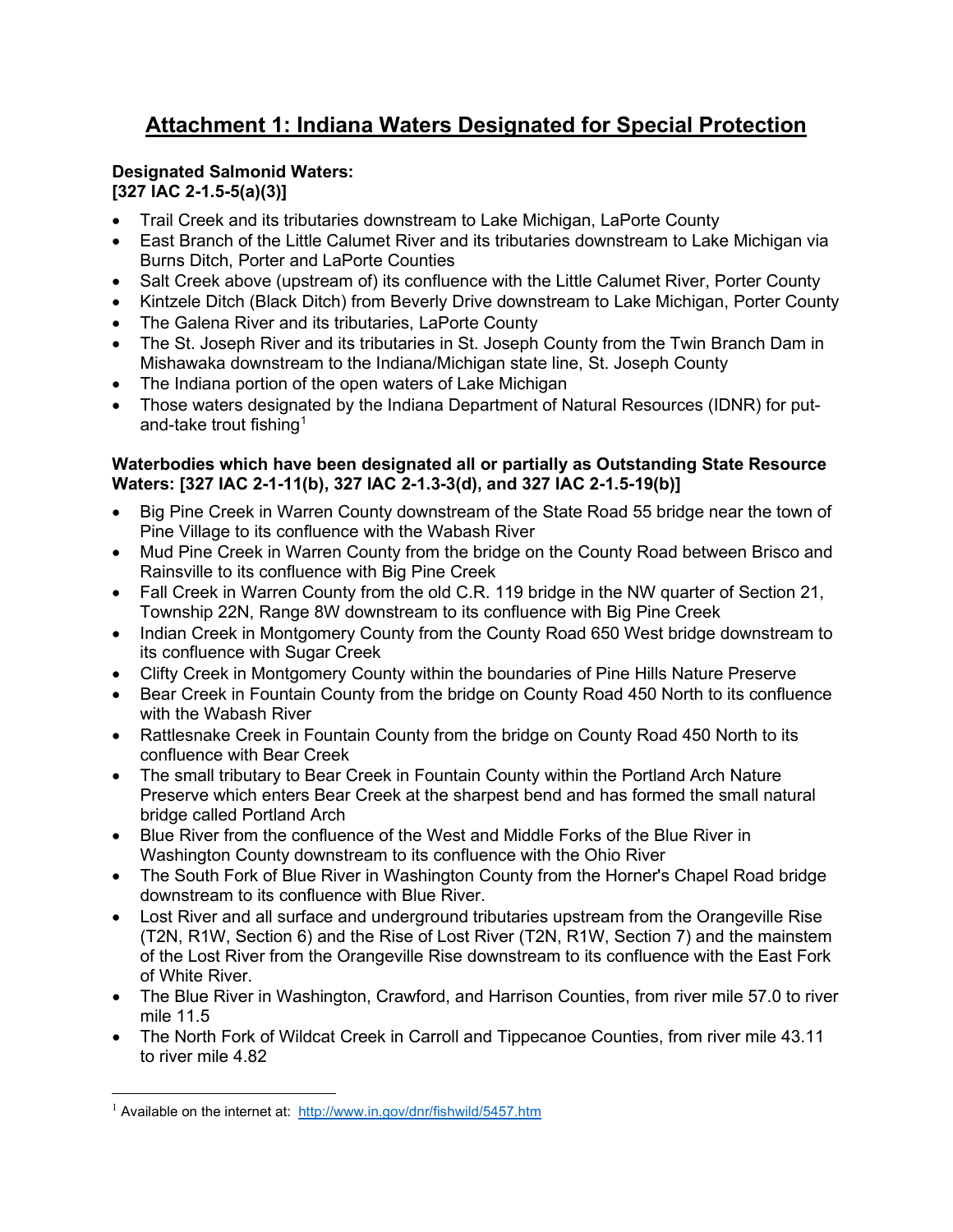- The South Fork of Wildcat Creek in Tippecanoe County, from river mile 10.21 to river mile 0.00
- Cedar Creek in Allen and DeKalb counties, from river mile 13.7 to its confluence with the St. Joseph River
- The Indiana portion of the open waters of Lake Michigan
- All waters incorporated in the Indiana Dunes National Lakeshore.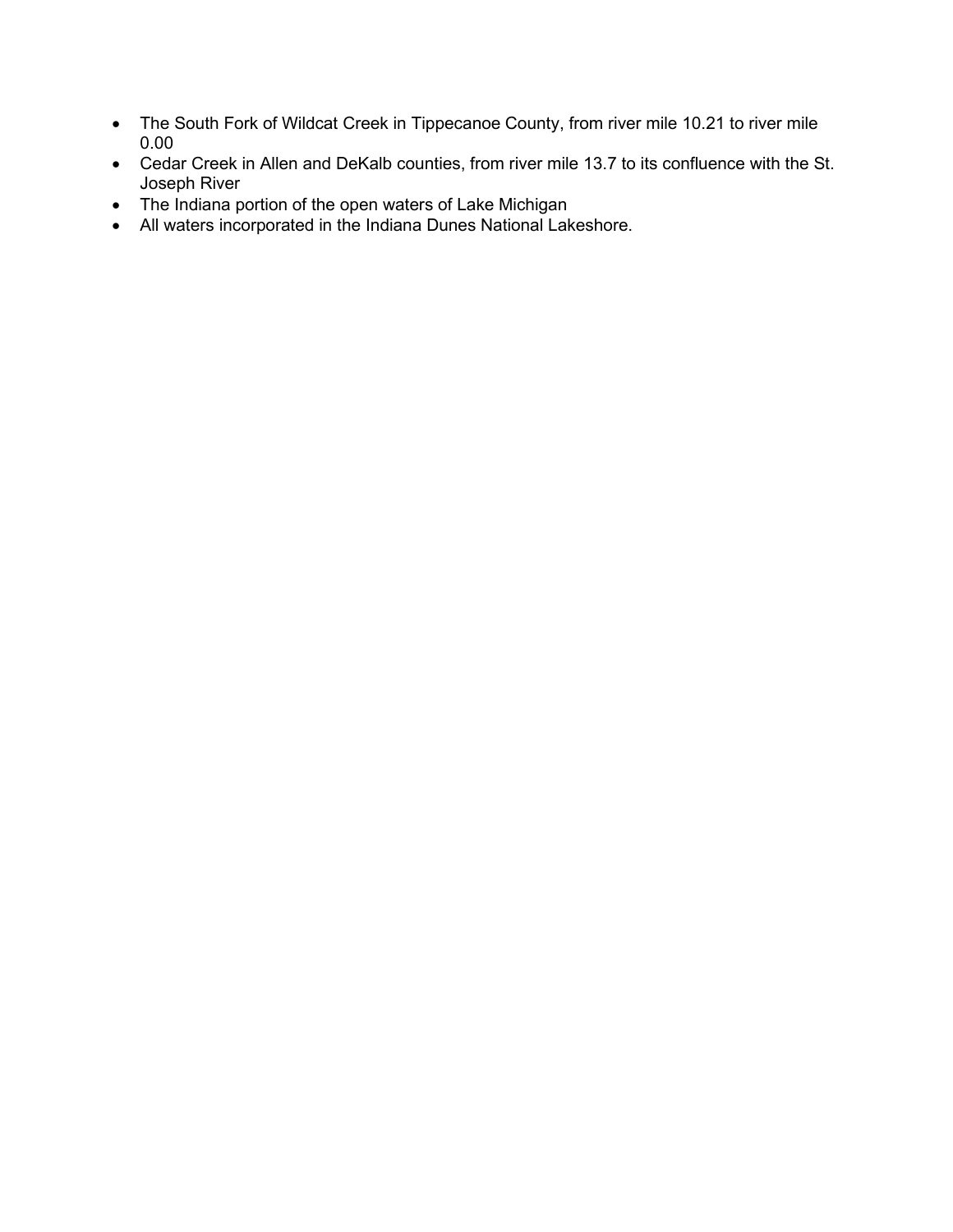# **Attachment 2: Critical Wetlands and Critical Special Aquatic Sites**

In the interest of maintaining consistency with the State Regulated (Isolated) Wetland program established at 327 IAC 17, IDEM defines Critical Wetlands and Critical Special Aquatic Sites to be synonymous with Rare and Ecologically Important Wetland Types under 327 IAC 17-1-3(3)(B):

- **Acid bog:** Acid bog is an acidic wetland of kettle holes in glacial terrain. Bogs can be graminoid (Carex spp. and Sphagnum spp.) or low shrub (Chamaedaphne calyculata and Betula pumila). The graminoid bog can be a floating, quaking mat. The soils in acid bogs are saturated and acidic peat. Bogs have non-flowing or very slow flowing water. The water level fluctuates seasonally. When a sphagnum mat floats, it rises and falls with the water table. Acid bogs can be found in northern Indiana.
- **Acid seep:** Acid seep is a bog-like wetland typically found in unglaciated hill regions. This community is a small groundwater-fed wetland located primarily in upland terrain. A thin layer of muck may lie over a mineral substrate. The soil reaction is acid. This seep community is characterized by flowing water during at least part of the year. Acid seeps are located primarily in southern Indiana.
- **Circumneutral bog:** Circumneutral bog is a bog-like wetland that receives groundwater. Circumneutral bogs can be a mosaic of tall shrub bog, graminoid bog, and other communities. The graminoid bog often occurs on a quaking or floating mat. Although a few bogs occur in unglaciated regions, most are found in glacial ice-block depressions. The soils in circumneutral bogs are usually peat, or other low nutrient organic substrates, which are saturated and circumneutral to slightly acid. Circumneutral bogs have non-flowing or very slow flowing water. The water level fluctuates seasonally. Circumneutral bogs are usually found in northern Indiana.
- **Circumneutral seep:** The circumneutral seep (or seep-spring) is a groundwater-fed wetland on organic soil. It is primarily herbaceous. Species typically include marsh marigold (Caltha palustris) and skunk cabbage (Symplocarpus foetidus) with a scattered tree canopy. Circumneutral seep is typically situated on or near the base of a slope. The soil is typically circumneutral muck. This seep community is characterized by slowly flowing water during at least part of the year. Circumneutral seeps can be found scattered throughout Indiana.
- **Cypress swamp:** Bald cypress swamps are seasonally to permanently inundated wetlands found in depressions and sloughs of large bottomlands associated with the Wabash/Ohio River system. Poorly to very poorly drained soils characterize this environment. Bald cypress (Taxodium distichum) is present, and green ash (Fraxinus pennsylvanica), silver maple (Acer saccharinum), and overcup oak (Quercus lyrata) are also usually present. This community is restricted to extreme southwest Indiana.
- **Dune and swale:** Dune and swale is an ecological system consisting of a mixture of upland (black oak sand savanna, dry to mesic sand prairie) and wetland (pond, panne, sedge meadow, marsh, wet prairie) natural communities. These communities occur in long, narrow, linear complexes, with the dry communities occupying sand ridges, and the wet communities occurring in the intervening swales. Black oak (Quercus velutina), paper birch (Betula papyrifera), jack pine (Pinus banksiana), and prairie vegetation typically occur on the ridges, and sedges, reeds, and marsh/aquatic vegetation line are found in the swales. Water levels are directly influenced by ground water, with the interdunal swales controlled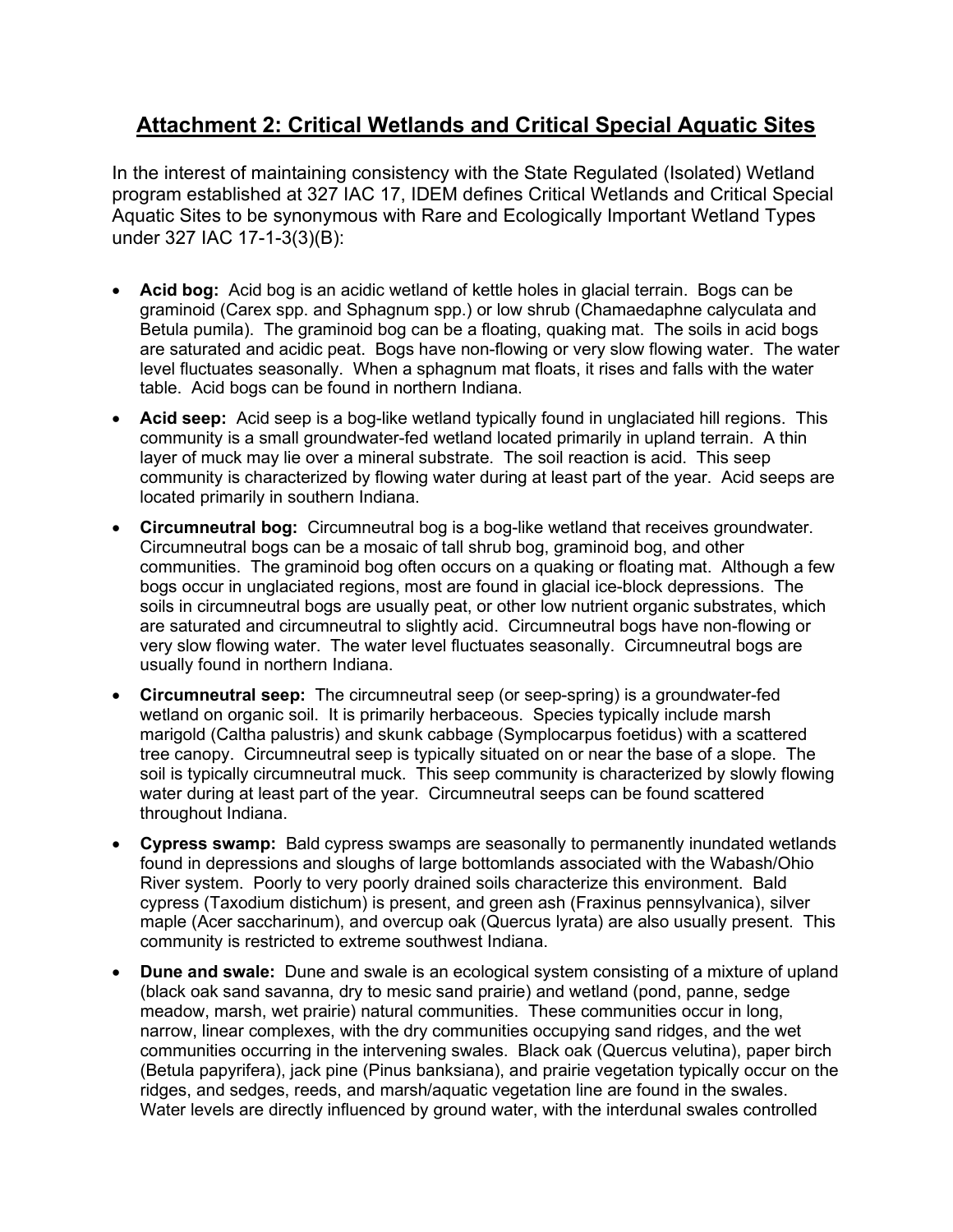largely by lateral flow through porous beach ridges. Dune and swale is restricted to extreme northwest Indiana, near Lake Michigan.

- **Fen:** Fen is a calcareous, groundwater-fed wetland. Fens are often a mosaic of grassy areas, sedgy areas, graminoid-shrubby cinquefoil, and tall shrub areas. The extent of the tall shrub component of fens may be determined by fire frequency and/or soil moisture. Drying of the soil increases the growth of shrubs. Fens typically occur in the vicinity of glacial moraines. Fens typically have a muck or peat substrate. The water level fluctuates seasonally and is fed by groundwater. Fens can be found in central and northern Indiana.
- **Forested fen:** Forested fen is a tree-dominated wetland on organic soil which receives groundwater. Forested fens are often a mosaic of treed areas, tall shrub areas, and herbaceous areas. A tall shrub layer is often well developed in forested fens. Indicative species typically include tamarack (Larix laricina), black ash (Fraxinus nigra), yellow birch (Betula alleghaniensis), poison sumac (Toxicodendron vernix), and red maple (Acer rubrum). Forested fens occur in wet lowlands, where moraines meet outwash features or depressions. Forested fens have saturated, poorly to very poorly drained soils that are often muck, but some seasonal flooding can occur in forested fens that are especially level. This community is a late successional stage of fen or circumneutral bog. Forested fens occur in northern Indiana.
- **Forested swamp:** Forested swamp is a seasonally inundated to intermittently exposed wetland of large river bottoms. Forested swamps do not receive direct flow from river flooding except under exceptional circumstances. Forested swamps occur in depressions, sloughs and large bottomlands, typically dominated by tree species such as swamp cottonwood (Populus heterophylla), green ash (Fraxinus pennsylvanica), and swamp white oak (Quercus bicolor). In northern Indiana important tree species include black ash (Fraxinus nigra), yellow birch (Betula alleghaniensis), and red maple (Acer rubrum). Poorly to very poorly drained and aerated soils characterize the swamp environment. Soils usually are mineral not muck or peat. This community type is found throughout Indiana.
- **Marl beach:** Marl beach is a fen-like community located on the marly muck shorelines of lakes. Marl precipitate is evident. A thin layer of water is present in spring, but dries down in summer. Draw-down of a lake creates additional area for this community to develop on. Marl beaches can be found in extreme northern Indiana, primarily in the northeast.
- **Muck flat:** Muck flat is a shoreline and lake community possessing a unique flora of sedges and annual plants, many of which are also found on the Atlantic and Gulf Coastal Plains. This community is found at the margins of lakes or covering shallow basins. This community has a peat substrate. The muck flats can float on the water surface, but during high water periods are usually inundated. The water level of a basin fluctuates during a season or from year to year in response to the amount of precipitation. This exposes bare substrate needed for germination by species of the community. Muck flats are found in northern Indiana.
- **Panne:** Panne is a groundwater fed herbaceous wetland occupying interdunal swales near Lake Michigan. Pannes are located on the lee side of the first or second line of dunes from the lakeshore. The soil is wet, calcareous sand. Pannes are located in counties bordering Lake Michigan.
- **Sand flat:** Sand flat is a shoreline and lake community possessing a unique flora of sedges and annual plants, many of which are also found on the Atlantic and Gulf Coastal Plains. This community is found at the margins of lakes or covering shallow basins. This community has a sand substrate. During high water periods sand flats at the margins of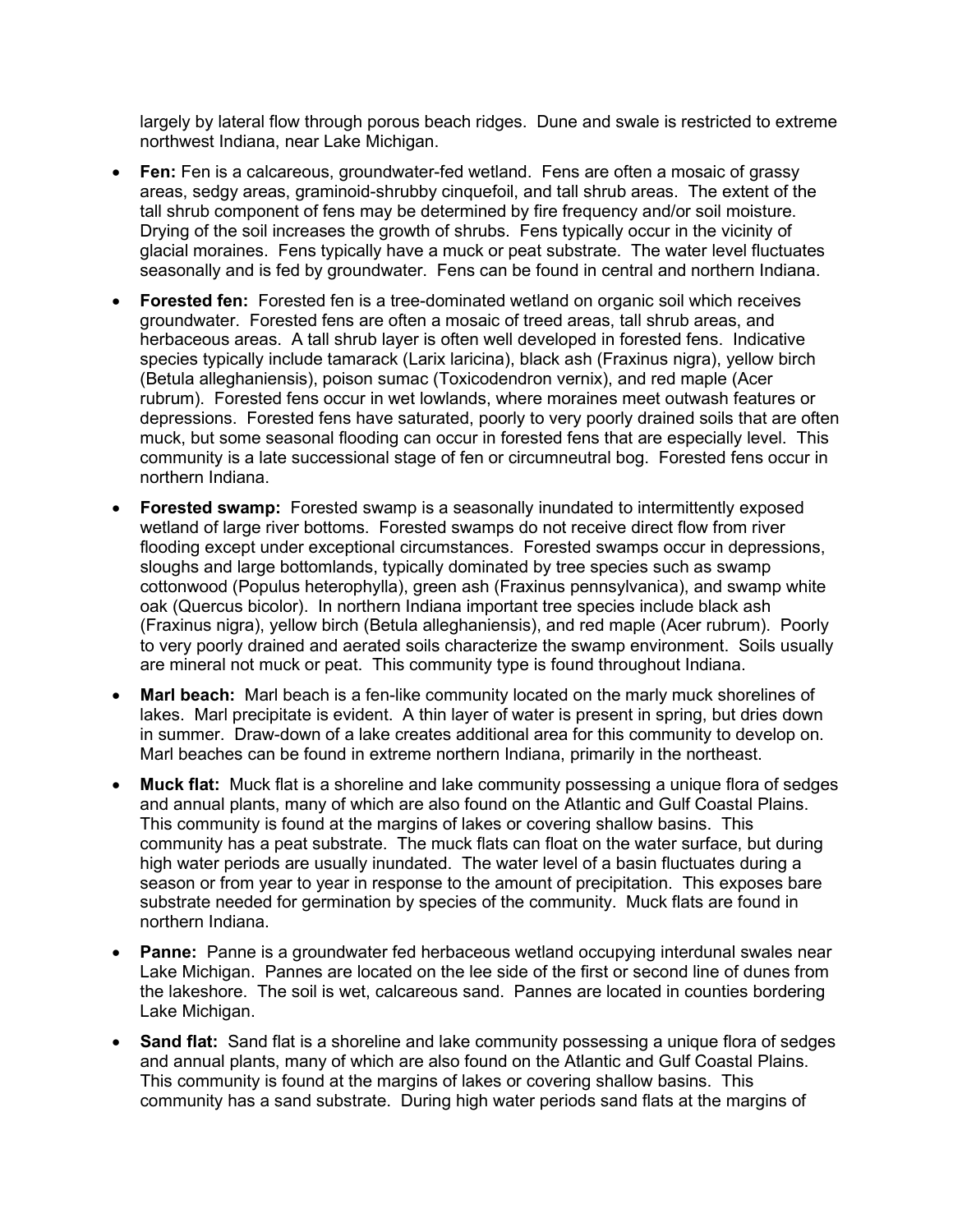lakes or ponds are inundated. The water level of a basin fluctuates during a season or from year to year in response to the amount of precipitation. This exposes bare substrate needed for germination by species of the community. Sand flats occur in northern Indiana, and in the Plainville Sand Section of southwest Indiana.

- **Sedge meadow:** Sedge meadow is an herbaceous wetland typically dominated by graminoid species such as flat sedge (Cyperus spp.), spike rush (Eleocharis spp.), rushes (Juncus spp.) and sedges (Carex spp.). Sedge meadow is an herbaceous wetland of stream margins and river floodplains, and lake margins or upland depressions. Streamside sedge meadows are frequently flooded in the spring and early summer. Sedge meadows of lake margins and depressions often contain standing water during wet months and after heavy rains; during dry periods, the water level is at or just below the substrate. Sedge meadow usually occupies the ground between a marsh and the uplands, or a shrub swamp or wet forest. Periodic high water can kill trees and shrubs invading sedge meadows. Sedge meadows can be found in the northern half of the state.
- **Shrub swamp:** Shrub swamp is a shrub-dominated wetland that is seasonally inundated to intermittently exposed. This community occurs in depressions and the substrate in either mineral soils or muck, as opposed to peat which is characteristic of bogs. Shrub swamp is characterized by non-flowing or very slowly flowing water with levels that fluctuate seasonally. Shrub swamps are persistent, though considered successional. Two opportunistic native shrubs, sandbar willow (Salix exigua) and gray dogwood (Cornus racemosa), by themselves, are not indicative of shrub swamps. This community type is found throughout Indiana.
- **Sinkhole pond:** Sinkhole ponds are water-containing depressions in karst topography. Sinkhole ponds are found in the Mitchell Karst Plain in south-central Indiana.
- **Sinkhole swamp:** Sinkhole swamps are depressions in karst topography dominated by tree or shrub species. Sinkhole swamps are found in the Mitchell Karst Plain in southcentral Indiana.
- **Wet floodplain forest:** Wet floodplain forest is a broadleaf deciduous forest of river floodplains. Wet floodplain forests occur in depressions and flats on narrow to wide floodplains and also on recently exposed substrates that are frequently flooded. Wet floodplain forests are frequently flooded and may have standing water seasonally to permanently present. Wet floodplain forests occur statewide.
- **Wet prairie:** Wet prairie is an herbaceous wetland typically dominated by graminoid species such as prairie cordgrass (Spartina pectinata), bluejoint (Calamagrostis canadensis), and sedges (Carex spp.). Vegetation height is often 2-3 m. The species diversity of wet prairies is lower than that of mesic prairies. Wet prairies occur in deep swales and the substrate ranges from very deep black mineral soils (which are high in organic matter) to muck. Ponding in spring lasts for several weeks prior to drainage. Wet prairies commonly occur in the Grand Prairie Natural Region, the Tipton Till Plain and the Bluffton Till Plain, with a few examples found in the Northern Lakes Natural Region.
- **Wet sand prairie:** Wet sand prairie is an herbaceous wetland typically dominated by graminoid species such as prairie cordgrass (Spartina pectinata), bluejoint (Calamagrostis canadensis), and sedges (Carex spp.). Vegetation height is often 2-3 m. The species diversity of wet prairies is lower than that of mesic prairies. Wet lowland prairies occur in deep swales and the substrate is sand, sometimes mixed with muck. Flooding is a regular springtime occurrence in wet sand prairie and may last several weeks. This community occurs in a mosaic with marsh and other wetlands, and with upland prairies and sand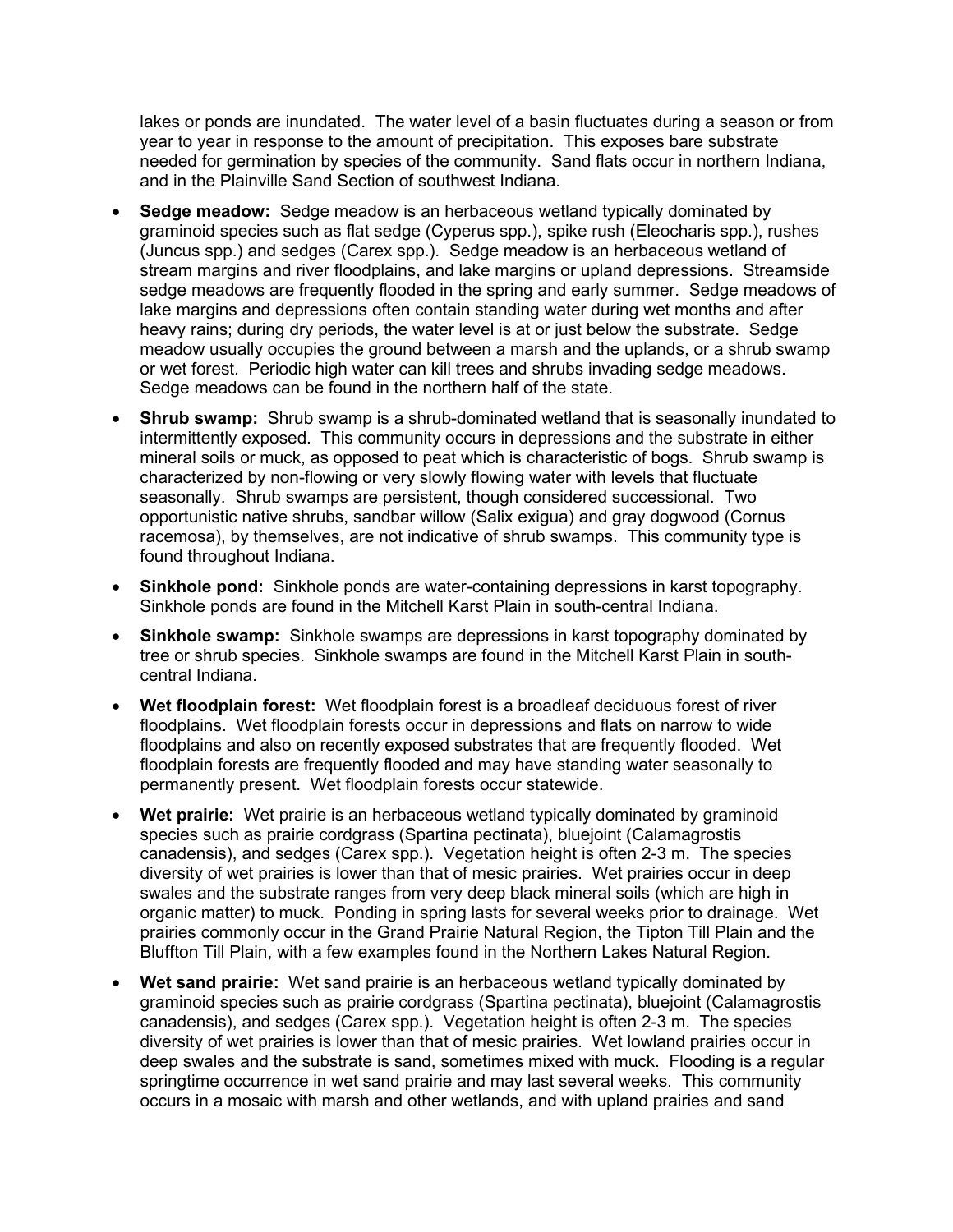savannas. Fire was frequent occurrence, but more common in the fall when waters had receded. This community occurs in northwest Indiana and in the Plainsville Sands area.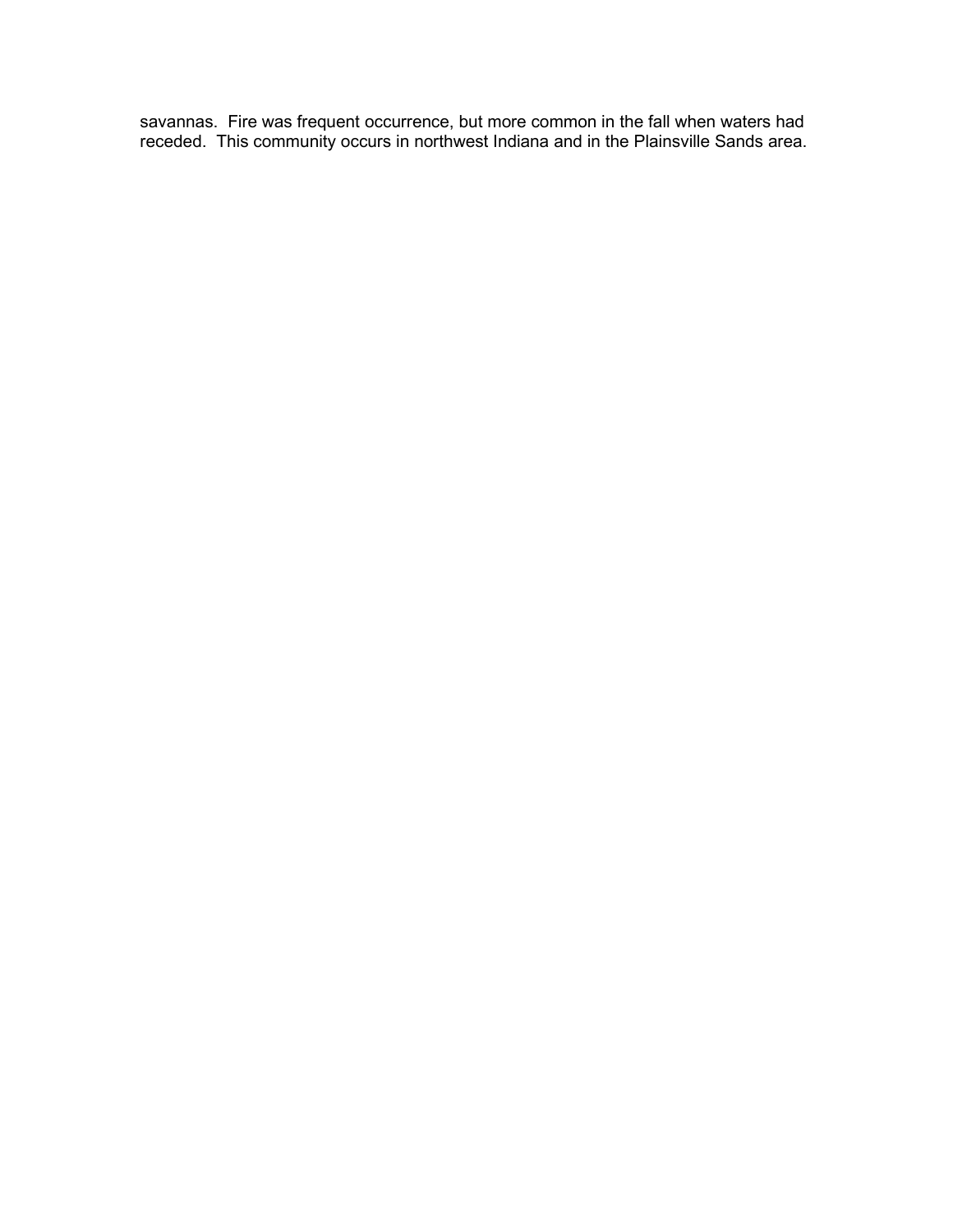# **Attachment 3: 40 CFR 121.7 Citation and Justification**

#### **NWP Denial Citation and Justification**

It is the judgment of the Office of Water Quality that the proposed Nationwide Permits 16, 17, 20, 23, 31, 32, 34, 35, 38, 41, 53, 54, and 59 may violate Indiana Code (IC) 13- 18-4-5 and the water quality standards (WQS) set forth at 327 Indiana Administrative Code (IAC) 2-1-6(a)1, and 327 IAC 2-1.3-3.

1. Indiana Code 13-18-4-5 states in part:

A person may not:

(1) throw, run, drain or otherwise dispose into any of the streams or waters of Indiana;

or

- (2) cause, permit, or suffer to be thrown, run, drained, allowed to seep, or otherwise disposed into any waters; any organic or inorganic matter that causes or contributes to a polluted condition of any waters, as determined by a rule of the board adopted under Sections 1 and 3 of this chapter.
- 2. 327 Indiana Administrative Code 2-1-6(a)1 states in part:

All waters at all times and at all places meet the minimum conditions of being free from substances, materials, and discharges that form objectionable deposits, are unsightly or deleterious, and are toxic to plant, animal or aquatic life.

3. 327 Indiana Administrative Code 2-1.3-3 states in part:

For all surface waters of the state, existing uses and the level of water quality necessary to protect existing uses shall be maintained and protected.

Because the discharges associated with the activities specified in NWPs 16, 17, 20, 31, 34, 35, 38, 53, and 59 may, even as conditioned, violate Indiana's WQS, projects undertaking those activities will require a site-specific Section 401 Water Quality Certification to ensure compliance with the water quality requirements found in 327 IAC 2.

The discharges associated with the activities specified in NWPs 23 and 32 are undefined and therefore require a site-specific Section 401 Water Quality Certification to ensure compliance with 327 IAC 2.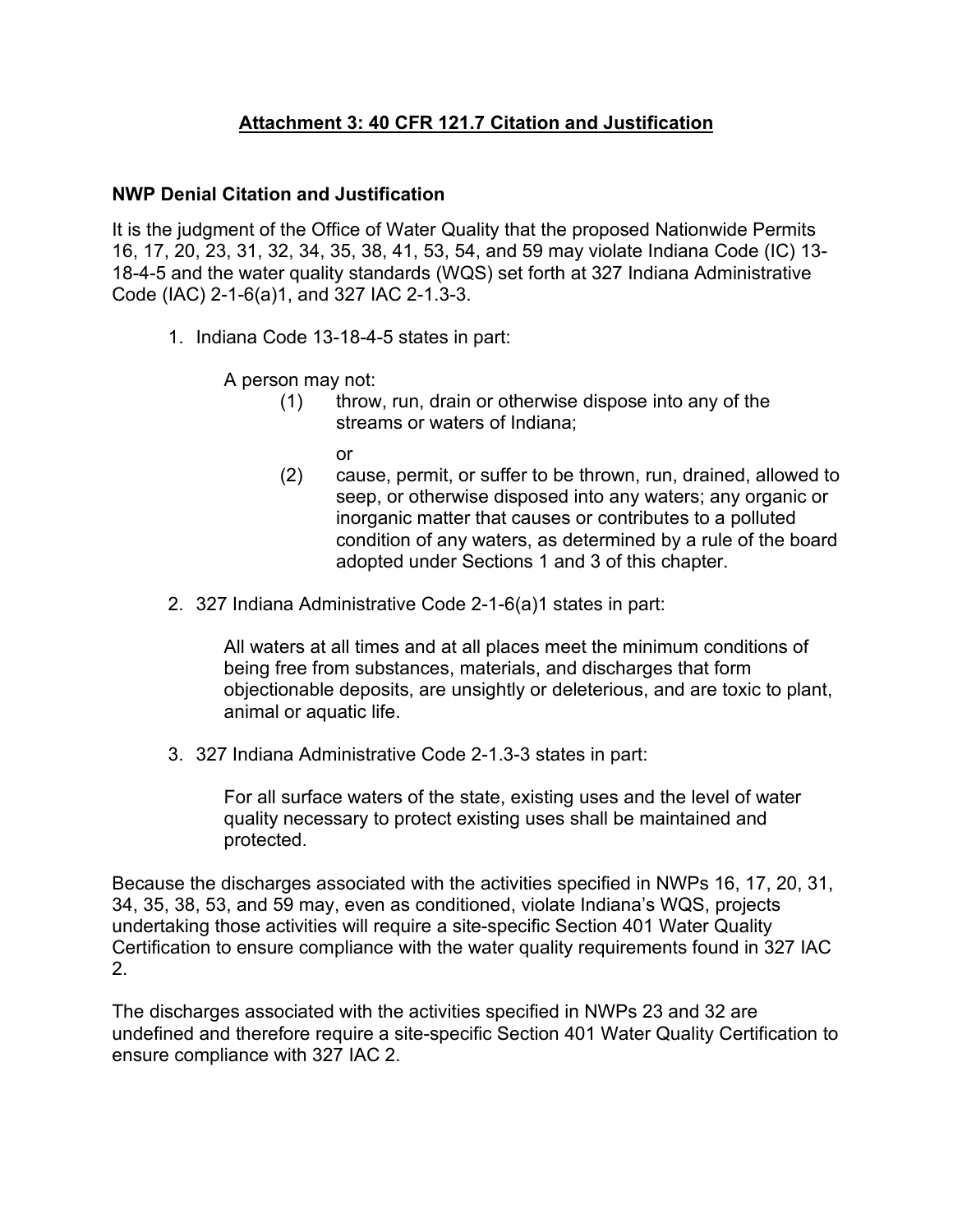The discharges associated with activities specified in NWP 41 have no maximum limitation, no notification requirement, and would authorize activities that would alter the flow path, velocity, and cross-sectional area under the ordinary high water mark. Activities authorized by this NWP would not comply with Indiana's General Condition 9 and therefore require an Individual Section 401 Water Quality Certification to ensure compliance with 327 IAC 2.

The discharges associated with activities specified in NWP 54 would not comply with Indiana's General Condition 21 and would require an Individual Section 401 Water Quality Certification to ensure compliance with 327 IAC 2.

# **General Condition (GC) Citation and Justification**

## **To ensure projects completed under the Indiana certified NWPs comply with Indiana's WQS, the Indiana general conditions are required.**

- GC (1) For certain NWPs, IDEM has placed a notification requirement to ensure the discharges associated with the activities specified in those NWPs comply with 327 IAC 2. To appropriately evaluate impacts to water quality, including cumulative impacts, Indiana needs to be notified.
- GC (2) Several NWPs authorize minor dredging. This condition requiring the deposit of any dredged material in a contained upland disposal area to prevent sediment run-off to any waterbody is necessary to ensure the discharges associated with the disposal of the dredged material complies with 327 IAC 2.
- GC (3) Per 40 CFR 122.26 and 327 IAC 15, the use of appropriate stormwater control measures and maintenance thereof will prevent any sediment laden water from migrating off site and entering waterways and wetlands, potentially impairing water quality.
- GC (4) Per IC 13-14-4-2, the department may inspect public or private property to inspect for and investigate possible violations of environmental management laws. Additionally, 40 CFR 121.11 allows the certifying authority the right to inspect a facility or activity prior to initial operation of a certified project.
- GC (5) This condition is necessary to ensure a projects permanent and secondary impacts fall within the designated minimal impact thresholds specified in GC 13 and GC 14. This condition is necessary to ensure authorized project comply with 327 IAC 2.
- GC (6) This condition is necessary to ensure projects are implemented in accordance with this Section 401 Water Quality Certification and only projects described in the notification are authorized. This ensures compliance with 327 IAC 2 and 327 IAC 5-2-8.
- GC (7) This condition is necessary to ensure only clean fill materials are proposed for discharge to ensure compliance with 327 IAC 2. Discharges of pollutants may require separate authorization under Section 402 of the Federal Clean Water Act.
- GC (8) This condition is necessary to ensure mitigation banking projects go through the procedures found in 33 CFR 332 and IDEM has the opportunity to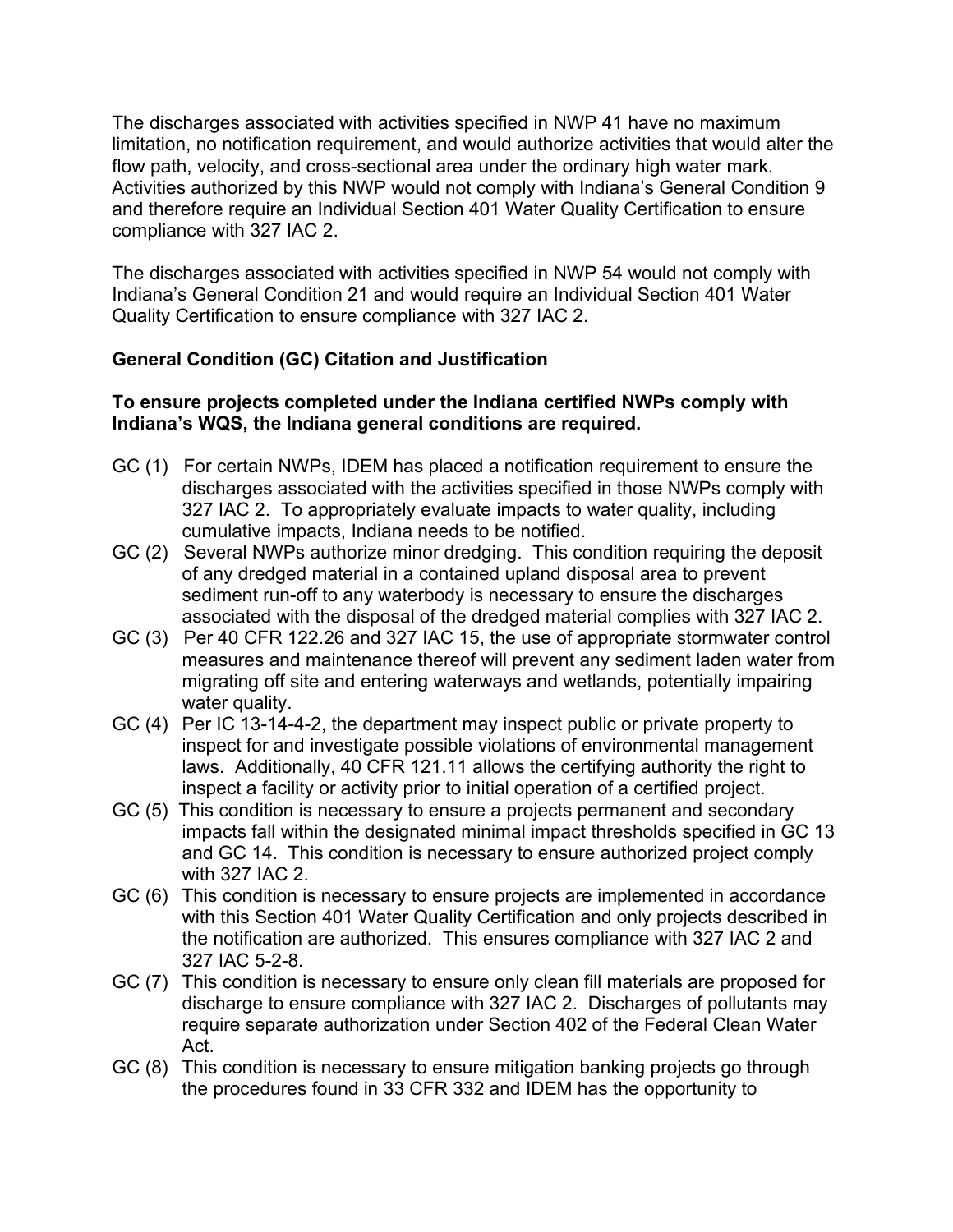appropriately review and condition any proposed mitigation bank to ensure it complies with 327 IAC 2.

- GC (9) Projects that will permanently change the sinuosity, flow path, velocity, crosssectional area or the slope of a stream have more than a minimal impact. These activities can change the physical, chemical, and biological integrity of waters by impacting aquatic life movement, sediment transport, and changing the thalweg of a stream. These activities do not comply with 327 IAC 2.
- GC (10) Salmond streams are designated for special protection by 327 IAC 2-1.5- 5(a)(3). Only those activities identified in GC (10) are authorized by this WQC. Compliance with these activities, conditions and work restrictions will ensure the chemical, physical and biological integrity of the salmonid waters are maintained and protected in compliance with 327 IAC 2.
- GC (11) These waters are designated as Outstanding State Resource Waters by 327 IAC 2-1-11(b), 327 IAC 2-1.3-3(d), and 327 IAC 2-1.5-19(b). Individual Section 401 Water Quality Certifications are required for these waters to ensure there is no degradation and their water quality is protected and maintained in accordance with 327 IAC 2-1-1.5 and 327 IAC 2-1.5-3.
- GC (12) These wetlands and special aquatic sites are synonymous with Rare and Ecologically important wetland types under 327 IAC 17-1-2(3)(B). Individual Section 401 Water Quality Certifications are required for impacts to these waters to ensure there is no degradation and their water quality is protected and maintained in accordance with 327 IAC 2-1-1.5 and 327 IAC 2-1.5-3.
- GC (13) To ensure projects comply with the water quality standards found at 327 IAC 2, IDEM has established 0.10 acre as the minimal impact threshold for the state of Indiana. To ensure consistency with the policy established in 327 IAC 17-2- 2(b), this is the threshold for which minimal impact projects are eligible for general permit authorizations. To allow more projects to fit under the NWPs, IDEM has increased this threshold to 0.25 acre if compensatory mitigation is conducted in accordance with GC 15. Compensatory mitigation ensures there is no permanent degradation to water quality in compliance with 327 IAC 2.
- GC (14) To ensure projects comply with the water quality standards found at 327 IAC 2, IDEM has established 300 linear feet as the minimal impact threshold for streams in the state of Indiana. To allow more projects to fit under the NWPs, IDEM has increased this threshold to 500 linear feet if compensatory mitigation is conducted in accordance with GC 16. Compensatory mitigation ensures there is no permanent degradation to water quality in compliance with 327 IAC  $\mathcal{P}$
- GC (15) 327 IAC 2-1.3-3 establishes anti-degradation standards for all waters of the State to include waters of the U.S. Proposed activities that exceed the minimal impact thresholds identified in GC 13 require compensatory mitigation to ensure there is no permanent degradation. IDEM is authorizing the use of mitigation banks and the Indiana Stream and Wetland Mitigation Program since the use of the NWPs does not allow for the placement of specific conditions on a permittee responsible mitigation proposal. IDEM is requiring proof of purchase and establishing a timeframe for submittal which is consistent with current Corps and IDEM procedures. To ensure aquatic resource functions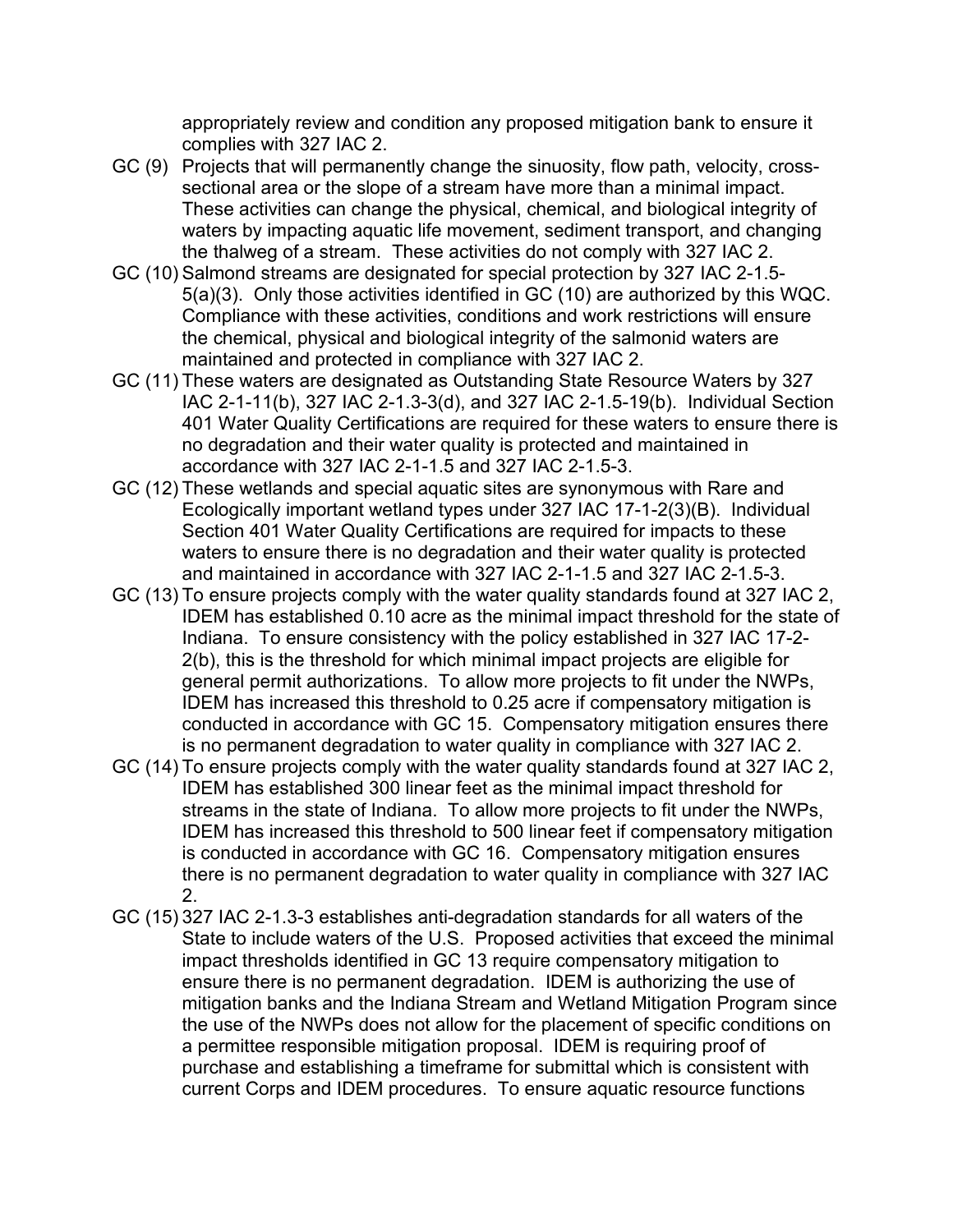and values are replaced, the compensatory mitigation ratios and service area requirements are based in part on the requirements found in IC 13-18-22 and 33 CFR 332.

- GC (16) 327 IAC 2-1.3-3 establishes anti-degradation standards for all waters of the State to include waters of the U.S. Proposed activities that exceed the minimal impact thresholds identified in GC 14 require compensatory mitigation to ensure there is no permanent degradation. IDEM is authorizing the use of mitigation banks and the Indiana Stream and Wetland Mitigation Program since the use of the NWPs does not allow for the placement of specific conditions on a permittee responsible mitigation proposal. IDEM is requiring proof of purchase and establishing a timeframe for submittal which is consistent with current Corps and IDEM procedures. To ensure aquatic resource functions and values are replaced, the compensatory mitigation ratios and service area requirements are based in part on the requirements found in IC 13-18-22, 327 IAC 2 and 33 CFR 332.
- GC (17) The goal of 327 IAC 2 is to restore and maintain the chemical, physical, and biological integrity of waters of the state. This condition is required to ensure there are no state rare, threatened, or endangered water dependent species impacts authorized by the NWPs.
- GC (18) This a clarification condition to allow the use of multiple NWPs if they do not exceed specific impact thresholds. This condition is necessary to ensure compliance with 327 IAC 2.
- GC (19) This is a necessary condition to ensure an applicant submitted all required information with the notification required by GC 1. Without all necessary information, IDEM cannot determine if a project complies with 327 IAC 2.
- GC (20) Certain NWPs allow for temporary impacts. If these activities are poorly implemented, they result in discharges that would affect water quality. This condition is necessary to ensure projects comply with 327 IAC 2 and 327 IAC 15.
- GC (21) Certain NWPs allow for the discharge of riprap or other bank stabilization material. This condition is necessary to ensure authorized activities do not interfere with sediment transport, create aquatic life barriers, or interfere with movement between aquatic and upland habitats and ensure compliance with 327 IAC 2.
- GC (22) Several NWPs allow temporary impacts. Since these activities exceed the minimal impact threshold specified in GC 13, IDEM is requiring notification to ensure they are properly restored. This will ensure compliance 327 IAC 2.
- GC (23) Several NWPs allow temporary impacts. This condition is necessary to ensure those temporary impacts are restored so there is no degradation and the project complies with 327 IAC 2.
- GC (24) This condition is necessary to ensure only projects that have a minimal impact to water quality and comply with 327 IAC 2 are authorized by the NWPs.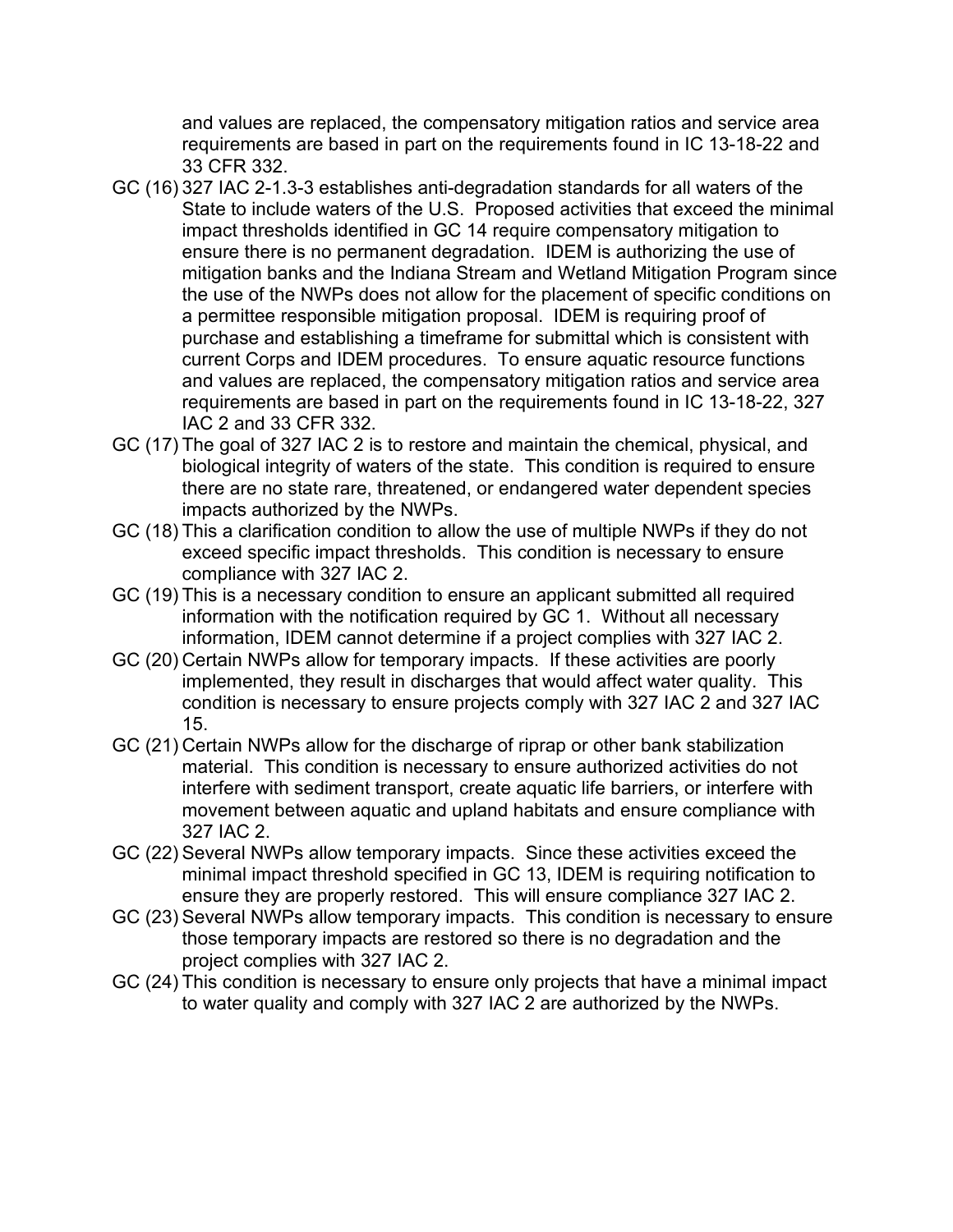# **Nationwide Permit #3 Citation and Justification**

Per 327 IAC 2-1-1.5, the goal of Indiana's water quality standards is to restore and maintain the chemical, physical and biological integrity of the state's waters. Maintenance activities such as the replacement of stream encapsulations and the installation of thermal plastic liners or other liner types can interfere with or become injurious to aquatic life movements. These activities can change the physical integrity of a stream channel and interfere with movement between aquatic environments and upland habitat. The Specific Conditions for NWP #3 will ensure authorized projects will comply with 327 IAC 2.

# **Nationwide Permit #7 Citation and Justification**

Per 327 IAC 2-1-1.5, the goal of Indiana's water quality standards is to restore and maintain the chemical, physical and biological integrity of the state's waters. Please refer to the citations and justifications above for references to General Conditions. The activities authorized by NWP #7 can interfere with or become injuries to aquatic life movements. These activities can change the physical integrity of a stream channel and interfere with movement between aquatic environments and upland habitat. The Specific Conditions for NWP #7 will ensure authorized projects will comply with 327 IAC 2.

# **Nationwide Permit # 13 Citation and Justification**

Per 327 IAC 2-1-1.5, the goal of Indiana's water quality standards is to restore and maintain the chemical, physical and biological integrity of the state's waters. Please refer to the citations and justification above for references to General Conditions. These conditions are necessary to ensure bank stabilization activities do not interfere with sediment transport, aquatic life movements, or movement between aquatic environments and upland habitat. Some of the condition language is directly from the September 15, 2020, Federal Register Notice Proposal to Reissue and Modify Nationwide Permits and the Indiana Regional General Permit (LRL-2018-00988). These conditions are necessary to ensure compliance with 327 IAC 2.

# **Nationwide Permit #14 Citation and Justification**

Per 327 IAC 2-1-1.5, the goal of Indiana's water quality standards is to restore and maintain the chemical, physical and biological integrity of the state's waters. Please refer to the citations and justification above for references to General Conditions. Activities authorized by NWP #14 can impact aquatic life movement and sediment transport. If structures or fills are not properly installed, they can cause erosion and scour within stream channels which alters the physical integrity of the streams. The sumping conditions were developed by IDEM and the Indiana Department of Transportation and are part of their standards and specifications. The conditions for perennial streams greater than 12 feet were designed by the Federal Highway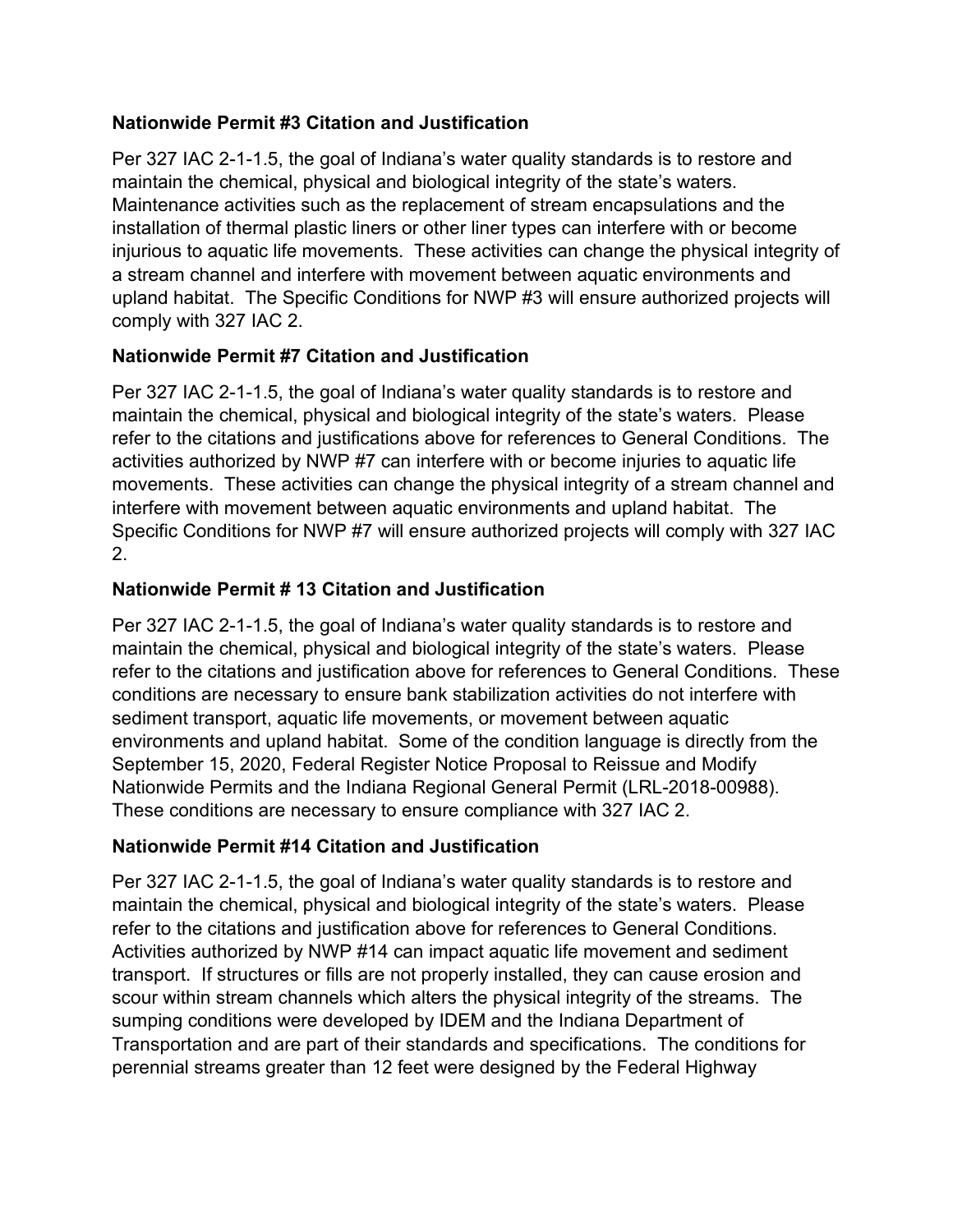Administration to ensure aquatic organism passage is considered during culvert installations. These conditions ensure compliance with 327 IAC 2.

# **Nationwide Permit #15 Citation and Justification**

Per 327 IAC 2-1-1.5, the goal of Indiana's water quality standards is to restore and maintain the chemical, physical and biological integrity of the state's waters. Please refer to the citations and justification above for references to General Conditions. Activities authorized by NWP #15 can interfere with sediment transport and aquatic life movement. These conditions ensure compliance with 327 IAC 2.

# **Nationwide Permit #18 Citation and Justification**

Per 327 IAC 2-1-1.5, the goal of Indiana's water quality standards is to restore and maintain the chemical, physical and biological integrity of the state's waters. Please refer to the citations and justification above for references to General Conditions. The 0.10 acre limit is to ensure authorized activities meet the minimal impact threshold IDEM has placed on the NWPs. See the citation/justification for GC 13 for minimal impacts. These conditions ensure compliance with 327 IAC 2.

# **Nationwide Permit #25 Citation and Justification**

Per 327 IAC 2-1-1.5, the goal of Indiana's water quality standards is to restore and maintain the chemical, physical and biological integrity of the state's waters. Please refer to the citations and justification above for references to General Conditions. These conditions are necessary to ensure the authorized activities are located outside the low flow channel to avoid impacts to sediment transport, aquatic life movements, and the physical degradation of the channel. The disposal requirements are necessary to ensure excavation and dewatering activities are conducted in a manner that does not result in a discharge where a numeric water quality standard exists. These conditions ensure compliance with 327 IAC 2.

# **Nationwide Permit #27 Citation and Justification**

Per 327 IAC 2-1-1.5, the goal of Indiana's water quality standards is to restore and maintain the chemical, physical and biological integrity of the state's waters. Please refer to the citations and justification above for references to General Conditions. The specified conditions for NWP #27 are necessary to ensure there is no permanent degradation to the existing beneficial uses of waters of the State. The impact thresholds are to ensure only minimal impact projects are authorized. The release of sediment from a reservoir is not authorized by this WQC. The release may result in discharges that have numeric limits within 327 IAC 2. Additionally, the sediment may result in harmful and objectionable depositions to aquatic life. Due to the complexity and numerous types of activities authorized by this NWP, notification for activities that install or remove water control structures, dikes, berms, or accumulated sediment is required to verify compliance with 327 IAC 2. These conditions ensure compliance with 327 IAC 2.